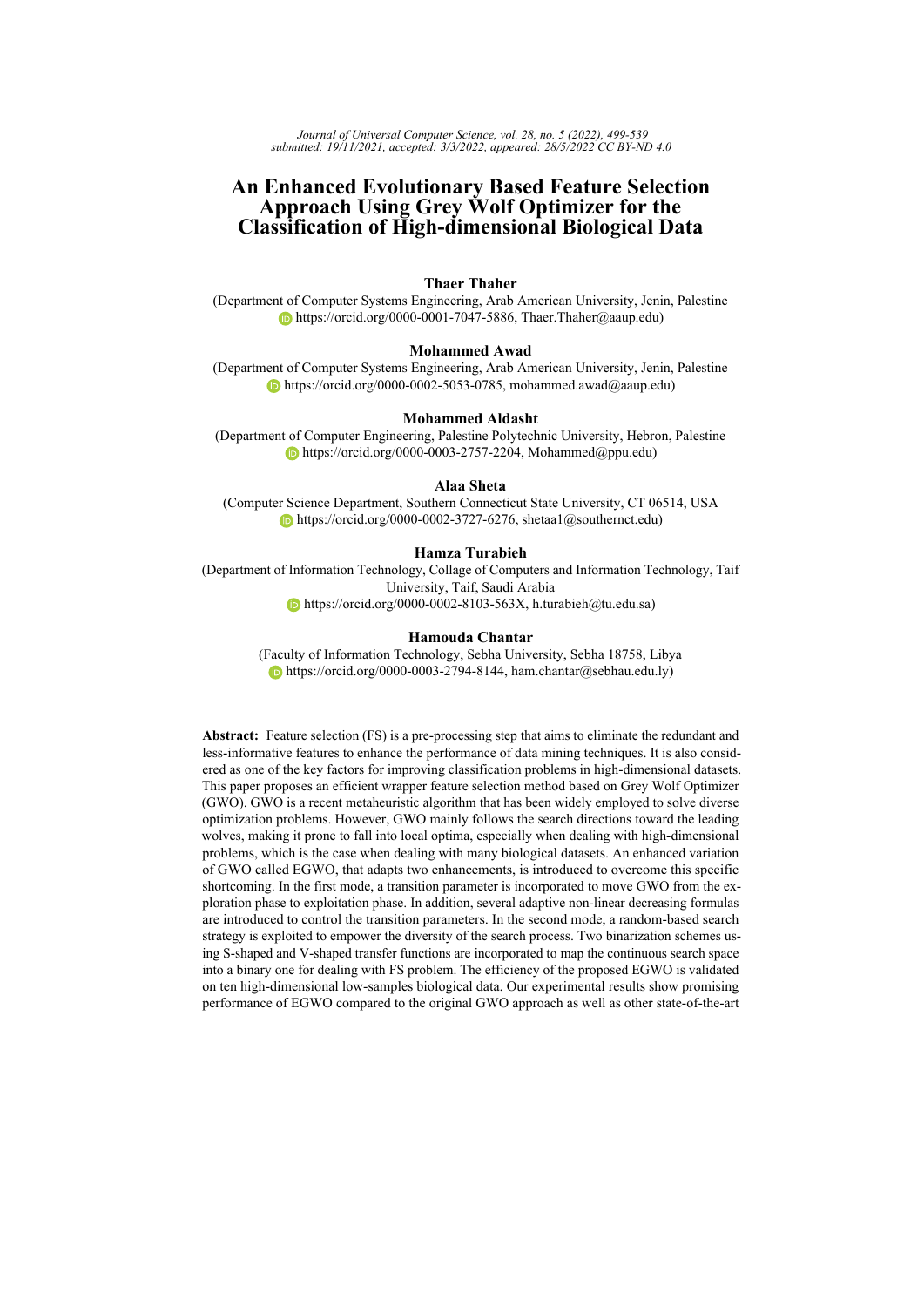techniques in terms of dimensionality reduction and the enhancement of classification performance.

**Keywords:** Feature selection, Enhanced grey wolf optimizer, Binary grey wolf optimizer, Classification, Biological data, Exploration, Metaheuristics **Categories:** H.3.1, H.3.2, H.3.3, H.3.7, H.5.1 **DOI:** 10.3897/jucs.78218

# **1 Introduction**

Recently, there has been a growing interest to deal with high-dimensional data classification problems. The reason is that the high-dimensional data classification causes a substantial statistical burden, and makes conventional classification algorithms unfeasible to use [\[Pappu and Pardalos, 2013\]](#page-39-0). High dimensional data classification can be found in many real world applications, including medical diagnosis of tumors based on micro-array data, sentiment classification of online reviews [\[Ghaddar and Naoum-](#page-37-0)[Sawaya, 2018\]](#page-37-0), emotion recognition from ECG signals [\[Sepúlveda et al., 2021\]](#page-39-1), and diagnosis of severity rating of Parkinson's disease [\[Balaji et al., 2021\]](#page-36-0). In general, the quality of data is a crucial factor that deeply impacts the performance of data mining techniques such as classification. For instance, the presence of irrelevant or redundant information may adversely affect the predictive ability of the machine learning algorithms. In real-life, most problems are high dimensional. When taking biological data, for example, an excessive number of features are usually collected during the data acquisition phase. So, filtering the biological data for extracting the most valuable information (i.e., features) is considered as a complex and time-consuming task [\[Lin et al., 2019\]](#page-38-0). That is to say, having a dataset with a large number of features may negatively affect the performance of the learning algorithm. Feature Selection (FS) is one of the most acceptable approaches that can be used to reduce the data dimensionality, which will enhance the overall performance of the learning process, and reduces execution time [\[Guyon and Elisseeff, 2003,](#page-37-1) [Liu and Motoda, 2012\]](#page-38-1).

FS is employed to find the most informative features that can be used to build a robust classification model. The main objective of FS is to reduce the dimensionality of a dataset by eliminating the unnecessary (i.e., irrelevant and redundant) features. Moreover, removing irrelevant features will lead to reduce the memory usage, enhance the learning process and decreasing the computational time required for performing the classification task [\[Zhao et al., 2010\]](#page-40-0). FS is a challenging multi-objective optimization problem that aims to find the minimum subset of the most relevant features for data classification task (i.e., preserving the maximum classification performance). Based on the criteria used for assessing the quality of the chosen subset of features, FS methods are categorized into two prominent families: filters or wrappers [\[Chantar et al., 2021\]](#page-36-1). In the filter methods, features are chosen based on their scores determined using various statistical tests for quantifying their correlation with the response variable. In this way, the selection of features is independent of any machine learning algorithms. In contrast, wrapper FS approaches involve two components to find the optimal subset of features: search algorithm and evaluation method. The search strategy, which is mostly a heuristic algorithm, is employed to explore the search space for finding the ideal subset of features, while a specific machine learning algorithm is used to evaluate the goodness of the features subset provided by the search algorithm. In general, wrapper FS, compared to filter FS, can achieve better in terms of classification accuracy since it can expose and utilize dependencies between selected candidates in a subset of features [\[Chantar](#page-36-2)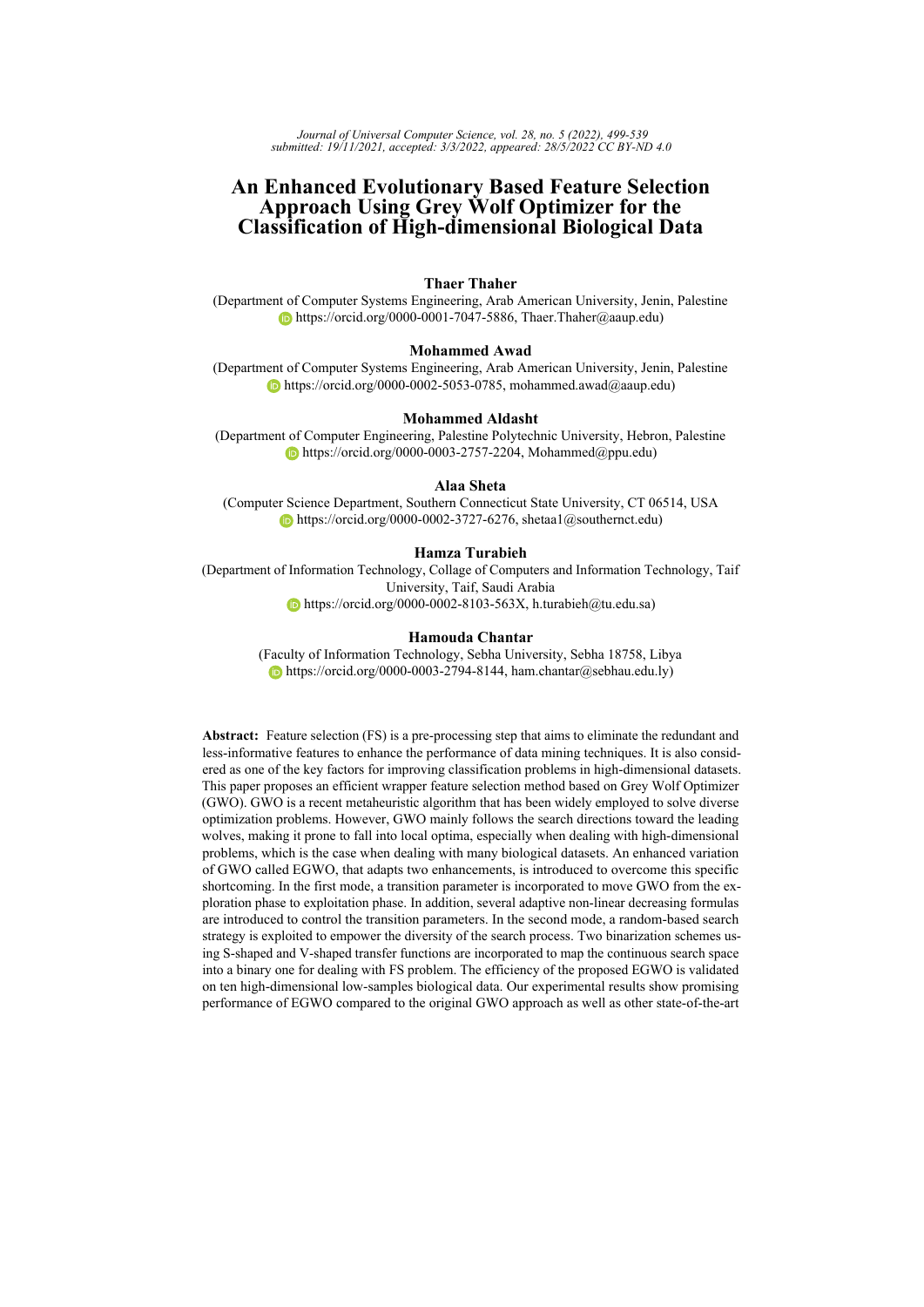[et al., 2020\]](#page-36-2). Among the various FS techniques, wrapper methods have been successfully applied in many recent studies [\[Nguyen et al., 2020,](#page-39-2) [Al-Tashi et al., 2020,](#page-36-3) [Xue et al.,](#page-40-1) [2016,](#page-40-1) [Alweshah et al., 2021,](#page-36-4) [Awadallah et al., 2022,](#page-36-5) [Awadallah et al., 2020\]](#page-36-6).

Generating a high informative subset of features is a challenging search task. Three possible strategies can be used to address the FS problem: exhaustive search, random search, and heuristic search strategies [\[Mafarja and Mirjalili, 2017\]](#page-39-3). In the exhaustive search, FS methods examine a large number of subsets to find the most accurate one. For example, if the original dataset has N features (i.e., inputs), there will be  $2^N$  1 subsets generated from the original dataset. Examining all possible subsets my lead to find the best subset based on the evaluation criterion. In this case, the execution time will be high and not practical to apply an exhaustive search for real problems. In the case of random search strategy, searching for the subsequent feature subset in the feature space is performed in a random way [\[Lai et al., 2006\]](#page-38-2). Similar to complete search, the random search may lead in some cases to generate all possible subsets of features [\[Talbi, 2009\]](#page-40-2). To overcome the limitation of exhaustive search methods, heuristics and metaheuristics search can be used as effective alternative methods to find the best subset of features in an acceptable execution time [\[Glover and Kochenberger, 2006\]](#page-37-2). Metaheuristic algorithms usually come in two flavors: single-based solution (i.e., trajectory-based) or population-based algorithms. Both methods try to enhance that solution/population in an iterative manner until the stop condition is achieved. However, the population-based methods try to gain a balance between exploration and exploitation processes. This balancing makes population-based approaches more reliable for complex problems with high dimensional input data [\[Talbi, 2009\]](#page-40-2). To date, metaheuristics algorithms show an excellent performance for solving real complex problems in FS domains [\[Nguyen et al.,](#page-39-2) [2020,](#page-39-2) [Mafarja et al., 2020,](#page-39-4) [Hassouneh et al., 2021\]](#page-37-3).

Currently, Swarm Intelligence (SI) based metaheuristics are widely applied as wrapper FS approaches [\[Rostami et al., 2021\]](#page-39-5). In 2014, a new SI-based algorithm was proposed by Mirjalili *et al.* [\[Mirjalili et al., 2014\]](#page-39-6) called Grey Wolf Optimizer (GWO). It simulates the behavior of grey wolves in nature. Since 2014, GWO have been employed successfully in variety of real-world optimization problems such as scheduling problems [\[Abed-alguni and Alawad, 2021\]](#page-35-0), text mining [\[Chantar et al., 2019\]](#page-36-7), aerial vehicles path planning [\[Qu et al., 2020\]](#page-39-7) and others [\[Erdogan et al., 2021,](#page-37-4) [Deveci and Çetin Demirel,](#page-36-8) [2018,](#page-36-8) [Çetin Demirel and Deveci, 2017,](#page-40-3) [Akyurt et al., 2021,](#page-35-1) [Faris et al., 2017,](#page-37-5) [Sharma](#page-40-4) [et al., 2020\]](#page-40-4). GWO algorithm has several advantages such as it is simple, easy to use, has fewer parameters that need to be tuned, and has an excellent switching mechanism between exploration and exploitation processes while searching for an optimal solution [\[Faris et al., 2017\]](#page-37-5).

Despite the merits of GWO, it suffers, as most meta-heuristics, from the problem of premature convergence. The primary search strategy of the GWO is mainly based on following the search trends towards the best solutions (i.e., leading wolves), making it prone to be trapped early in the local optima, especially when dealing with highdimension problems [\[Gupta and Deep, 2020\]](#page-37-6). According to [\[Faris et al., 2017,](#page-37-5) [Heidari](#page-38-3) [and Pahlavani, 2017b,](#page-38-3) [Long et al., 2018,](#page-38-4) [Lu et al., 2018,](#page-38-5) [Tu et al., 2019\]](#page-40-5), the problem of early convergence in the GWO is due to two main weaknesses: the lack of population diversity and the insufficient balance between exploration and exploitation behaviors. Consequently, the research is still open to provide more operators that will emphasize exploration potential. These reasons constitute a motivation for embedding different strategies into GWO for improving its performance.

The above-stated limitations of GWO, along with the nature of the NP-Hard FS optimization problem, are the main foundation and motivation of this research. Addition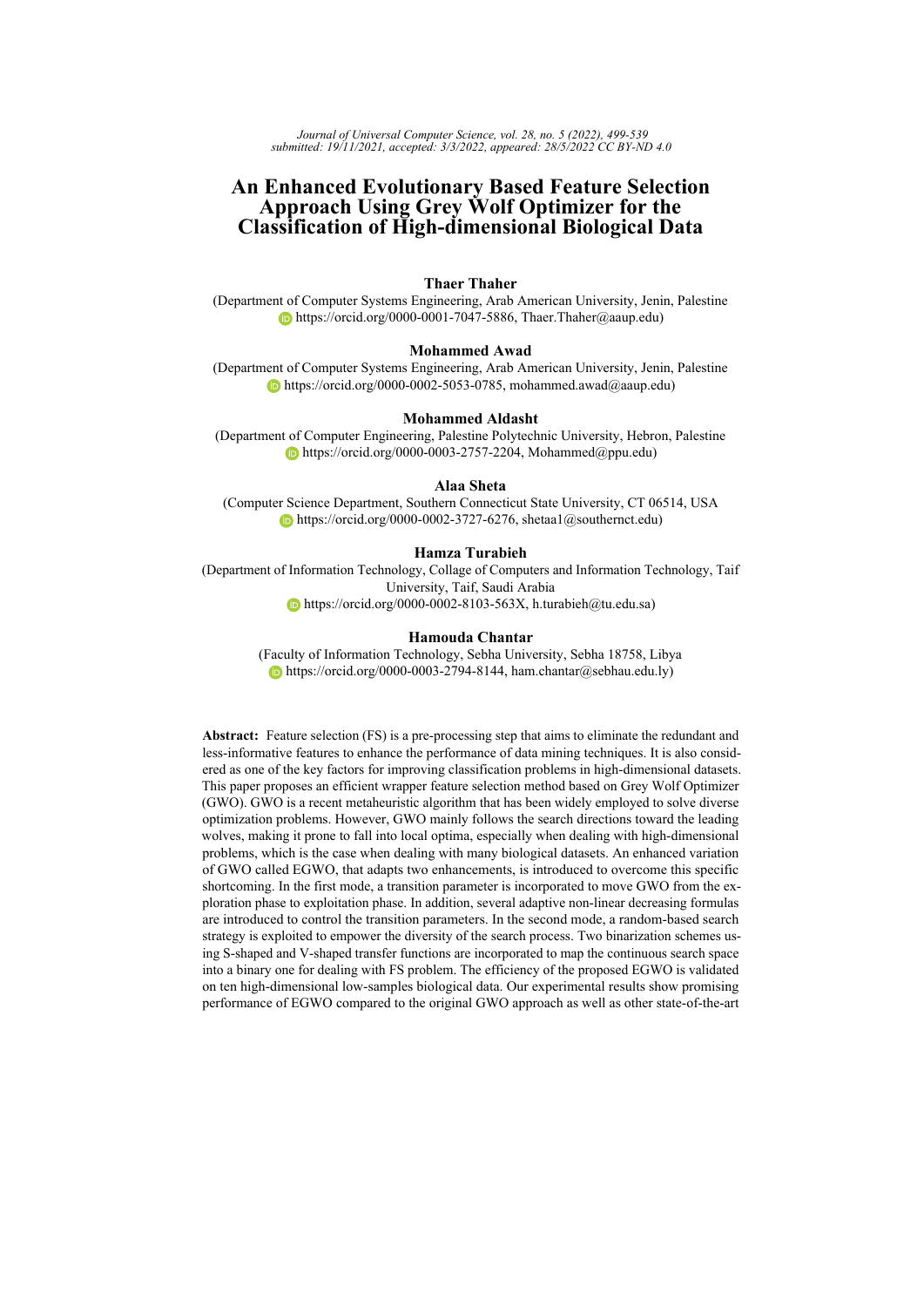ally, the No-Free-Lunch (NFL) theorem [\[Wolpert and Macready, 1997\]](#page-40-6) for optimization suggests that a universal algorithm that guarantees effective performance to handle all problems is impossible [\[Ho and Pepyne, 2002\]](#page-38-6). Furthermore, the presence of challenging classification tasks such as classifying biological and medical detests is another reason that motivated the authors of this work to develop a robust feature selection approach to tackle these problems. In this study, the authors propose an efficient wrapper-based FS method for handling the classification task of high-dimensional biological data. The proposed wrapper feature selection method employs an enhanced variant of GWO as a search algorithm. The main contributions of this research are summarized as follows:

- **–** Different binarization schemes are investigated to adapt the GWO for handling the FS problem.
- **–** An enhanced variant of GWO called EGWO is proposed to empower the exploration potential and make it better for the high-dimensional FS problem. The enhancement included boosting the original GWO with a random-based exploration operator and introducing the idea of the transition control parameter to switch between exploration and exploitation using different adaptive non-linear convergence shapes.
- **–** The proposed approach is validated through ten challenging biological datasets.
- **–** The efficiency of the proposed EGWO is verified by comparing it with six wellregarded FS algorithms and offered promising results.

The rest of the paper is structured as follows: Section [2](#page-3-0) explores a set of previous works within the same research field. Section [3](#page-6-0) presents an overview of the GWO algorithm, including the inspiration and mathematical model. Section [4](#page-10-0) is dedicated to explaining the proposed approach deeply. The experimental results are reported and discussed in section [5.](#page-17-0) Finally, Section [6](#page-32-0) concludes the overall work and presents the future direction.

## <span id="page-3-0"></span>**2 Related Works**

#### **2.1 Meta-heuristic based feature selection**

The literature reveals that FS plays a major role in many machine learning and classification tasks. Recently, a wide range of SI-based algorithms have been integrated as search strategies in various wrapper FS approaches. Instances of founded metaheuristicsbased FS approaches include Particle Swarm Optimization (PSO) [\[Xue et al., 2014\]](#page-40-7), GWO [\[Emary and Zawbaa, 2016\]](#page-37-7), Harris Hawks Optimization (HHO) [\[Thaher et al.,](#page-40-8) [2020b,](#page-40-8) [Thaher et al., 2021b\]](#page-40-9), Slim Mould Algorithm (SMA) [\[Abdel-Basset et al., 2021\]](#page-35-2), Moth-Flame Optimization (MFO) [\[Tumar et al., 2020,](#page-40-10) [Abu Khurma et al., 2021\]](#page-35-3), Whale Optimization Algorithm (WOA) [\[Mafarja et al., 2020,](#page-39-4) [Hassouneh et al., 2021,](#page-37-8) [Mafarja](#page-39-8) [et al., 2019\]](#page-39-8), Dragonfly Algorithm (DA) [\[Hammouri et al., 2020\]](#page-37-9), Marine Predators Algorithm (MPA) [\[Elminaam et al., 2021\]](#page-37-10), and others [\[Nguyen et al., 2020\]](#page-39-2). For instance, Xue et al. [\[Xue et al., 2014\]](#page-40-7) investigated two PSO-based multi-objective FS approaches for solving classification problems. The first algorithm uses the idea of non-dominated sorting, while the second one exploits the ideas of mutation, crowding, and dominance. The performance of the proposed multi-objective algorithms was compared with two classical FS approaches, a single objective and two-stage FS algorithms using twelve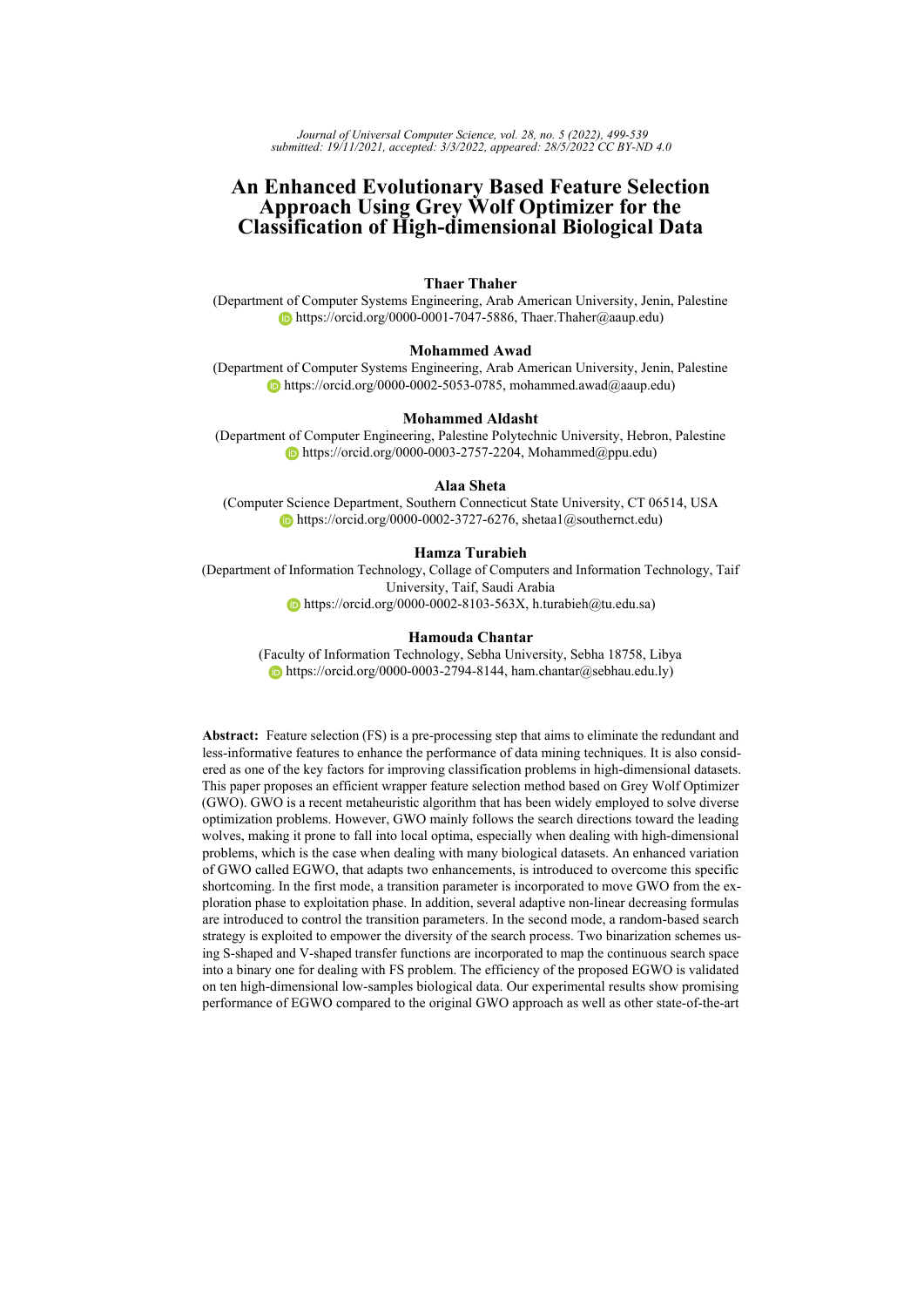benchmark data sets. The experimental results indicated that the two PSO-based multiobjective algorithms could deliver comparable results. In addition, Emary et al. [\[Emary](#page-37-11) [et al., 2015\]](#page-37-11) introduced a binary version of Firefly algorithm (FFA) to tackle FS tasks using a threshold value. The modified FFA algorithm can adaptively provide a proper balance between exploration and exploitation and find the optimal solution quickly. The proposed approach was examined on eighteen data sets and confirmed its superiority over other methods such as PSO and genetic algorithm (GA). Sayed et al. [\[Ismail Sayed et al.,](#page-38-7) [2018\]](#page-38-7) proposed a chaotic whale optimization algorithm (CWOA) where ten chaotic map functions were applied. The chaotic maps were used instead of random parameters to gain a better trade-off between the exploration and exploitation phases. Medjahed et al. [\[Medjahed et al., 2017\]](#page-39-9) proposed a complete diagnosis procedure of cancer based on binary dragonfly (BDF) algorithm with an SVM classifier. SVM-recursive feature elimination was applied to extract the gene from the datasets, and BDF was utilized to improve the performance of SVM-RFE. The proposed approach was applied over six microarray datasets and provided high satisfactory accuracy results.

As presented in [\[Emary and Zawbaa, 2016\]](#page-37-7), three FS approaches based on metaheuristic algorithms, namely GWO, ant lion optimizer (ALO), and MFO were proposed. Two chaos functions were applied for controlling the exploration rate in the three proposed FS approaches. Results of conducted experiments on a set of datasets obtained from the UCI machine learning repository indicated that chaos functions could provide better exploration and exploitation and hence, excellent performance when applied with GWO and ALO. To deal with the binary FS problem, Thaher et al. [\[Thaher et al., 2020b\]](#page-40-8) proposed a new binary Harris Hawks Optimization algorithm. The binary HHO was evaluated on high dimensional with low number of samples datasets. The results revealed that the HHO-based FS technique could be applied as a promising approach to dealing with high dimensional with few samples datasets. Mafarja and Mirjalili [\[Mafarja and](#page-39-3) [Mirjalili, 2017\]](#page-39-3) proposed two models for FS based on Whale Optimization Algorithm (WOA) and Simulated Annealing (SA) algorithms. The proposed approaches were tested on 18 standard benchmark datasets obtained from the UCI repository. The experimental results approved the efficiency of the proposed WOA-based FS approaches in selecting the most informative features for classification tasks. Finally, AgrawAal et al. [\[Agrawal](#page-35-4) [et al., 2021\]](#page-35-4) presented an extensive literature review on dealing with feature selection problems using metaheuristic algorithms.

# **2.2 Applications of GWO Algorithm**

GWO is considered as one of the effective optimization algorithms that have been proposed in the last few years. Since its appearance, it has been widely used to solve many optimization problems. For instance, [\[Mittal et al., 2016a\]](#page-39-10) GWO was applied to deal with Cluster head (CH) selection problem in wireless sensor networks (WSNs) field. Wen et al. [\[LONG Wen, 2015\]](#page-38-8) employed GWO to tackle constrained conditions for solving the problem of non-stationary multi-stage assignment. Various complex constrained optimization problems and a classical engineering design problem named pressure vessel were solved by Joshi and Arora [\[Arora and Joshi, 2017\]](#page-36-9) using the GWO algorithm. In addition, distributed Compressed Sensing (DCS) problem was tackled by Liu et al. [\[Liu](#page-38-9) [et al., 2018\]](#page-38-9) using a combination of GWO and *q*-thresholding algorithms. GWO was applied by Lu et al. [\[Lu et al., 2017\]](#page-38-10) to deal with the problem of welding scheduling in the modern industry domain. Debnath et al. [\[Debnath et al., 2017\]](#page-36-10) proposed a model based on GWO and DE algorithms for dealing with the problem of an automatic power production control in an interconnected multi-source power system. Furthermore, GWO is also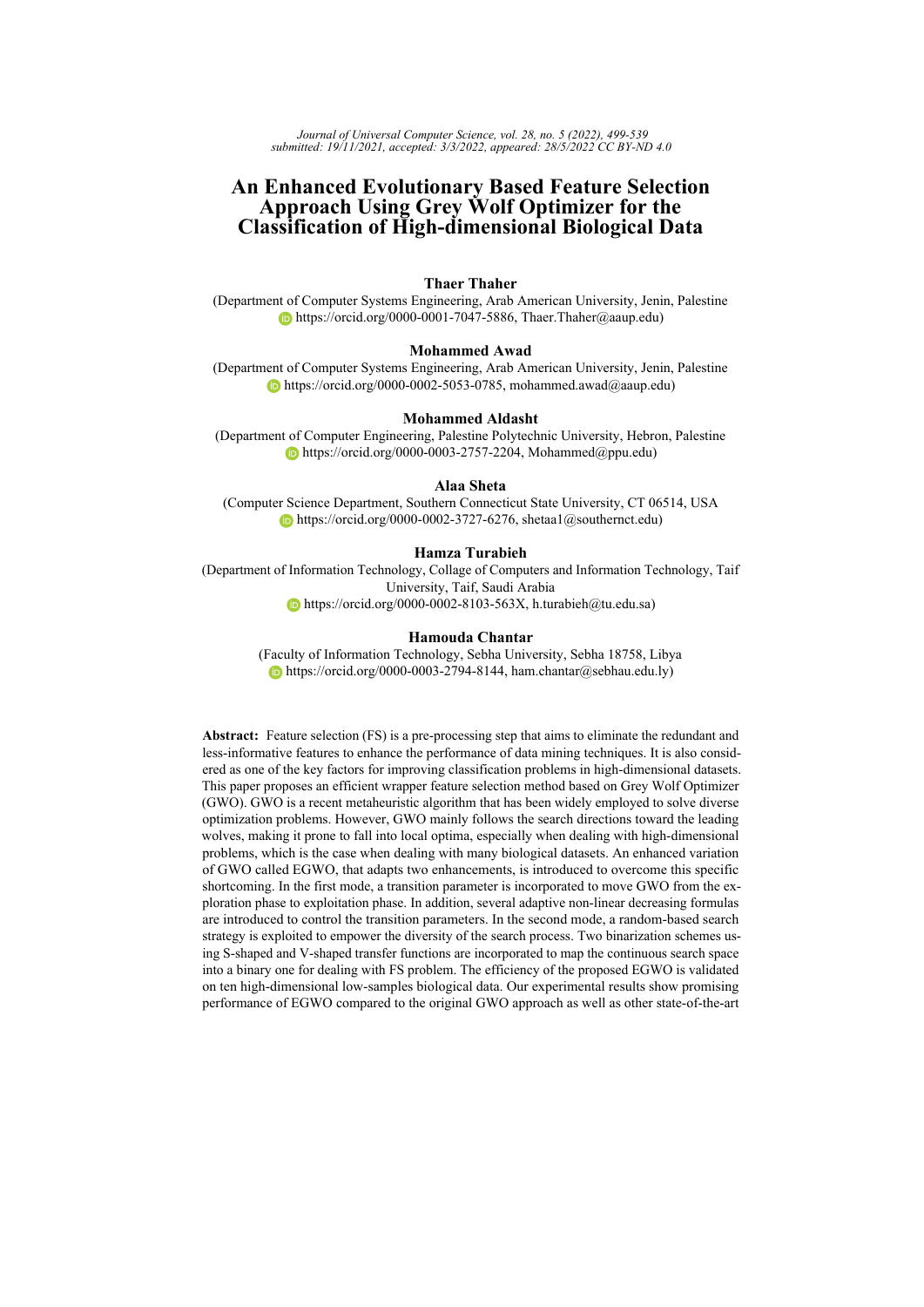utilized for solving the problem of economic load dispatch (ELD) [\[Jayabarathi et al.,](#page-38-11) [2016\]](#page-38-11). In [\[Liu and Wang, 2021\]](#page-38-12), GWO in conjunction with RNA encoding crossoveroperation was introduced to deal with the non-parametric modeling problem of the FCC process. Farughi et al. [\[Farughi et al., 2019\]](#page-37-12) applied GWO and ALO optimizers for solving the problem of population districting in health systems. Faris et al. [\[Faris et al.,](#page-37-13) [2018a\]](#page-37-13) and Negi et al. [\[Negi et al., 2020\]](#page-39-11) provide reviews of GWO-based applications related to various fields.

In addition to the above-mentioned works, many researchers have adopted the GWO algorithm as a wrapper FS method [\[Al-Tashi et al., 2020\]](#page-36-3). For example, a novel approach is proposed by Qiang et al. [\[Li et al., 2017\]](#page-38-13) that combined GA with GWO. Here, the authors used GA as a tool to generate the initial population to keep a high diversity rate, while GWO is employed as a search algorithm for updating the initial population. Emary and Zawbaa [\[Emary and Zawbaa, 2016\]](#page-37-7) enhanced the performance of GWO by using some chaotic maps rather than random numbers to find a good balance between exploration and exploitation processes.

Lately, a multi-strategy ensemble GWO called MEGWO was introduced by Tu *et al.* [\[Tu et al., 2019\]](#page-40-11) to enhance the diversification and intensification of the conventional GWO. To overcome the limitations of GWO, three different search strategies were incorporated: the adaptive cooperative strategy, the enhanced global best strategy, and disperse foraging strategy. Experimental results revealed the superiority of MEGWO in dealing with FS problems. In addition, [\[Chantar et al., 2020\]](#page-36-2) solved the FS problem for the Arabic text classification task utilizing the GWO-based wrapper FS approach. The authors incorporated an improved GWO using an elite-based crossover scheme as a search strategy. Promising results were achieved compared to other state-of-the-art methods. Moreover, Too and Abdullah[\[Too and Abdullah, 2020\]](#page-40-12) developed two binary variants of the recently established Competitive GWO (CGWO) and an opposition-based CGWO (OBCGWO) to tackle the FS problem in electromyography (EMG) pattern recognition. The experimental results confirmed that the OBCGWO yielded better classification performance. Furthermore, Abdel-Basset *et al.*[\[Abdel-Basset et al., 2020\]](#page-35-5) proposed a wrapper-based FS approach using a new fusion of GWO integrated with a two-phase mutation. Following a different FS approach, [\[Singh et al., 2020\]](#page-40-13) introduced a non-linear FS Network (FsNet) utilizing a concrete Neural Network (NN) structure comprised of a selection layer for FS and deep NN. The comprehensive survey about FS methods can be found in [\[Xue et al., 2016,](#page-40-1) [Nguyen et al., 2020\]](#page-39-2)

Recently, Al-Wajih *et al.*[\[Al-Wajih et al., 2021\]](#page-36-11) proposed a binary hybrid approach called HBGWOHHO by combining GWO with HHO to enhance the performance of the GWO algorithm for tackling the FS problem. An improved binary GWO was proposed by Hu *et al.*[\[Hu et al., 2020\]](#page-38-14) for FS tasks. The authors conducted a mathematical analysis of the range of AD values in the binary variant of GWO. Based on their analysis, new transfer functions were introduced, and a new updating strategy for the  $a$  parameter was proposed to balance the exploration and exploitation potentials. Another GWO-based wrapper FS approach was proposed in [\[P et al., 2021\]](#page-39-12). The authors integrated GWO to search the useful features to improve the performance of the botnet attack detection system.

In summary, the inspected related works confirm the effectiveness of the SI-based metaheuristics, precisely the GWO method, for FS tasks in various fields. Most of the previous methods employed transfer functions to switch the nature of SI methods from continuous to discrete (i.e., binary) structures. Moreover, many SI algorithms have been enhanced to escape from premature convergence. These algorithms' ability to explore the search space encourages many researchers to adopt them for solving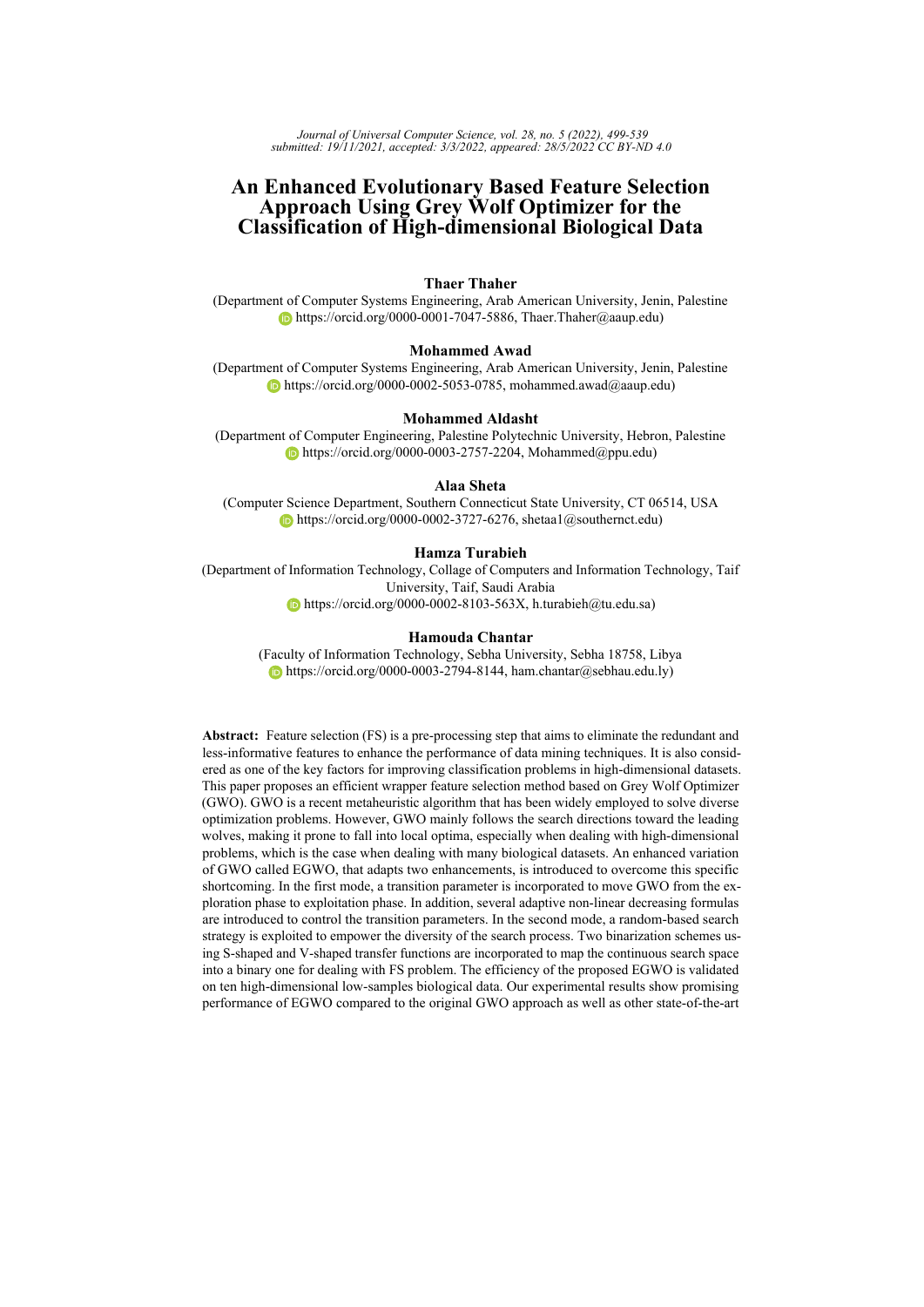complex optimization problems in FS domains. In general, swarm algorithms need a proper setting to balance the exploration and exploitation processes. Moreover, most swarm algorithms have only one parameter that controls the ratio between exploration and exploitation. For example, PSO has a parameter called inertia weight  $(\omega)$  that controls both processes. However, many papers try to enhance the controlling process of this ratio (i.e., adaptively change). Harrison et al. [\[Harrison et al., 2016\]](#page-37-14), highlighted the updating methods for the inertia weight parameter. Chuang et al. [\[Chuang et al., 2008\]](#page-36-12) proposed a chaotic logistic map to update the inertia weight parameter. For GWO, there is only one parameter (i.e., a), which controls the switching process between exploration and exploitation. The nature of this parameter decreases linearly throughout iterations. This decreasing process enables GWO to focus on exploration at the beginning of the search process and perform more exploitation at the end of the search process. However, in some challenging FS tasks, such as those with massive features, efficient exploration becomes essential to increase the probability of discovering promising regions within the search space. Consequently, other updating strategies (i.e., nonlinear, logarithm, etc.)) that can guarantee a better balance between exploration and exploitation are desired for the problem at hand. Moreover, The standard GWO allows the search agents to be updated based on the best three agents (i.e.,  $\alpha$ ,  $\beta$ ,  $and\gamma$ ). In specific, GWO is prone to stagnation in local optima areas. Therefore, better operators to emphasize exploration is required.

In addition to the NFL theorem, these concerns form the motivations of our attempt to propose an enhanced variant of GWO for high-dimensional FS tasks. In the proposed approach, a random-based updating mechanism is employed to empower the exploration tendency of GWO. In addition, instead of the linear decreasing of the value of  $(a)$ parameter during the course of the optimization process, we employed different updating strategies to the main control parameter  $(a)$  to maintain the trade-off between exploration and exploitation processes. More accurately, non-linear decreasing strategies for updating (a) parameter are used instead of the current liner function in the GWO algorithm. It can be seen that many GWO-based approaches have been introduced by other researchers for dealing with several optimization problems, including FS tasks. In Table [1,](#page-7-0) we summarize the main proposed modifications on the original version of the GWO algorithm to tackle different optimization problems. In each case, the mechanism of updating the value of  $(a)$ parameter is mentioned to show the main difference between the proposed form of GWO algorithm in this work and previously presented modified forms of GWO algorithm. It is clear that almost all previously introduced modifications of GWO use the original linear equation for updating the value of  $(a)$  parameter during the course of iterations.

# <span id="page-6-0"></span>**3 Grey Wolf Optimizer**

GWO is a population-based optimization algorithm proposed by Mirjalili *et al.* in 2014 [\[Mirjalili et al., 2014\]](#page-39-6). GWO belongs to the SI family of metaheuristics. It mainly mimics the intelligent hunting strategy, and social organization of the grey wolves [\[Faris et al.,](#page-37-5) [2017,](#page-37-5) [Heidari and Pahlavani, 2017a\]](#page-38-15). Generally, grey wolves are live in herds in which wolves are organized in an interesting social hierarchy of four levels. Figure [1](#page-7-1) presents the main organization of each pack of grey wolves.

Cooperative hunting is another promising social behavior of grey wolves in addition to the social hierarchy structure. The hunting process is straightforward; in the first phase, wolves start tracking and chasing weak prey. The second phase begins by surrounding (i.e., pursuing, encircling, and harassing) the prey to prevent it from escape. The final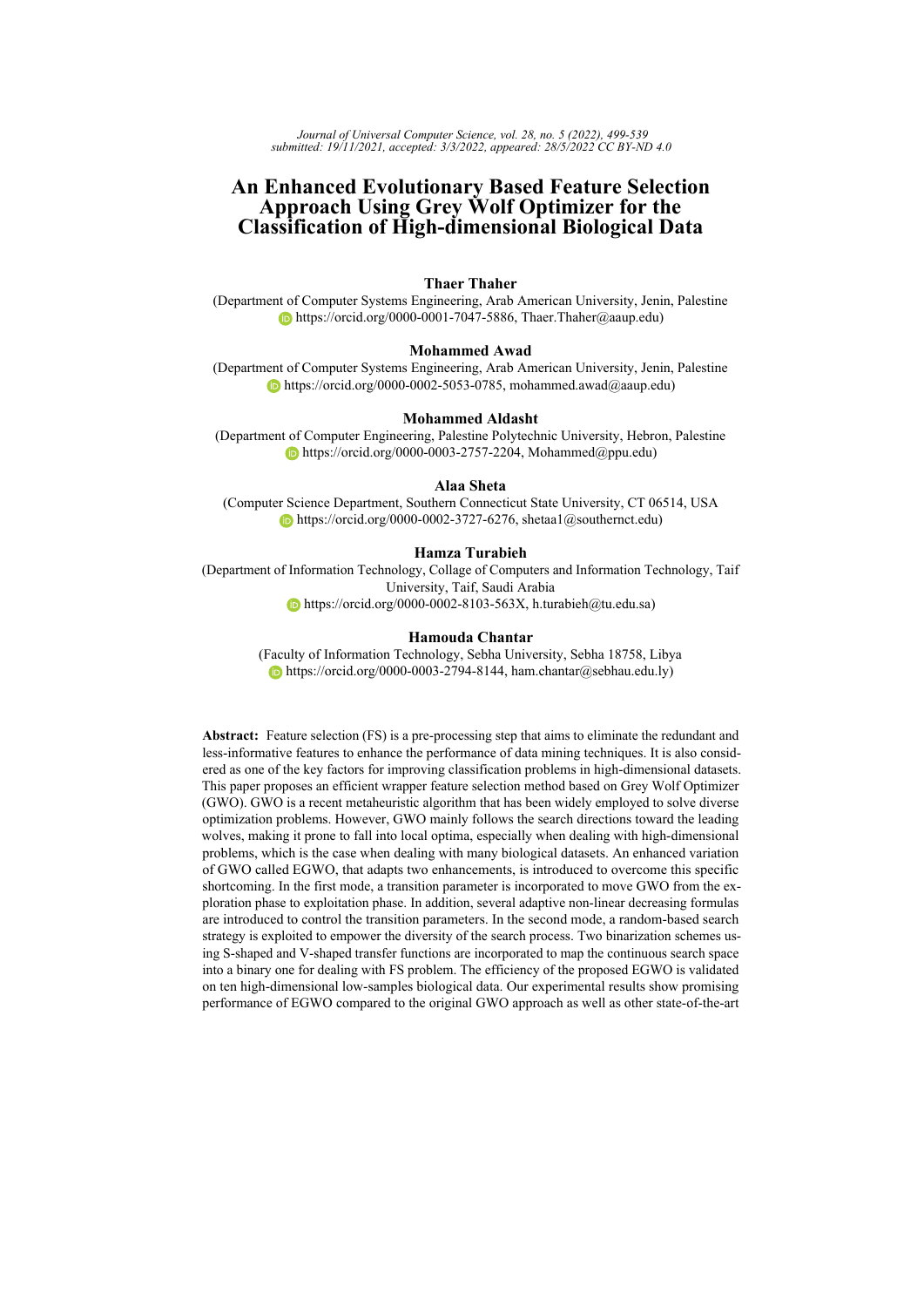<span id="page-7-0"></span>

| Proposed modification                | Parameter $(a)$         | Reference                   |
|--------------------------------------|-------------------------|-----------------------------|
| Elite-based crossover                |                         |                             |
| scheme as a search strategy          | Linearly decreased      | [Chantar et al., 2020]      |
| Combining GWO with Harris Hawks      |                         |                             |
| Optimization (HHO)                   | Linearly decreased      | [Al-Wajih et al., $2021$ ]  |
| Combining GA with GWO                | Linearly decreased      | [Li et al., 2017]           |
| Chaotic maps for better balancing    |                         |                             |
| between exploration and exploitation | Linearly decreased      | [Emary and Zawbaa, 2016]    |
| A multi-strategy ensemble GWO        | Linearly decreased      | [Tu et al., 2019]           |
| Competitive GWO and                  |                         |                             |
| an opposition-based GWO              | Linearly decreased      | [Too and Abdullah, 2020]    |
| GWO integrated with                  |                         |                             |
| a two-phase mutation                 | Linearly decreased      | [Abdel-Basset et al., 2020] |
| A new updating strategy for          |                         |                             |
| the $a$ parameter                    | Linearly decreased      | [Hu et al., 2020]           |
| Applying natural selection           |                         |                             |
| methods in the social hierarchy      |                         |                             |
| process of GWO                       | Linearly decreased      | [Al-Betar et al., $2018$ ]  |
| A new updating strategy              |                         |                             |
| for the $a$ parameter                | Non-linearly decreased  | [Ahmadi et al., 2021]       |
| A new updating strategy for          |                         |                             |
| the $a$ parameter                    | An Exponential function | [Mittal et al., $2016b$ ]   |

*Table 1: Proposed modifications of GWO algorithm for feature selection*

<span id="page-7-1"></span>

*Figure 1: Social hierarchy of grey wolves.*

phase is attacking and killing the prey. These techniques are mathematically modeled to propose the GWO optimization algorithm. In GWO, the herd of wolves is represented by the population of search agents (i.e., candidate solutions), and the best-known solution represents the prey. Each search agent's quality (fitness) is given by the evaluation function of the optimization problem being solved. Subsequently, the social hierarchy is modeled by considering the top three agents as  $\alpha$ ,  $\beta$ , and  $\gamma$ , respectively. The rest of the population is assumed to be the  $\omega$ . Encircling behavior is the key to the hunting process. Eq. [\(1\)](#page-7-2) presents the mathematical model of encircling process.

$$
\vec{X}(t+1) = \vec{X}_p(t) \quad \vec{A}.\vec{D} \tag{1}
$$

<span id="page-7-2"></span>where t represents the current iteration, and  $\vec{D}$  refers to the distance vector between the current wolf position  $\vec{X}(t)$  and the prey position  $\vec{X}_p(t)$ . It can be evaluated based on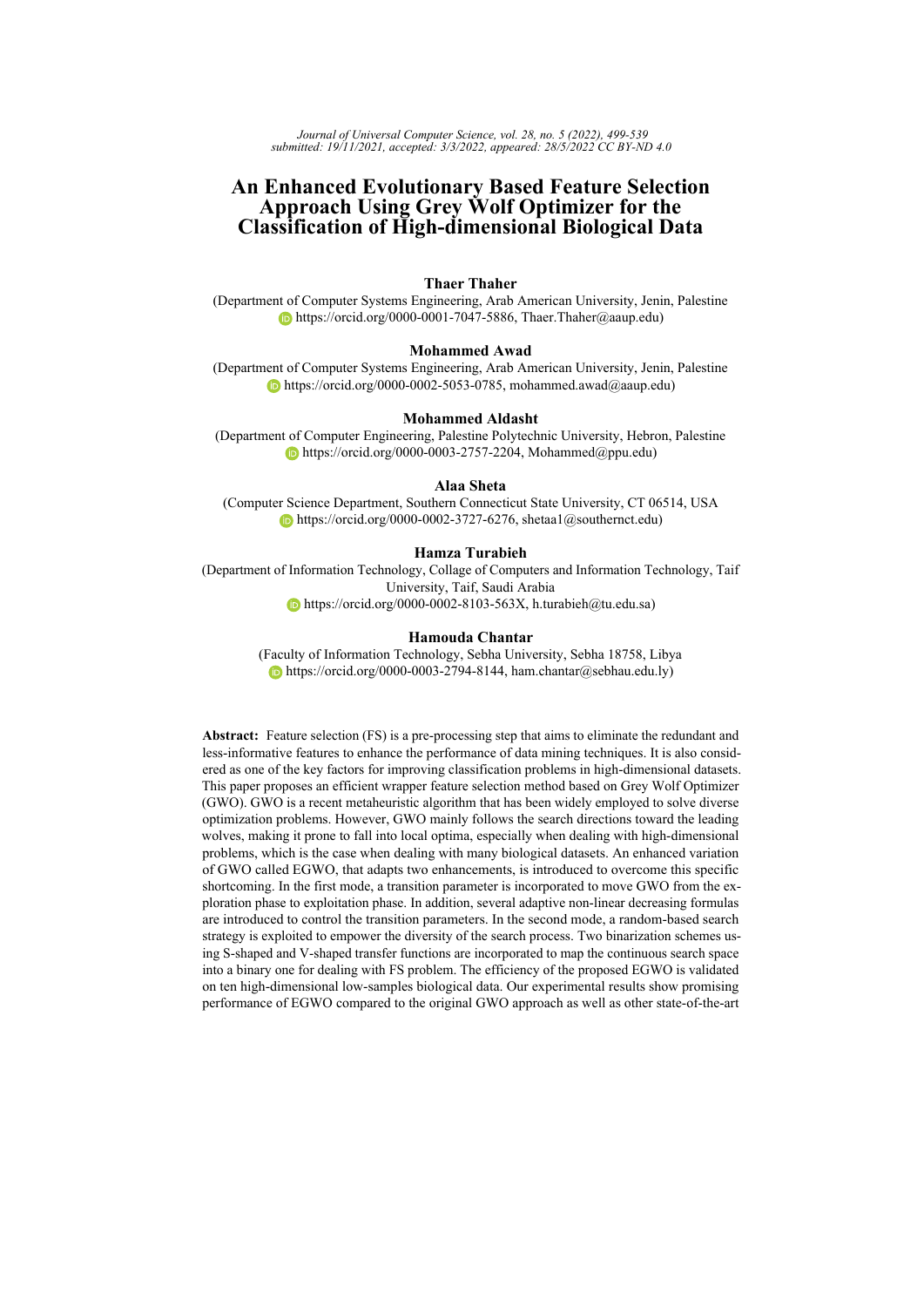<span id="page-8-0"></span> $Eq.(2)$  $Eq.(2)$ .

$$
\vec{D} = j\vec{C}.\vec{X}_p(t) \quad \vec{X}(t)j \tag{2}
$$

<span id="page-8-1"></span>where vectors  $\vec{A}$  and  $\vec{C}$  are coefficient vectors that are evaluated based on Eqs. [\(3\)](#page-8-1), and [\(4\)](#page-8-2), respectively. jj denotes the absolute value, and is an element-by-element multiplication. It is worth mentioning here that the dimension of vectors is equal to the number of variables (features) of the problem being solved.

$$
\vec{A} = 2\vec{a} \quad \vec{r}_1 \quad \vec{a} \tag{3}
$$

$$
\vec{C} = 2 \vec{r}_2 \tag{4}
$$

<span id="page-8-3"></span><span id="page-8-2"></span>where  $\vec{r_1}$ ,  $\vec{r_2}$  refer to a random vectors whose elements are within [0,1], the variable  $\vec{a}$  is the main control parameter, its components are decreased in a linear manner from 2 to 0 over the course of iterations as given by Eq. [\(5\)](#page-8-3),

$$
\vec{a} = 2 \quad (1 \quad \frac{t}{T}) \tag{5}
$$

where  $t$  refers to the current iteration and  $T$  refers to the total number of iterations.

To simplify the effects of Eqs. [\(1\)](#page-7-2) and [\(2\)](#page-8-0), figure [2](#page-9-0) depicts the encircling process in a two-dimensional search space. In simple, each wolf updates its position  $(X, Y)$  randomly based on the position of the prey  $(X', Y')$ ; where both vectors  $\vec{A}$  and  $\vec{C}$  are tuned to allow reach different places around the best solution. For instance, the position  $(X^{\prime})$  $X, Y^{'}$ can be reached by setting  $\vec{C} = (1, 1)$  and  $\vec{A} = (1, 0)$ . It is worth mentioning here that the random vectors  $r_1$  and  $r_2$  are employed for the stochastic purpose (i.e., to allow reach any random location between the points shown in figure [2\)](#page-9-0). The same idea can be generalized to a search space with  $n$  dimensions.

After the encircling phase, the hunting process starts. Due to insufficient information on the optimal solution for most real-world problems, it is supposed that the best solution obtained so far represents the prey. The hunting process is mathematically simulated based on the fittest three solutions  $\alpha$ ,  $\beta$ , and  $\gamma$ , which are assumed to have better knowledge of the potential prey location. In specific, the best three candidate solutions obtained so far will guide the other search agents during the optimization process. The updating process is achieved based on the following formulas:

$$
\vec{D}_{\alpha} = j\vec{C}_1.\vec{X}_{\alpha}(t) \quad \vec{X}(t)j \tag{6}
$$

$$
\vec{D}_{\beta} = j\vec{C}_2 . \vec{X}_{\beta}(t) \quad \vec{X}(t)j \tag{7}
$$

$$
\vec{D}_{\delta} = j\vec{C}_3 \cdot \vec{X}_{\delta}(t) \quad \vec{X}(t)j \tag{8}
$$

$$
\vec{X}_1(t+1) = j\vec{X}_{\alpha}(t) \quad \vec{A}_1.\vec{D}_{\alpha j} \tag{9}
$$

$$
\vec{X}_2(t+1) = j\vec{X}_\beta(t) \quad \vec{A}_2 \cdot \vec{D}_\beta j \tag{10}
$$

$$
\vec{X}_3(t+1) = j\vec{X}_\delta(t) \quad \vec{A}_3.\vec{D}_\delta j \tag{11}
$$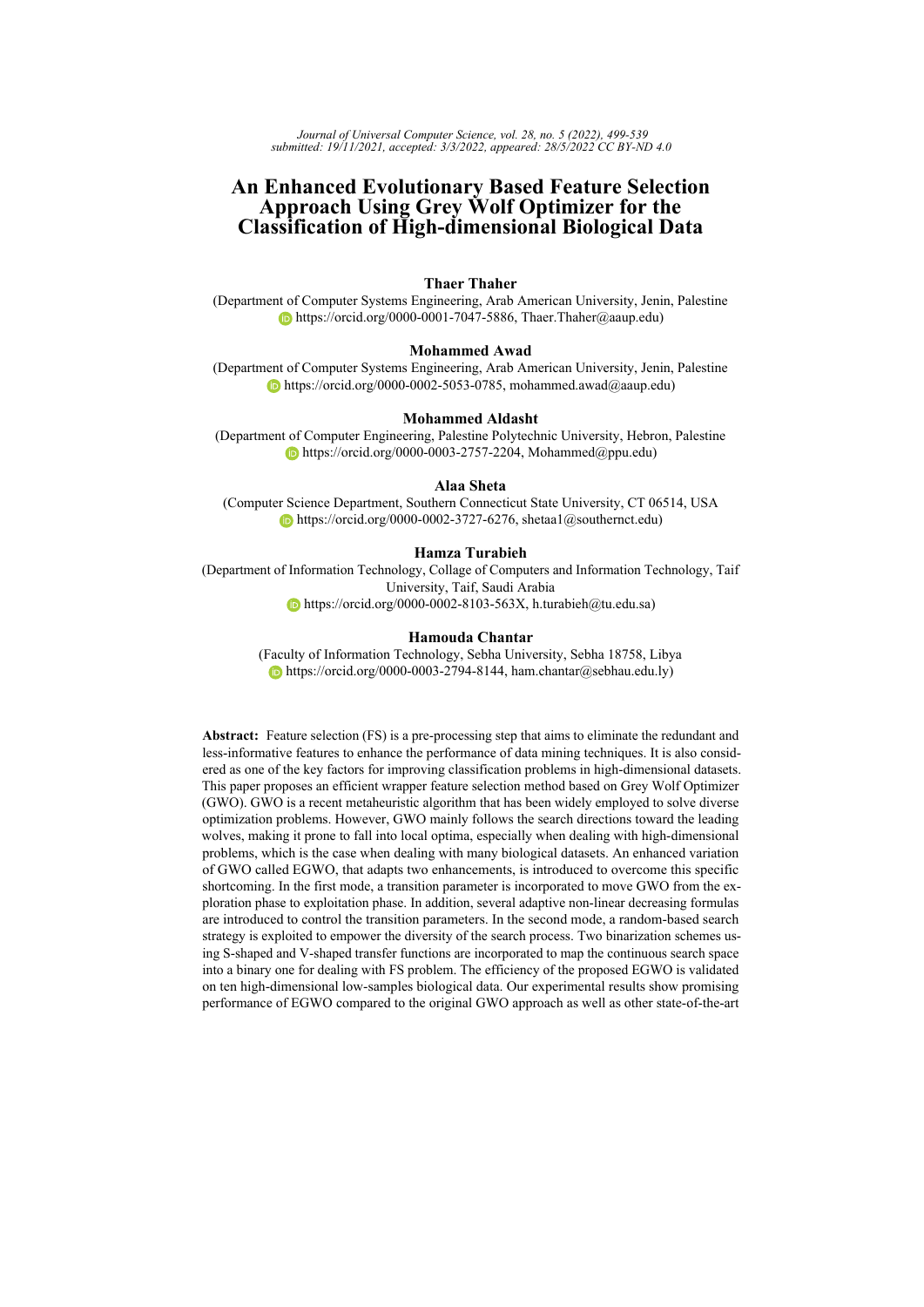<span id="page-9-0"></span>

*Figure 2: The encircling process of GWO in 2D space*

$$
\vec{X}(t+1) = \frac{\vec{X}_1(t) + \vec{X}_2(t) + \vec{X}_3(t)}{3}
$$
\n(12)

<span id="page-9-1"></span>where the vectors  $\vec{X}_{\alpha}(t)$  ,  $\vec{X}_{\beta}(t)$  ,  $\vec{X}_{\delta}(t)$  represent the best locations of all types of wolves in the current iteration t.  $\vec{C}_1$  ,  $\vec{C}_2$  , and  $\vec{C}_3$  are evaluated based on Eq.[\(4\)](#page-8-2),  $\vec{X}(t)$  represents the location of the present solution, and  $\vec{D}_{\alpha}$ ,  $\vec{D}_{\beta}$ ,  $\vec{D}_{\delta}$  are the distances between the current solution and the best three solutions, respectively. The three vectors  $\vec{A}_1$ ,  $\vec{A}_2$ ,  $\vec{A}_3$ are calculated as in equation [\(3\)](#page-8-1). Figure [\(3\)](#page-10-1) demonstrates the potential next position of a search agent in a 2D search space. It can be noticed that that the next position would be in a random place within a circle defined by the positions of  $\alpha$ ,  $\beta$ , and  $\gamma$ . In alternative words, the position of the prey is estimated by  $\alpha$ ,  $\beta$ , and  $\gamma$ . While the other wolves modify their positions randomly around the prey.

GWO is a global search algorithm; the proposed mathematical operators adjust the ability of exploration and exploitation. In this regard, the main parameter  $(a)$  decreases linearly from 2 to 0 throughout iterations. Accordingly, the coefficient A fluctuates dynamically inside [-a, a] as defined in Eq. [\(3\)](#page-8-1). The exploration process is achieved when  $|A| = 1$ , and the exploitation process will be achieved when  $|A| < 1$ . That is to say, when random values of  $A$  are inside  $[-1, 1]$ , the new position of a search agent can be in any position between its original position and the estimated position of the prey. In contrast, with  $\overline{A}$  | 1, the new position can fall outside the circle defined by  $\alpha$ ,  $\beta$ , and  $\gamma$  (see Figure [\(3\)](#page-10-1). Algorithm [\(1\)](#page-11-0) presents the Pseudo code of the GWO.

It can be noted that  $A$  and  $C$  are the main factors that control the exploration and detection tendency of GWO. Therefore, providing improvements to these parameters and introducing more exploration operators will effectively contribute to solving the problem of stagnation in local solutions, especially when dealing with high-dimensional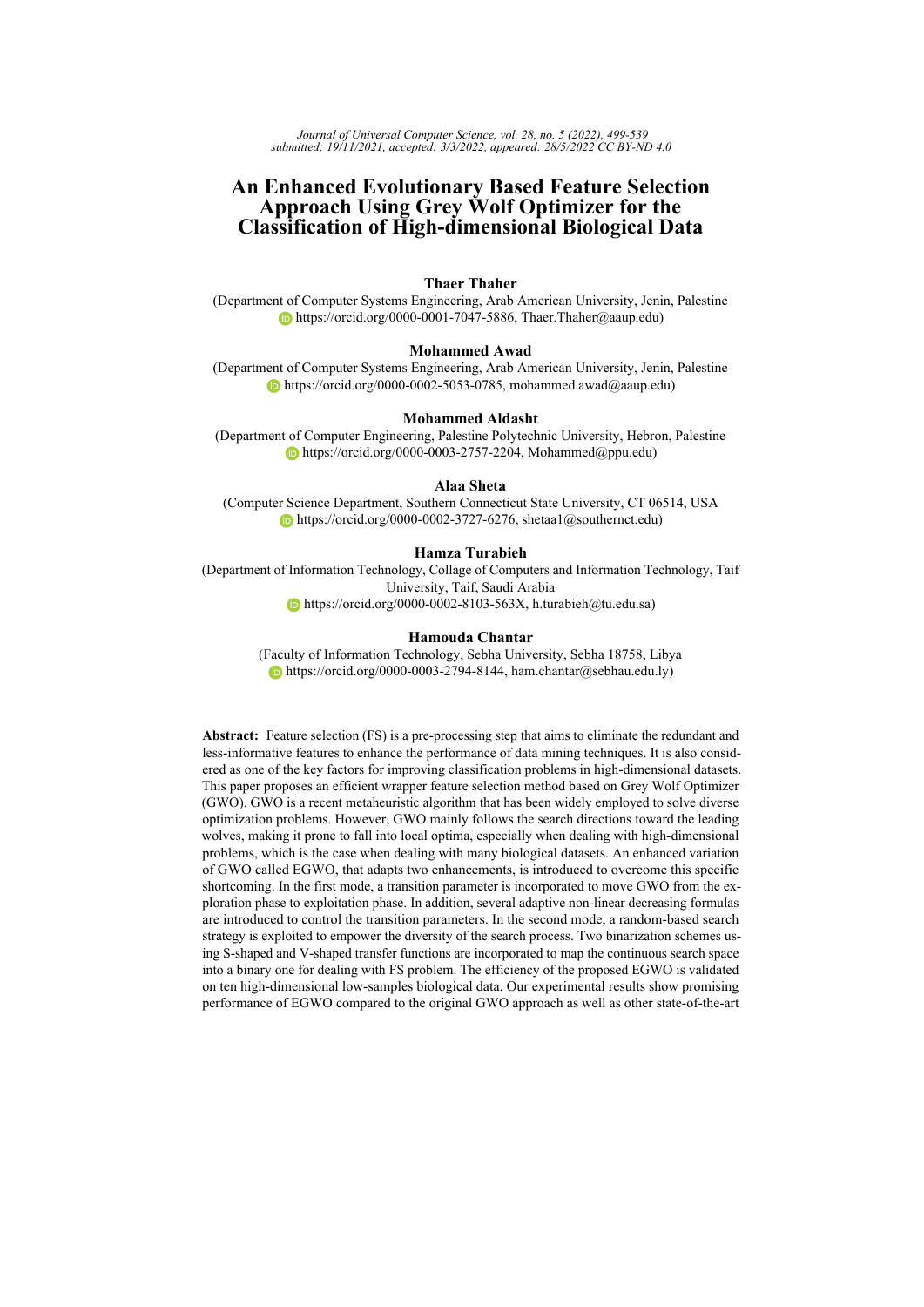<span id="page-10-1"></span>

*Figure 3: Position updating mechanism for each search agent in GWO*

<span id="page-10-0"></span>classification tasks [\[Mirjalili et al., 2014,](#page-39-6) [Chen et al., 2021\]](#page-36-14).

# **4 The Proposed Methods**

### **4.1 Enhanced Grey Wolf Optimizer**

The classical GWO has several merits. It is simple to implement, has fewer parameters to be tuned, and employs social hierarchy behavior. However, the major drawback of GWO is premature convergence. The algorithm lacks the required diversity during the optimization process and can easily be stuck into local optima. Therefore, several modifications have been introduced in the literature to improve the exploratory potential. In GWO, a parameter called  $(a)$  controls the balance between exploration and exploitation. This parameter is adaptively decreased over the iterations to provide more exploration at the early stage of the search process while providing more exploitation at the last stage.

In this study, we present an improved version of GWO intending to enhance the exploration feature. The pseudo-code of the enhanced GWO is shown in Algorithm [2.](#page-15-0) The proposed version depends on two enhancement schemes as follows:

### **4.1.1 Transition Control Parameter**

We have introduced the transition control parameter concept inspired by WOA [\[Mirjalili](#page-39-14)] [and Lewis, 2016\]](#page-39-14), and HHO [\[Heidari et al., 2019\]](#page-37-15) algorithms. The idea is based on dividing the search process into two phases: exploration and exploitation. We exploit the transition parameter that already exists in GWO for the transition between these two phases smoothly. In the original GWO, a is reduced linearly from 2 to 0. The variation range of A is also reduced by a. Therefore, A is a random variable in the interval  $[-2a,$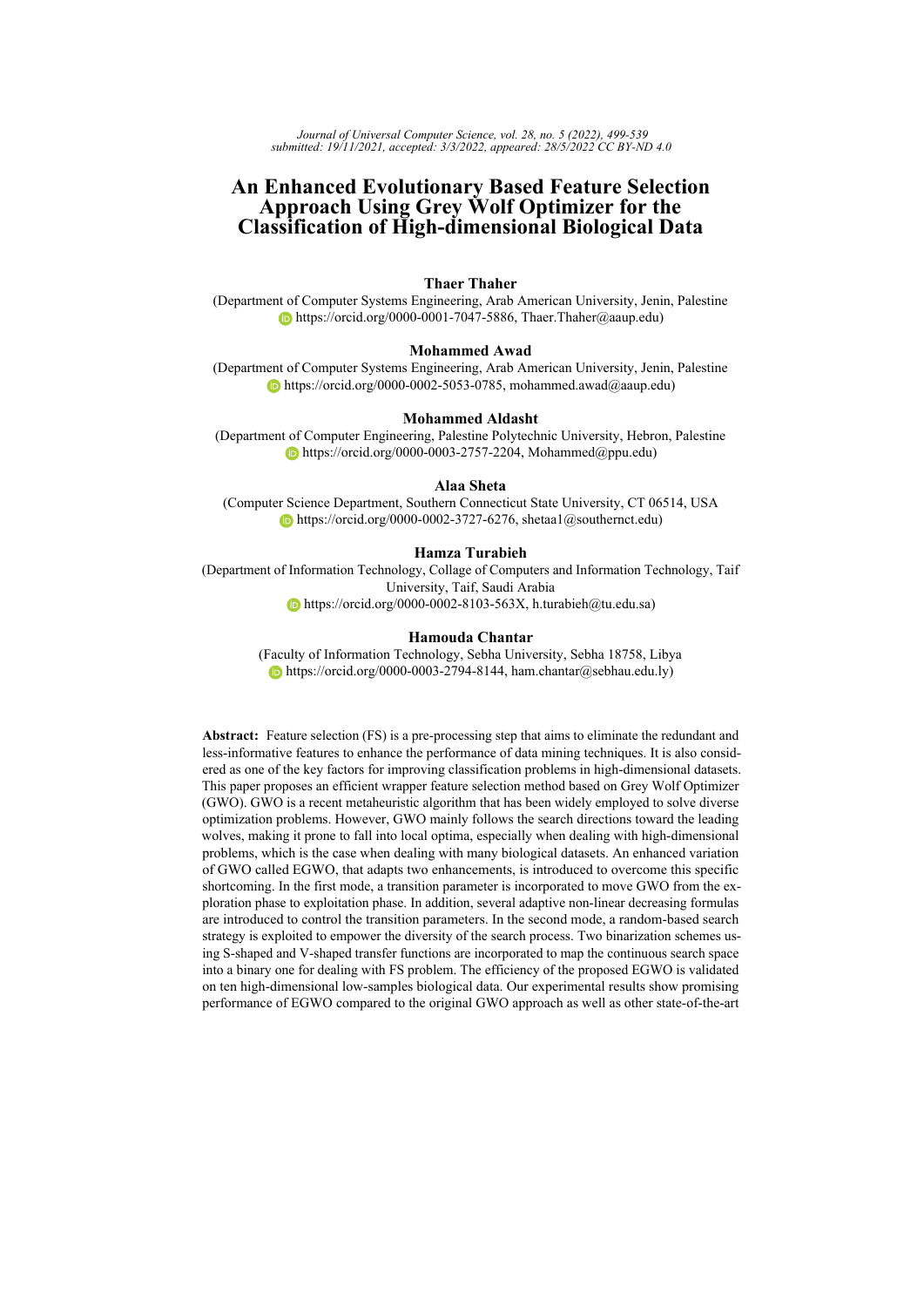## <span id="page-11-0"></span>**Algorithm 1** Pseudo code of the standard GWO

- 1: Set the initial parameters: population size  $(N)$ , maximum iterations  $(T)$
- 2: Generate the initial grey wolf population  $X_i(i = 1, 2, \ldots, n)$
- 3: Assess the fitness of each search agent
- 4: Identify the best three search agents based on their fitness
- 5:  $X_{\alpha}$  = the fittest search agent
- 6:  $X_\beta$  = the second fittest search agent
- 7:  $X_{\delta}$  = the third fittest search agent
- 8: **while**  $(t < T)$  **do**
- 9: **for** each search agent **do**
- 10: Update the coefficients  $a, A$ , and  $C$
- 11: Use Eq. [\(12\)](#page-9-1) to re-position (update) the current search agent
- 12: **end for**
- 13: Evaluate the fitness of new population
- 14: Update the best three solutions  $X_{\alpha}$ ,  $X_{\beta}$  and  $X_{\delta}$
- 15:  $t = t + 1$
- 16: **end while**
- 17: **return** the best solution  $X_{\alpha}$

<span id="page-11-1"></span>2a]. The parameter  $a$  is decreased from 2 to 0 to emphasize exploration and exploitation, respectively. Therefore, we introduce a transition parameter  $(tp)$  used to control the transition between exploration and exploitation potentials as in eq. [\(13\)](#page-11-1).

$$
\vec{tp} = 2\vec{a} \cdot \vec{r} \quad \vec{a} \tag{13}
$$

$$
a = 2 \quad (2. \frac{t}{T}) \tag{14}
$$

<span id="page-11-4"></span>Based on the variation of the  $tp$  vector, we update the position of a search agent according to a randomly chosen search agent instead of the best three agents found so far (exploration phase). This mechanism  $|tp| > 1$  emphasizes exploration and allows the GWO algorithm to perform a global search. In the exploitation phase  $(|tp|<1)$ , we used the original operators of GWO.

#### **4.1.2 Exploration Phase**

<span id="page-11-2"></span>In this phase, search agents are guided by a randomly selected solution to emphasize searching more areas in the large search space. Eqs.[\(15\)](#page-11-2) and [\(16\)](#page-11-3) shows the exploration process of EGWO.

$$
\vec{D} = j\vec{C} \cdot \vec{X}_{rand} \quad \vec{X}j \tag{15}
$$

$$
\vec{X}_{(t+1)} = \vec{X}_{rand} \quad \vec{tp}.\vec{D} \tag{16}
$$

<span id="page-11-3"></span>where  $\vec{X}_{rand}$  is a randomly selection search agent.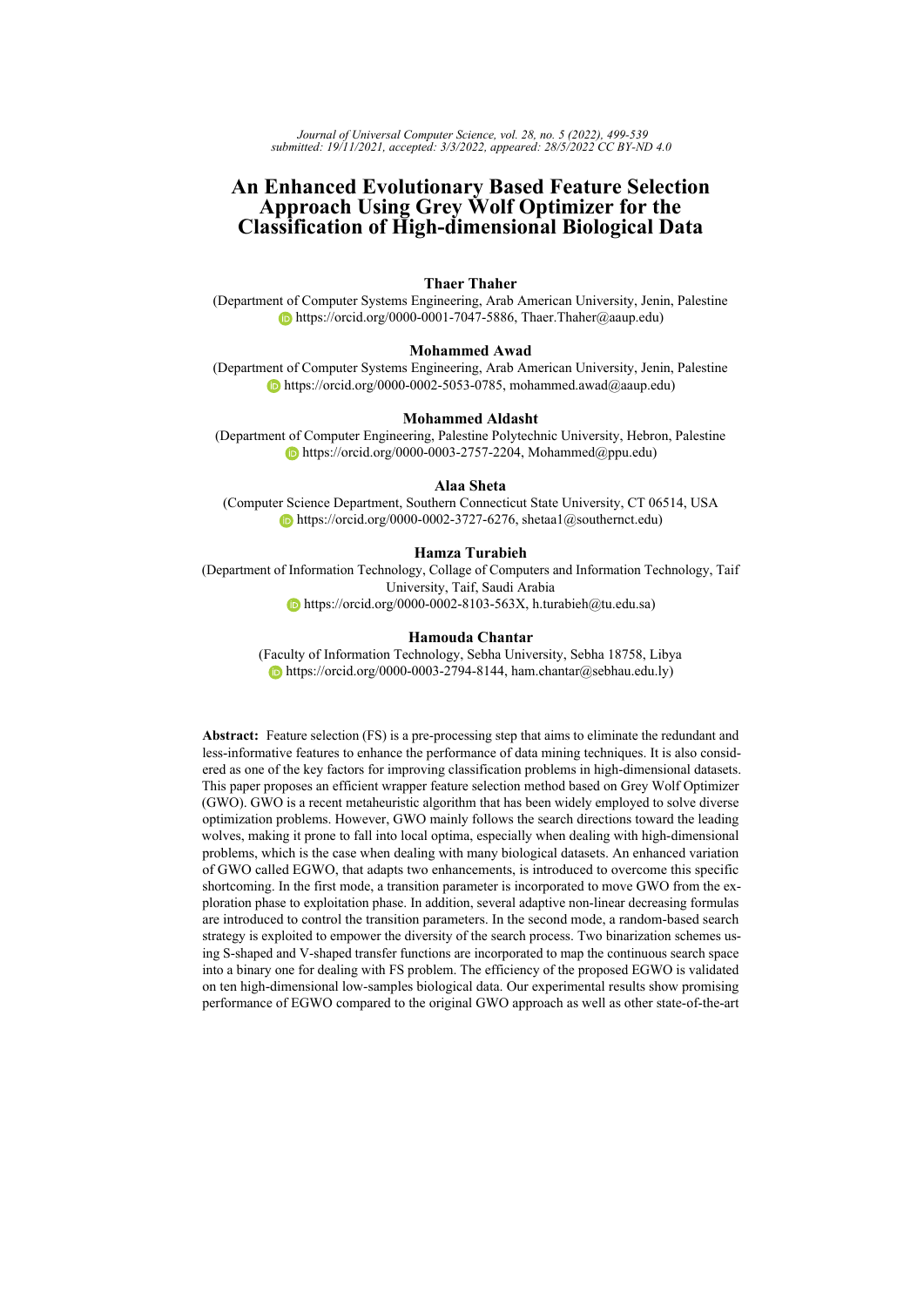#### **4.1.3 Different Decreasing Shapes of Convergence Parameter (**a**)**

In the original GWO,  $a$  is reduced linearly from 2 to 0. Other updating rules (nonlinear, logarithmic) are utilized to emphasize the required diversity for high-dimensional FS problems to increase the probability of discovering more promising regions. Accordingly, four decreasing shapes of  $\alpha$  were utilized. The decreasing formulas and the corresponding variants of EGWO are presented below, while decreasing patterns of  $a$  and  $tp$  are shown in Figures [4](#page-13-0) and [5.](#page-14-0) In addition to the original GWO algorithm, we have five enhanced variants, where each one has a special decreasing strategy applied to the parameter  $a$ , as follows:

- **–** EGWO: the enhanced variant using exploration and exploitation phases where a decreases linearly, according to the formula in Eq. [\(14\)](#page-11-4).
- **–** EGWO1: the enhanced variant using decreasing strategy 1, according to the formula:

$$
a = 2 \quad \left(\frac{2t^{1/3}}{T^{1/3}}\right) \tag{17}
$$

**–** EGWO2: the enhanced variant using decreasing strategy 2, according to the formula:

$$
a = 2 \quad \left(\frac{2 \quad \log(t+1)}{\log(T)}\right) \tag{18}
$$

**–** EGWO3: the enhanced variant using decreasing strategy 3, according to the formula:

$$
a = 2 \quad e^{(\frac{4t}{T})^2} \tag{19}
$$

**–** EGWO4: the enhanced variant using decreasing strategy 4, according to the formula:

$$
a = \left(\frac{2 - t^3}{T^3}\right) + 2\tag{20}
$$

where  $t$  is the current iteration, and  $T$  is the maximum number of iterations.

#### **4.2 Binary GWO for Feature Selection**

GWO, as most metaheuristic methods, are designed to tackle problems in continuous search space. Accordingly, a binarization scheme is usually employed to adapt real-valued metaheuristics to match the discrete search space of the FS problem. For this purpose, two main techniques have been introduced in the literature. In the first technique called (continuous-binary operator), the original real-values operators are reformulated into binary operators. Whereas in the second technique, which is called two-step binarization, the original real operators are not redefined [\[Crawford et al., 2017\]](#page-36-15). To conduct the binarization, fuzzy Transfer Functions (TFs) are first employed to convert the real values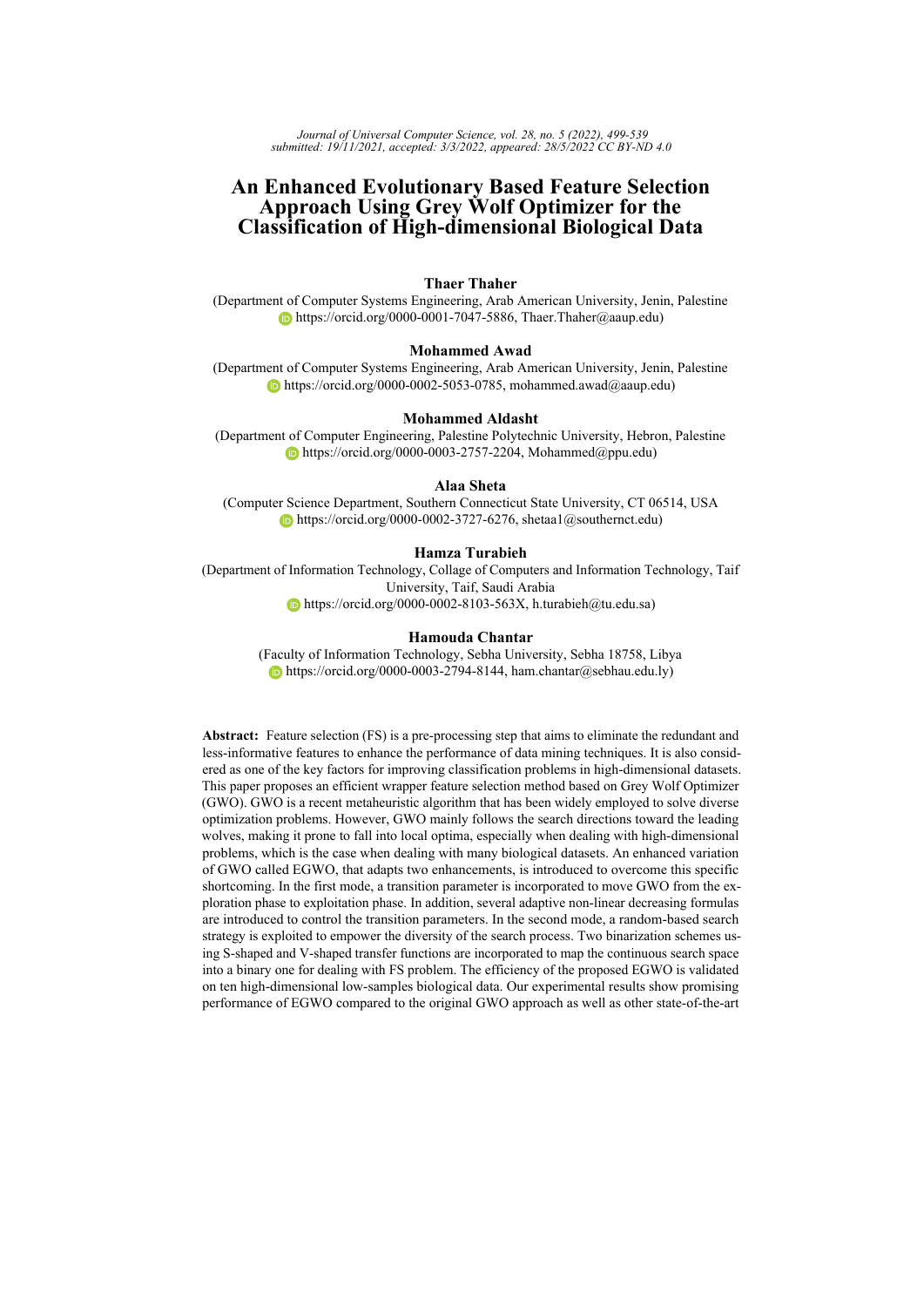<span id="page-13-0"></span>

*Figure 4: Shapes of convergence parameter* a *using different decreasing formulas*

into intermediate probability values within [0,1]. Therefore, each element in the real solution is given a probability of being 0 or 1. In the second step, the outcomes of TFs are stochastically threshold using a specific rule to find the binary output. In common, the two-step binarization technique is the most popular method, which revealed success performance in different domains [\[Thaher et al., 2020a,](#page-40-14) [Thaher et al., 2021a\]](#page-40-15).

TFs are defined based on their shapes into two families: V-shaped and S-shaped [\[Mirjalili and Lewis, 2013\]](#page-39-15) (see Figure [6\)](#page-15-1). The literature reveals that two binary versions of the GWO were proposed by Zawbaa *et al.*[\[Zawbaa et al., 2016\]](#page-40-16) for FS problem. In the first approach (called bGWO1), individual steps toward the best three leaders are binarized, and then stochastic crossover is performed among the three basic moves to find the updated binary gray wolf position (see [\[Zawbaa et al., 2016\]](#page-40-16) for equations). In the second approach (called bGWO2), the S-shaped function was utilized to squash the continuously updated position, then stochastically threshold these values to find the updated binary gray wolf position. In both strategies, a sigmoid function as in Eq. [\(21\)](#page-13-1) was utilized. In this work, we have employed the two proposed methods using S2 and V2 TFs. Therefore, four variants named: SBGWO1, VBGWO1, SBGWO2, VBGWO2 were introduced. Note that BGWO1, BGWO2 refer to the first and second approaches, respectively. Mathematical formulas of S2 TF with standard binarization rule are shown in Eqs [\(21\)](#page-13-1) and [\(22\)](#page-13-2). While Mathematical formulas of V2 TF with complement binarization rule are shown in Eqs [\(23\)](#page-16-0) and [\(24\)](#page-16-1).

$$
T(X_j(t)) = \frac{1}{1 + e^{-x_j(t)}}\tag{21}
$$

<span id="page-13-2"></span><span id="page-13-1"></span>
$$
X_j(t+1) = \begin{cases} 1 \ r < T(X_j(t)) \\ 0 & Otherwise \end{cases} \tag{22}
$$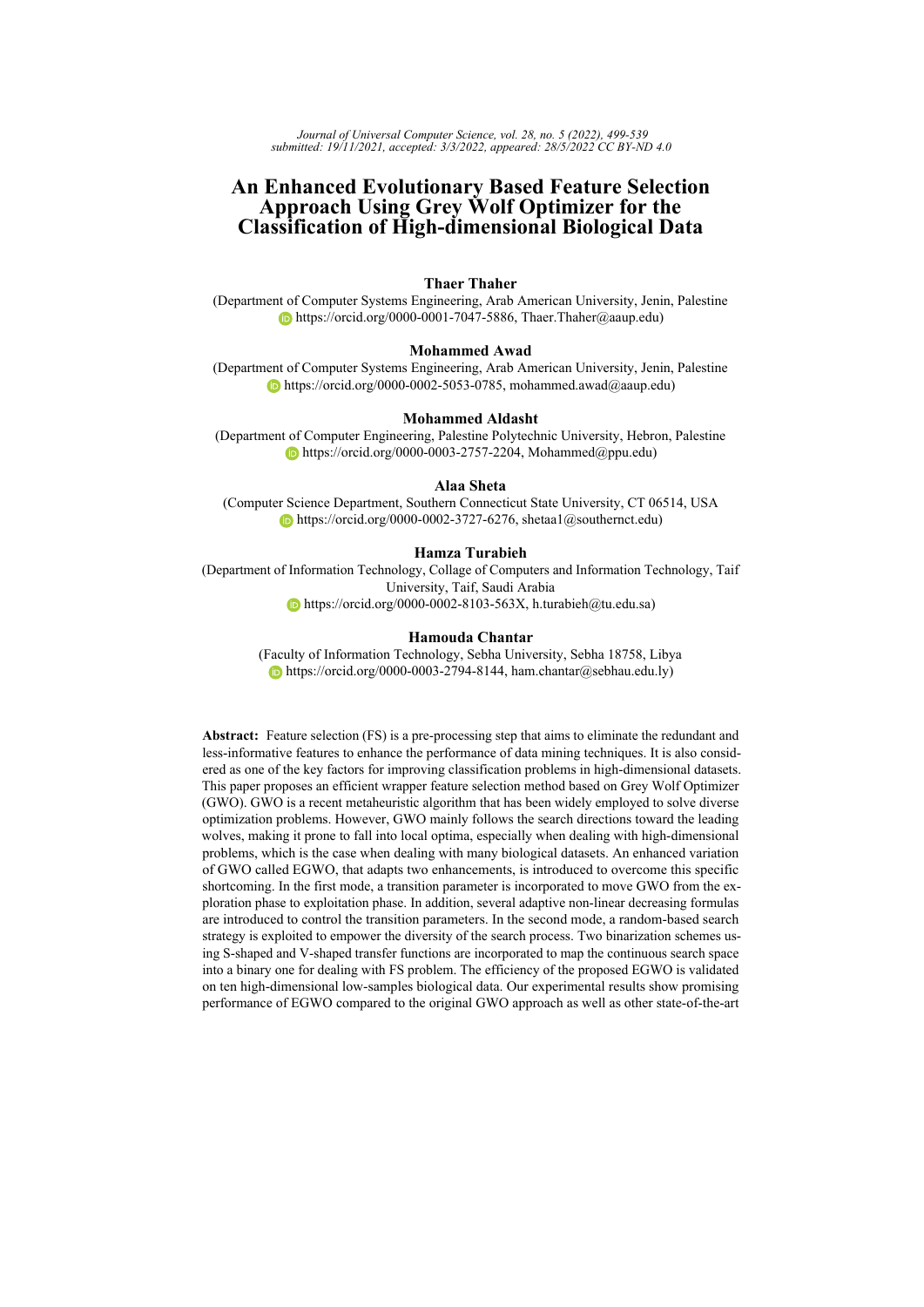<span id="page-14-0"></span>

*Figure 5: Behavior of* tp *during 100 iterations for the standard GWO and the proposed variants*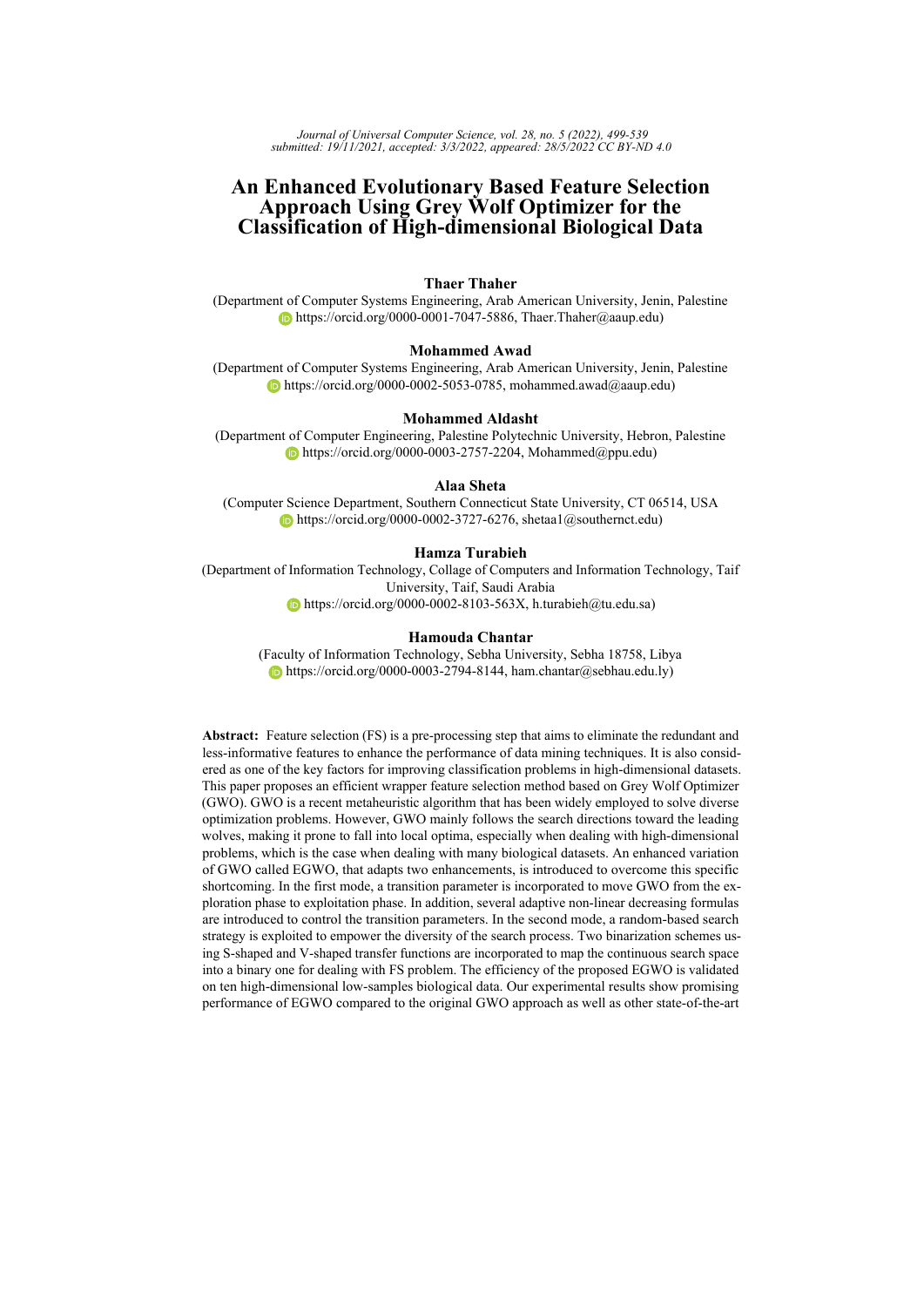<span id="page-15-0"></span>**Algorithm 2** Pseudocode of the Enhanced GWO

|     | 1: Set the initial parameters: population size $(N)$ , maximum iterations $(T)$ |
|-----|---------------------------------------------------------------------------------|
|     | 2: Generate the population $X_i (i = 1, 2, \ldots, n)$                          |
|     | 3: Assess the fitness of each search agents.                                    |
|     | 4: Identify the best three agents based on their fitness.                       |
|     | 5: $X_{\alpha}$ = the fittest search agent                                      |
|     | 6: $X_{\beta}$ = the second fittest search agent                                |
|     | 7: $X_{\delta}$ = the third fittest search agent                                |
|     | 8: while $(t < T)$ do                                                           |
| 9:  | for each search agent do                                                        |
| 10: | Update convergence parameter $tp$ using Eq. (13)                                |
| 11: | <b>if</b> $(jtp/>=1)$ then<br>$\triangleright$ Exploration phase                |
| 12: | Update the position of the current search agent using Eq. (16)                  |
| 13: | else if $(jcp \leq 1)$ then<br>$\triangleright$ Exploitation phase              |
| 14: | Update the position of the current search agent by Eq. $(12)$                   |
| 15: | end if                                                                          |
| 16: | end for                                                                         |
| 17: | end for                                                                         |
| 18: | Update convergence parameter $a$ using a selected formula.                      |
| 19: | update $A$ , and $C$                                                            |
| 20: | Evaluate the fitness of new population                                          |
| 21: | Update the best three solutions $X_{\alpha}$ , $X_{\beta}$ and $X_{\delta}$     |
| 22: | $t=t+1$                                                                         |
|     | 23: end while                                                                   |
|     | 24: end while                                                                   |
|     | 25: return $X_{\alpha}$                                                         |
|     |                                                                                 |

<span id="page-15-1"></span>

*Figure 6: S-shaped and V-shaped TFs*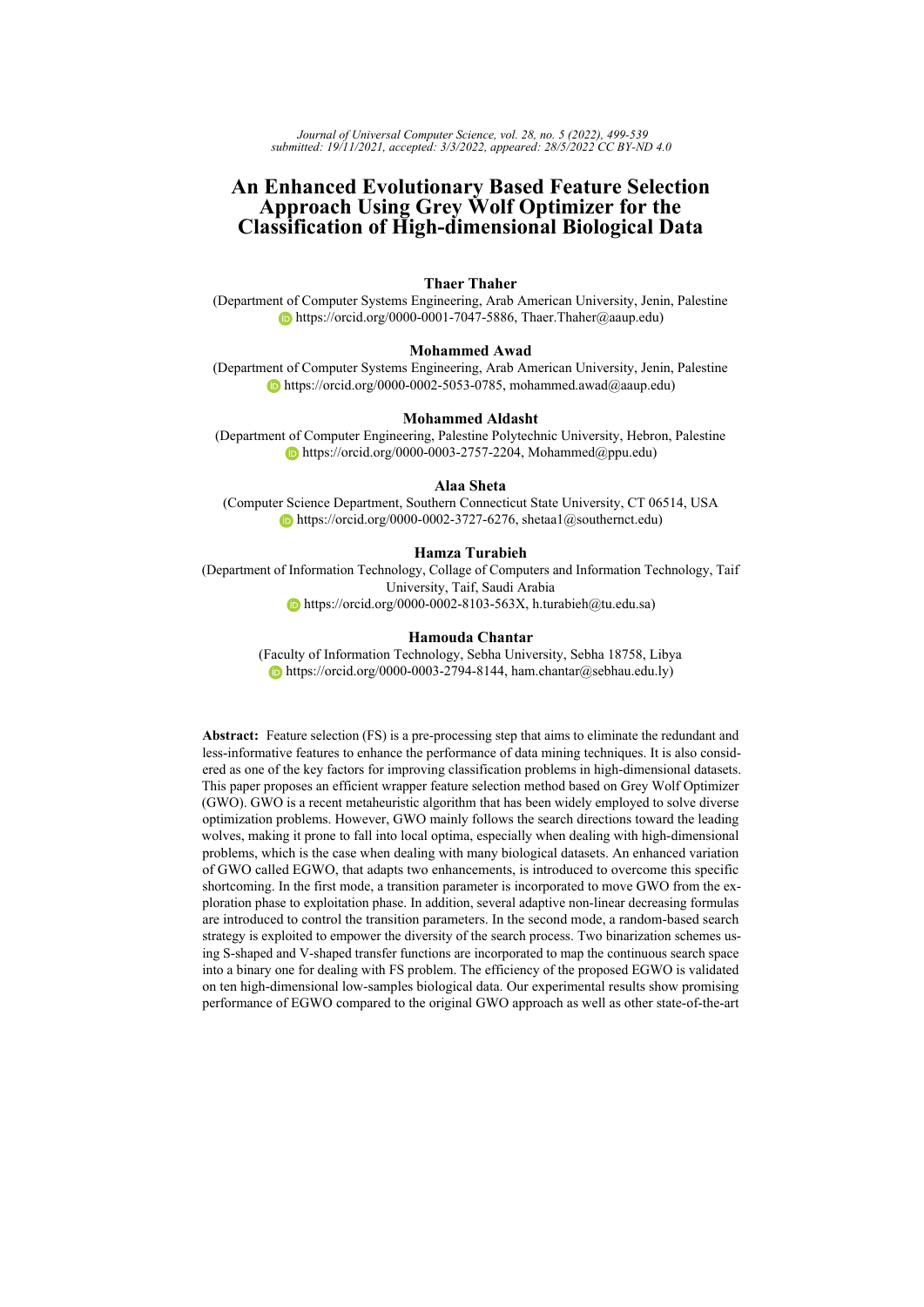<span id="page-16-0"></span>where t represents the current iteration,  $X_j$  is the real value of the  $j<sup>th</sup>$  element,  $T(X_j)$  is the probability that  $X_i$  will be 1 or 0, and r is a random value inside [0,1].

$$
T(X_j(t)) = j \tanh(X_j(t))j \tag{23}
$$

$$
X_j(t+1) = \begin{cases} \sim b_j \ r < T(X_j(t)) \\ b_j & \text{Otherwise} \end{cases} \tag{24}
$$

<span id="page-16-1"></span>where  $\sim$  is the complement,  $b_j$  is the current binary value for the  $j^{th}$  element. With the complement binarization rule, the new binary value  $(X_j(t + 1)$  is set based on the benefits of the current binary solution, that is to say, based on the probability value  $(T(X_j(t))$ , the  $j<sup>th</sup>$  element is either kept or flipped.

#### **4.3 Formulation of Feature Selection Using BGWO**

Adapting optimization algorithms to deal with any optimization problem requires identifying two main components: evaluation (fitness) function and solution representation. The main objective of the FS task is to find the minimal features subset that aids in achieving the maximum classification accuracy. Therefore, FS is recognized as a challenging multi-objective optimization problem. Aggregation is one of the most popular techniques for multi-objective formulation. It is a prior method in which multiple objectives are combined into a single objective such each objective is given a weight to define its importance [\[Mirjalili and Dong, 2020\]](#page-39-16). Accordingly, the two objectives of FS are combined as shownin [25](#page-16-2) to evaluate the suitability of the features subset.

$$
\# Fitness(X) = \alpha \quad (1 \quad \gamma(X)) + \beta \quad \frac{R}{D} \tag{25}
$$

<span id="page-16-2"></span>where  $Fitness(X)$  represents the fitness value of a subset  $X, \gamma(X)$  denotes the classification accuracy by filtering out the unselected features in the X subset,  $R$  and  $D$ are the number of selected features and the number of original features in the dataset respectively,  $\alpha$  and  $\beta$  are the weights of the classification accuracy and the reduction ratio,  $\alpha$  2 [0, 1] and  $\beta$  = (1  $\alpha$ ) adopted from [\[Emary and Zawbaa, 2016,](#page-37-7) [Mafarja](#page-38-16) [et al., 2017,](#page-38-16) [Faris et al., 2018b,](#page-37-16) [Thaher et al., 2021b\]](#page-40-9).

Solution representation for the problem being solved is the other main design aspect that should be properly determined. FS is considered a binary optimization problem in which the candidate solution (i.e., a subset of features) is encoded as a binary vector. Each element in that vector has two values: (0) indicates that the corresponding feature is not selected, and (1) indicates that the corresponding feature is selected. Fig. [7](#page-16-3) depicts a sample solution for a dataset of  $D$  features.

<span id="page-16-3"></span>

*Figure 7: Binary solution representation*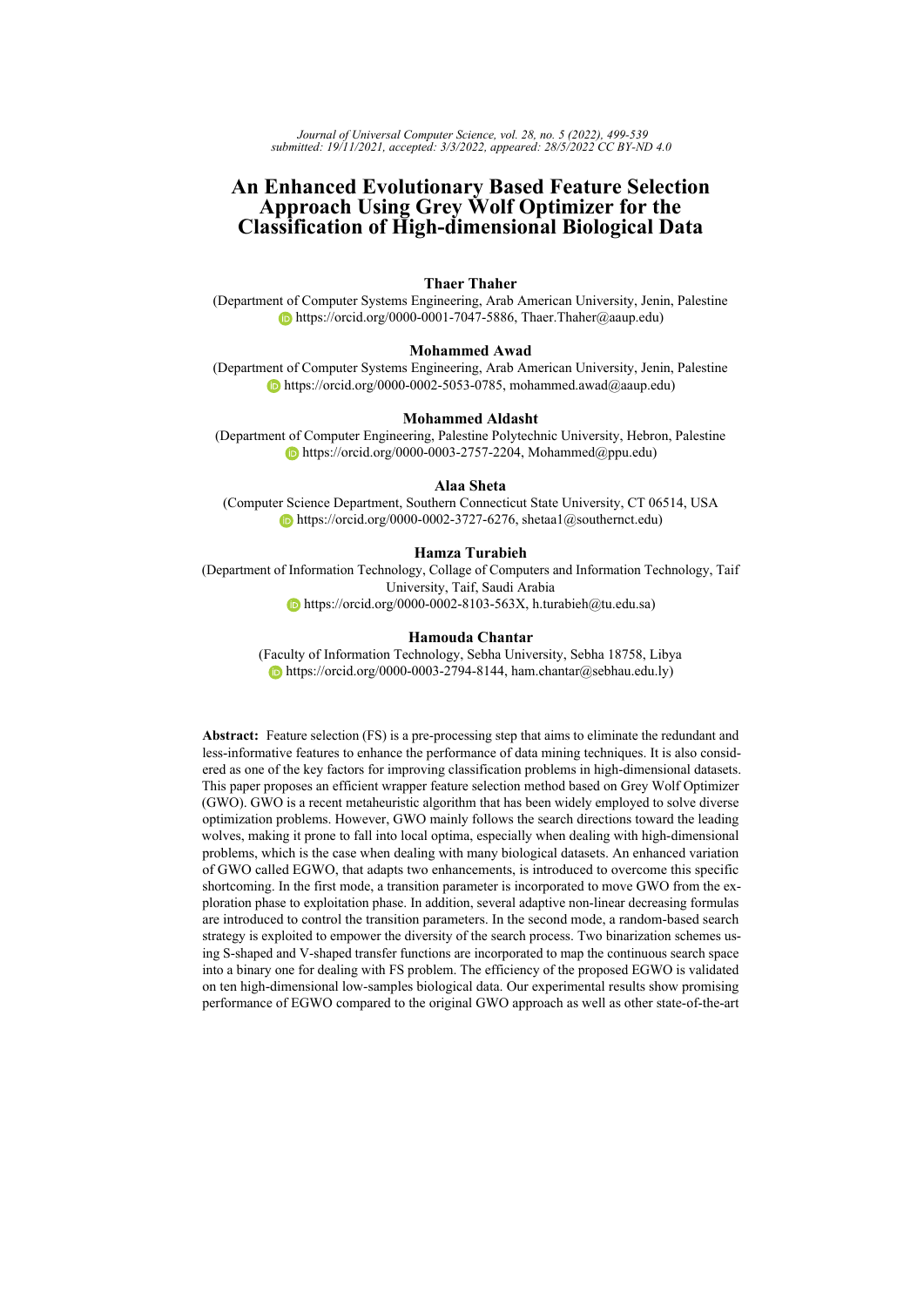## <span id="page-17-0"></span>**5 Experiments and Discussion**

This part introduces the experimental work carried out to test the performance of the proposed algorithm. It is divided into four parts. Section [5.1](#page-17-1) presents the experimental setup. Section [5.3](#page-19-0) provides the implementation of basic GWO with different binarization schemes. After selecting the suitable binary variant, we investigate the performance of the proposed approaches in Section [5.4.](#page-20-0) Section [5.5](#page-25-0) is dedicated to providing a comparison between the enhanced GWO and six state-of-the-art algorithms.

## <span id="page-17-1"></span>**5.1 Experimental Environment Setup**

For the sake of fair comparisons, all experiments were performed under the same environment utilizing a system with Intel(R) Core(TM) i7-8550U CPU  $@$  1.8GHz (8 CPUs) and 8 GB RAM. Al algorithms were implemented in MATLAB R2018a. Due to the non-deterministic behavior of metaheuristic algorithms, each algorithm is executed 20 times, and the results are reported in terms of average (Avg) and standard deviation (Std). The best-reported results are highlighted in **boldface**. Moreover, the non-parametric Friedman test (F-test) [\[Riffenburgh, 2006\]](#page-39-17) was utilized to calculate the overall rank of each tested algorithm. The detailed settings of all algorithms including common and internal parameters are listed in Table [2.](#page-18-0) Values of parameters were selected based on trials and errors on small simulations as well as recommended settings in the literature.

The performance of the proposed wrapper methods was evaluated on ten biological benchmark datasets obtained from [\[Li et al., 2018\]](#page-38-17).The main characteristics of these datasets, including the number of features, number of records, and number of classes, are provided in Table [3.](#page-18-1) for reliable performance estimation of machine learning (ML) algorithms, we applied the k-folds cross-validation(CV) procedure  $(k=5)$ . It is a resampling procedure used to assess the performance of ML algorithms. This method is recommended when the data is limited, as in the used biological data where the number of samples ranges between 50-203 (see Table [3\)](#page-18-1). Moreover, CV yields less optimistic (or less biased) results compared to the simple hold-out method [\[Hastie et al., 2009,](#page-37-17) [James](#page-38-18) [et al., 2013,](#page-38-18) [Tumar et al., 2020\]](#page-40-10). In this work, the data sample is partitioned randomly into five folds; four folds (80%) are used to train the model, while the remaining fold (20%) is used to validate the model. This procedure is repeated five times, thus ensures that each sample has the chance of being appeared in the training and testing set. Finally, the recorded scores are averaged to represent the performance metric of the model.

To judge the performance of the proposed wrapper-based FS methods, three evaluation measures were used: classification accuracy, number of selected features, fitness values, and running time.

## **5.2 Evaluation of Classification Methods**

It is well-known that the involved classification algorithm highly influences the performance of wrapper FS methods. Besides, each classifier is sensitive to its specific parameters. Accordingly, extensive experiments were conducted to select a suitable classifier to evaluate the proposed searching algorithm. For this purpose, we exploited two well-known classifiers: K-Nearest Neighbors (KNN) and Decision Tree (DT), which are commonly utilized in the literature for FS problems [\[Tumar et al., 2020,](#page-40-10) [Hassouneh](#page-37-3) [et al., 2021,](#page-37-3) [Mafarja and Mirjalili, 2017\]](#page-39-3). KNN was tested with different K values, while DT was tested with a different maximum number of splits (MS).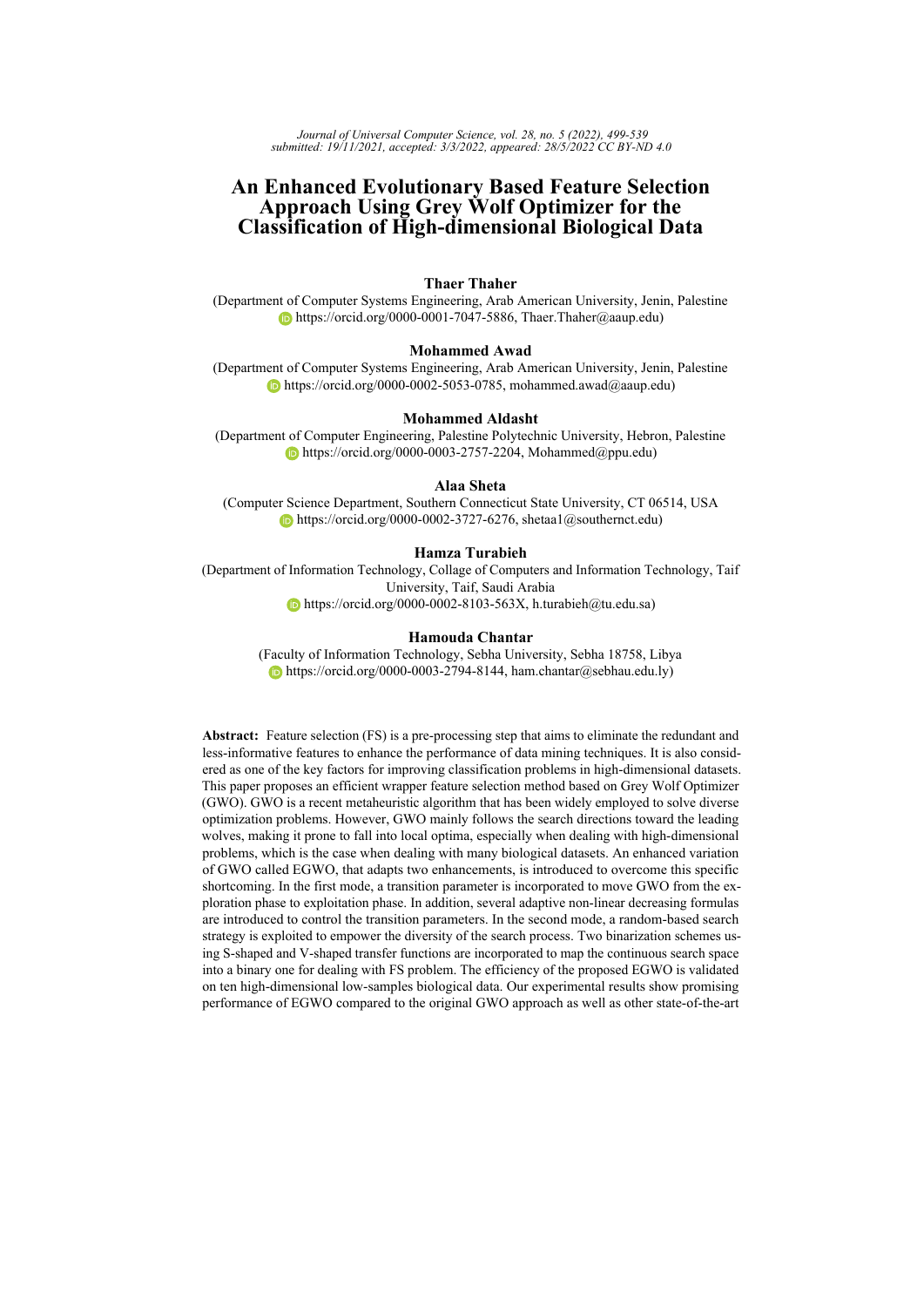<span id="page-18-0"></span>

|                            | <b>Common parameters</b>          |                             |  |  |  |  |  |  |
|----------------------------|-----------------------------------|-----------------------------|--|--|--|--|--|--|
| population size            | 10                                |                             |  |  |  |  |  |  |
| Number of iterations       | 100                               |                             |  |  |  |  |  |  |
| Number of runs             |                                   | 20                          |  |  |  |  |  |  |
| Dimension                  |                                   | #features                   |  |  |  |  |  |  |
|                            | K for cross validation            | 5                           |  |  |  |  |  |  |
| Fitness function           |                                   | $\alpha$ =0.9, $\beta$ =0.1 |  |  |  |  |  |  |
| <b>Internal parameters</b> |                                   |                             |  |  |  |  |  |  |
|                            | Algorithm parameter               |                             |  |  |  |  |  |  |
| <b>BHHO</b>                | Convergence constant E            | $\left[2\ 0\right]$         |  |  |  |  |  |  |
| <b>BWOA</b>                | convergence constant a            | [20]                        |  |  |  |  |  |  |
|                            | Spiral factor b                   | 1                           |  |  |  |  |  |  |
| <b>BBA</b>                 | Qmin, Qmax                        | 0, 2                        |  |  |  |  |  |  |
|                            | loudness A                        | 0.5                         |  |  |  |  |  |  |
|                            | Pulse rate r                      | 0.5                         |  |  |  |  |  |  |
| <b>BGWO</b>                | convergence constant a            | $\left[2\ 0\right]$         |  |  |  |  |  |  |
| <b>BPSO</b>                | Inertai weight w                  | [0.9 0.2]                   |  |  |  |  |  |  |
|                            | cognitive constant c1             | 2                           |  |  |  |  |  |  |
|                            | social constant c2                | $\mathfrak{D}$              |  |  |  |  |  |  |
| <b>BGSA</b>                | initial gravitational constant G0 | 10                          |  |  |  |  |  |  |
|                            | Rpower                            | 1                           |  |  |  |  |  |  |
|                            | Alpha                             | 20                          |  |  |  |  |  |  |
| BALO                       | W                                 | [2,6]                       |  |  |  |  |  |  |

*Table 2: Common and internal settings of tested algorithms*

<span id="page-18-1"></span>

| Dataset               | No. of features | No. of instances | No. of classes              |
|-----------------------|-----------------|------------------|-----------------------------|
| ALLAML R              | 7129            | 72               | $\overline{2}$              |
| CLL SUB 111 R         | 11340           | 111              | 3                           |
| colon R               | 2000            | 62               | $\overline{2}$              |
| <b>GLI 85 R</b>       | 22283           | 85               | $\mathcal{D}_{\mathcal{A}}$ |
| <b>GLIOMA R</b>       | 4434            | 50               | 4                           |
| lung discrete R       | 325             | 73               | 7                           |
| lung R                | 3312            | 203              | 5                           |
| lymphoma <sub>R</sub> | 4026            | 96               | 9                           |
| Prostate GE R         | 5966            | 102              | $\mathfrak{D}$              |
| SMK CAN 187 R         | 19993           | 187              | っ                           |

*Table 3: List of biological datasets*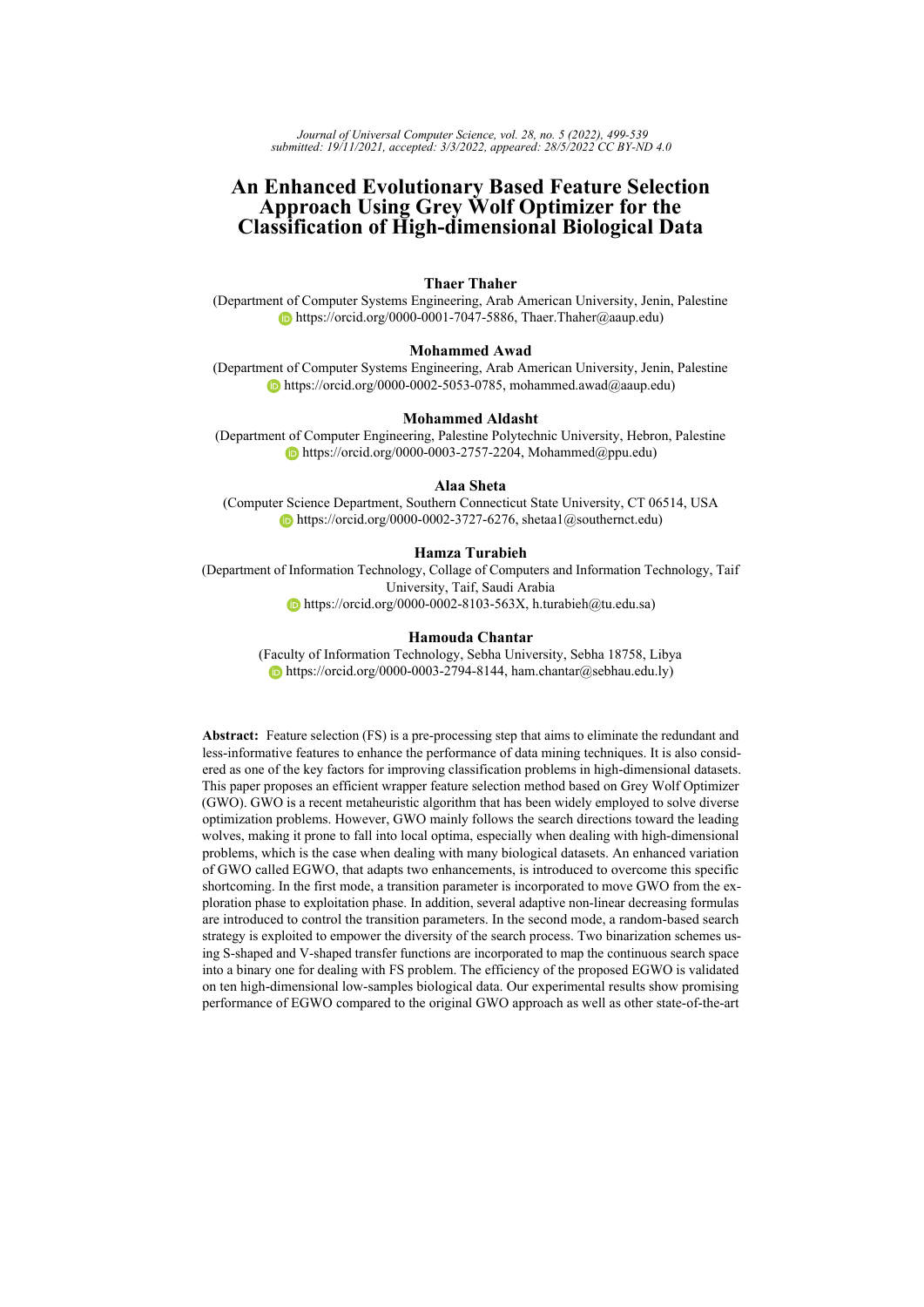<span id="page-19-1"></span>

| Dataset               |        |        | <b>KNN</b> |        |          |          | DT     |        |         |         |         |
|-----------------------|--------|--------|------------|--------|----------|----------|--------|--------|---------|---------|---------|
|                       | $k=3$  | $k=5$  | $k=10$     | $k=20$ | $k = 30$ | $k = 50$ | $MS=3$ | $MS=7$ | $MS=10$ | $MS=20$ | $MS=50$ |
| ALLAML R              | 0.8333 | 0 7917 | 0.7500     | 0.6806 | 0.6528   | 0.6528   | 0.8750 | 0.8750 | 0.8750  | 0.8750  | 0.8750  |
| CLL SUB 111 R         | 0.5045 | 0.4775 | 0.5315     | 0.4685 | 0.3874   | 0.3423   | 0.7027 | 0.6036 | 0.6036  | 0.6036  | 0.6036  |
| colon R               | 0.7258 | 0.7581 | 0.7097     | 0.6613 | 0.6452   | 0.6452   | 0.7097 | 0.7419 | 0.7419  | 0.7419  | 0.7419  |
| GLI 85 R              | 0.7765 | 0.8235 | 0.8824     | 0.8353 | 0.7294   | 0.6941   | 0.8000 | 0.8000 | 0.8000  | 0.8000  | 0.8000  |
| <b>GLIOMA R</b>       | 0.7800 | 0.8200 | 0.7600     | 0.5000 | 0.5000   | 0.2600   | 0.7000 | 0.6800 | 0.6800  | 0.6800  | 0.6800  |
| lung discrete R       | 0.8767 | 0.8356 | 0.7945     | 0.5890 | 0.5343   | 0.4658   | 0.5480 | 0.6301 | 0.6164  | 0.6164  | 0.6164  |
| lung R                | 0.9507 | 0.9606 | 0.9310     | 0.9212 | 0.7833   | 0.6847   | 0.8030 | 0.8227 | 0.8227  | 0.8227  | 0.8227  |
| lymphoma <sub>R</sub> | 0.9375 | 0.9167 | 0.8229     | 0.7188 | 0.5833   | 0.4792   | 0.5833 | 0.6042 | 0.6042  | 0.6042  | 0.6042  |
| Prostate GE R         | 0.7941 | 0.8333 | 0.8235     | 0.7549 | 0.7549   | 0.6373   | 0.8333 | 0.8137 | 0.8137  | 0.8137  | 0.8137  |
| SMK CAN 187 R         | 0.6471 | 0.6791 | 0.6631     | 0.6952 | 0.6898   | 0.6471   | 0.5989 | 0.5401 | 0.5615  | 0.5615  | 0.5615  |
| Rank (F-test)         | 4.75   | 2.95   | 4.15       | 6.50   | 9.15     | 10.35    | 5.75   | 5.60   | 5.60    | 5.60    | 5.60    |

*Table 4: Performance of KNN and DT on the original datasets in terms of accuracy measure*

Table [4](#page-19-1) reports the accuracy rates scored by KNN and DT on the original biological data (i.e., with all features). Inspecting the results, KNN  $(k=5)$  achieved better performance in most cases with the best overall rank of 2.95. The reported results confirm the sensitivity of KNN and DT to their parameter settings. Based on the results obtained, the KNN classifier is utilized to evaluate the generated subset of features in the wrapper FS approach.

## <span id="page-19-0"></span>**5.3 Evaluation of BGWO Using Different Binarization Schemes**

The literature reveals that the adopted binarization scheme significantly affects the performance of the binary GWO (BGWO) in dealing with the FS problem. In this subsection, different binarization strategies were investigated to recognize the top version of the proposed BGWO. For this purpose, the S-shaped-based strategies presented by [\[Zawbaa et al., 2016\]](#page-40-16) were adopted to develop two variants, namely, SBGWO1 and SBGWO2. In addition, we employed V-shaped TF with the proposed strategies to introduce other variants called VBGWO1 and VBGWO2. The description of the four binary variants are summarized as follows:

- **–** SBGWO1 and VBGWO1: Individual steps toward the best three leaders are binarized using S-shaped (SBGWO1) and V-shaped (VBGWO1) TFs, respectively. Then stochastic crossover is performed among the three basic moves to find the updated binary gray wolf position [\[Zawbaa et al., 2016\]](#page-40-16).
- **–** SBGWO2 and VBGWO2: The S-shaped in SBGWO2 and V-shaped in VBGWO2 were utilized to squash the continuously updated position, then stochastically threshold these values to find the updated binary gray wolf position.

The comparative results of the developed four variants of BGWO are exposed in Tables [5,](#page-20-1) [6,](#page-23-0) and [7.](#page-24-0)The average accuracy rates in Table [5](#page-20-1) outlines that the combination between the second binarization scheme and V-shaped TF (VBGWO2) is superior in all datasets. It achieved the first rank of 1.00 followed by VBGWO1, SBGWO2, SBGWO1, respectively. Considering the employed binarization schemes, the efficiency of the twostep binarization method (i.e., VBGWO1 and VBGWO2) is evident as they got the first and second ranks, respectively. In this strategy, the original real operators of GWO are not modified. TFs are utilized to map the continuous solution into binary. Moreover, V-shaped TF confirms clear superiority over S-shaped TF.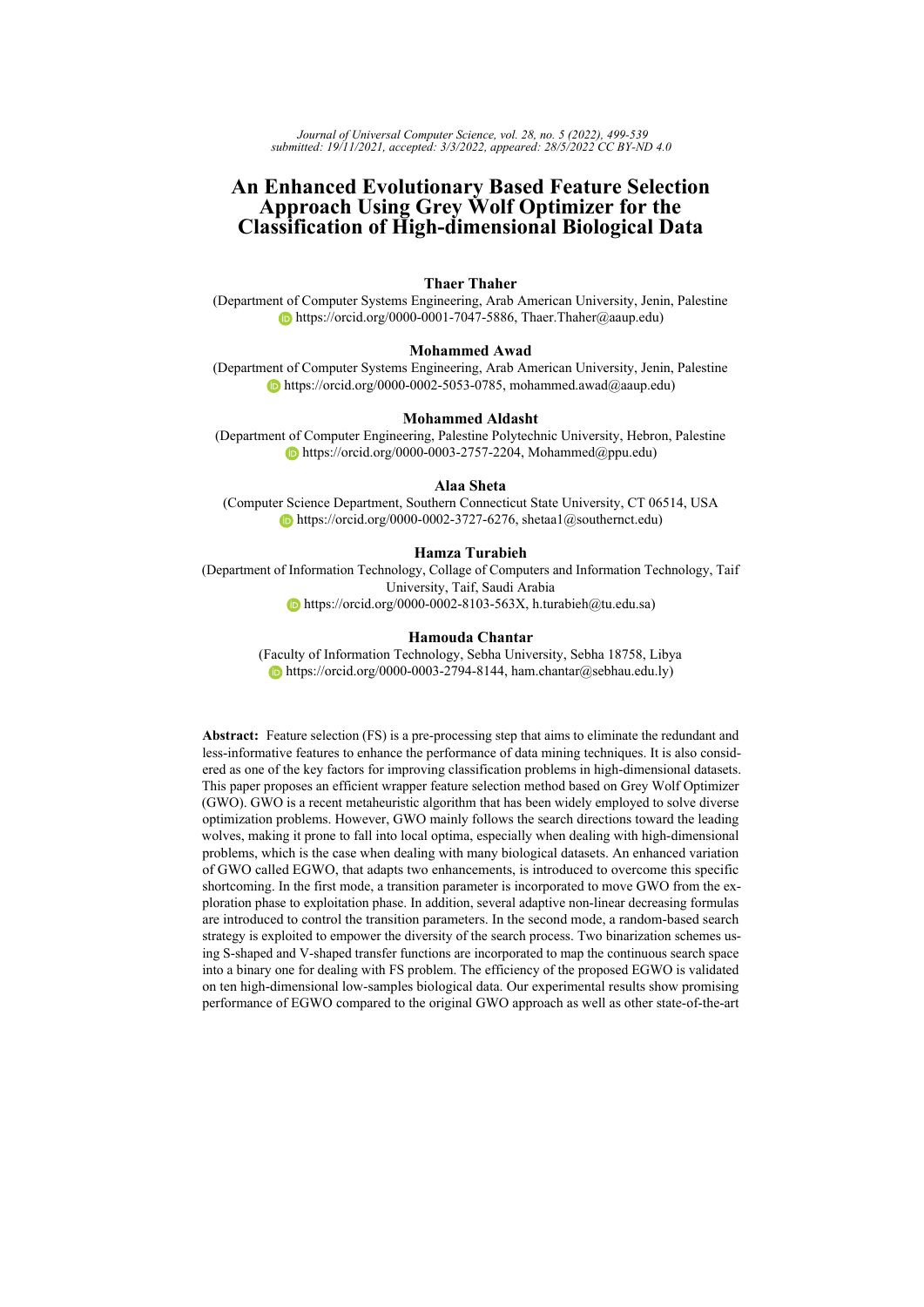<span id="page-20-1"></span>

| Dataset         | Measure | SBGWO1 | VBGWO1 | SBGW02 | VBGWO2 |
|-----------------|---------|--------|--------|--------|--------|
| ALLAML R        | Avg     | 0.8444 | 0.8625 | 0.8660 | 0.9562 |
|                 | Std     | 0.0110 | 0.0079 | 0.0093 | 0.0151 |
| CLL SUB 111 R   | Avg     | 0.5838 | 0.6243 | 0.6117 | 0.6991 |
|                 | Std     | 0.0163 | 0.0121 | 0.0065 | 0.0229 |
| colon R         | Avg     | 0.8823 | 0.9065 | 0.9048 | 0.9210 |
|                 | Std     | 0.0153 | 0.0127 | 0.0050 | 0.0103 |
| GLI 85 R        | Avg     | 0.8682 | 0.8965 | 0.8859 | 0.9400 |
|                 | Std     | 0.0155 | 0.0093 | 0.0077 | 0.0084 |
| <b>GLIOMA R</b> | Avg     | 0.8740 | 0.8800 | 0.8800 | 0.9000 |
|                 | Std     | 0.0097 | 0.0000 | 0.0000 | 0.0000 |
| lung discrete R | Avg     | 0.8630 | 0.8836 | 0.8747 | 0.9158 |
|                 | Std     | 0.0112 | 0.0097 | 0.0080 | 0.0195 |
| lung R          | Avg     | 0.9557 | 0.9606 | 0.9564 | 0.9776 |
|                 | Std     | 0.0040 | 0.0040 | 0.0049 | 0.0030 |
| lymphoma R      | Avg     | 0.9271 | 0.9375 | 0.9339 | 0.9547 |
|                 | Std     | 0.0098 | 0.0000 | 0.0051 | 0.0051 |
| Prostate GE R   | Avg     | 0.8667 | 0.8931 | 0.8917 | 0.9417 |
|                 | Std     | 0.0105 | 0.0086 | 0.0067 | 0.0087 |
| SMK CAN 187 R   | Avg     | 0.6497 | 0.6711 | 0.6674 | 0.7281 |
|                 | Std     | 0.0081 | 0.0068 | 0.0071 | 0.0102 |
| Rank            | F-test  | 4.00   | 2.15   | 2.85   | 1.00   |

*Table 5: Comparison of BGWO using different binarization schemes in terms of accuracy rates*

The resultant average number of selected features in Table [6](#page-23-0) illustrates that the VBGWO2 gives a remarkable ranking over the other proposed binarizations approaches by filtering out a large number of irrelevant features. For Table [7](#page-24-0) of the average fitness values, VBGWO2 also demonstrates its efficiency in providing the best results in all cases. Finally, the convergence behaviors for BGWO variants (SBGWO1, VBGWO1, SBGWO2, and VBGWO2) in dealing with all datasets are demonstrated in Figures [8](#page-21-0) and [9](#page-22-0) . According to curves trends, it is noted that VBGWO2 exhibits a quick and efficient convergence behavior for all datasets. The Other variants show a premature convergence drawback. Thus, V-shaped TF proves satisfactory results by keeping the required diversity during the search process.

<span id="page-20-0"></span>Based on the previous observations, it is recognized that the performance of the twostep binarization scheme combined with V-shaped TF is efficient in terms of the average accuracy, average numbers of features, and convergence trends. In this regard, VBGWO2 is proven to be effective by reducing the number of features and perceiving higher accuracy rates which are the main ain of the FS process. Accordingly, this binarization scheme is considered in all subsequent experiments. For simplicity, the abbreviation BGWO will be used to denote the binary variant of GWO.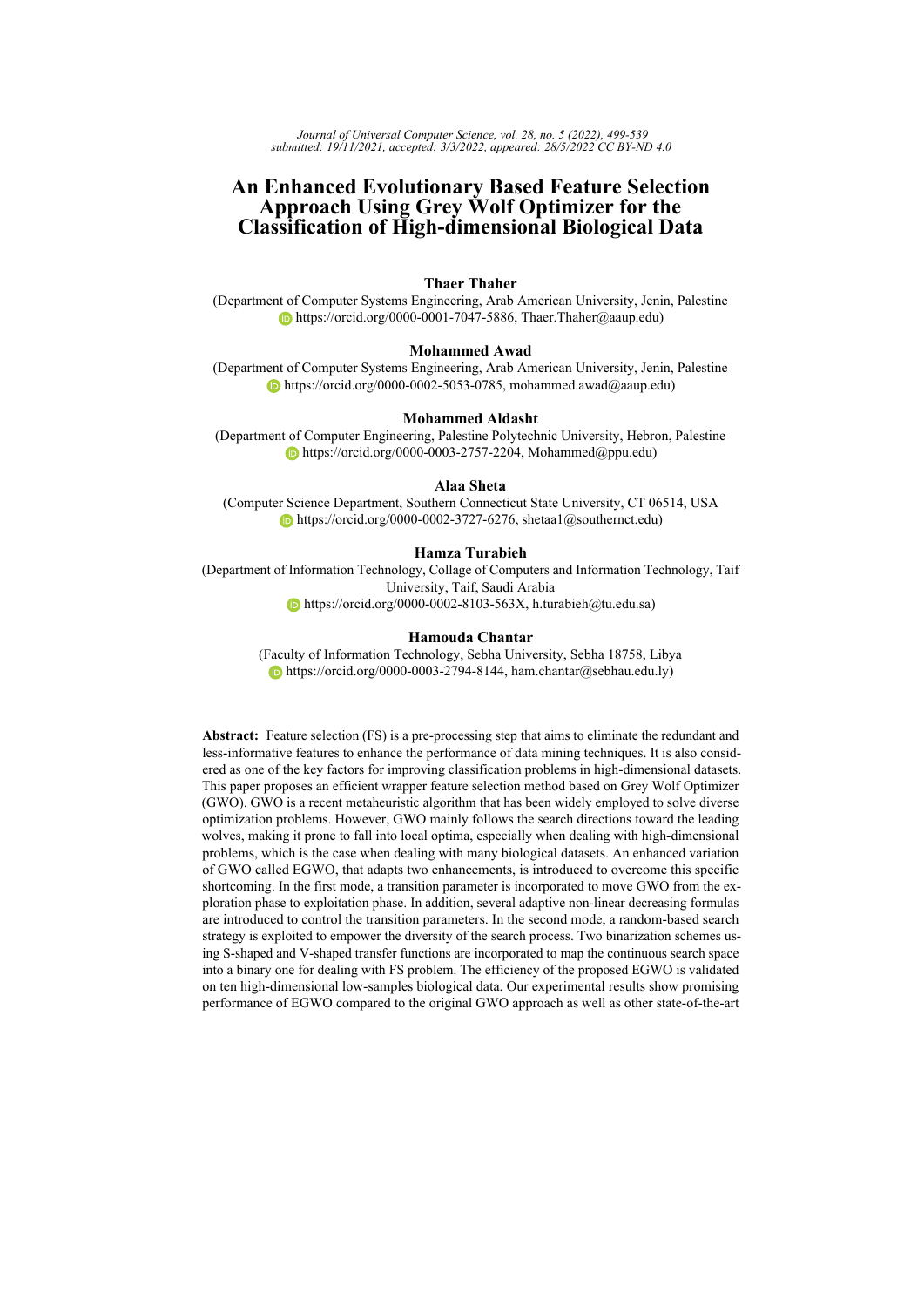<span id="page-21-0"></span>

*Figure 8: Convergence curves of BGWO variants for ALLAML\_R, CLL\_SUB\_111\_R, colon\_R, GLI\_85\_R, and GLIOMA\_R datasets*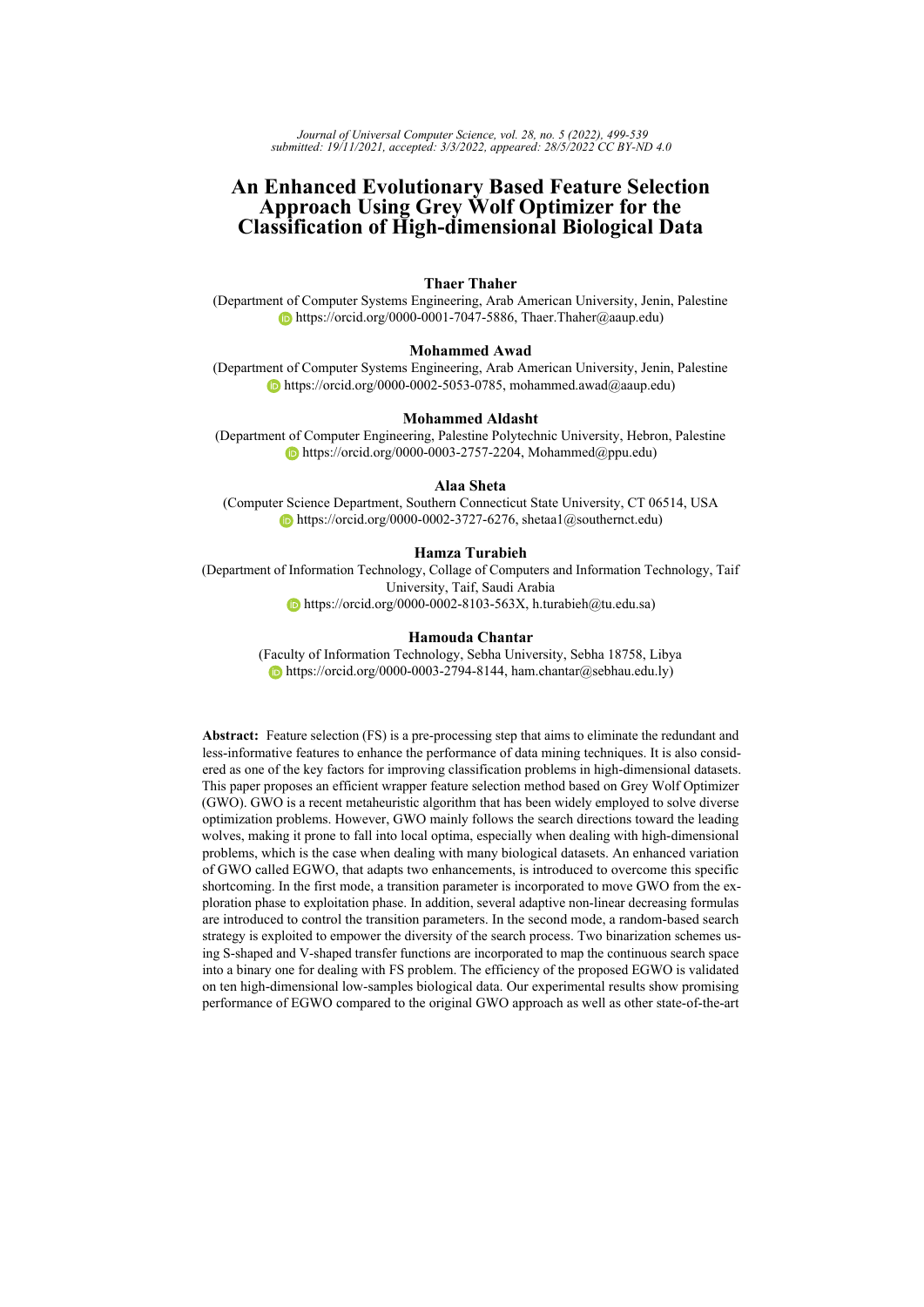<span id="page-22-0"></span>

*Figure 9: Convergence curves of BGWO variants for lung\_discrete\_R, lung\_R, lymphoma\_R, Prostate\_GE\_R, SMK\_CAN\_187\_R datasets*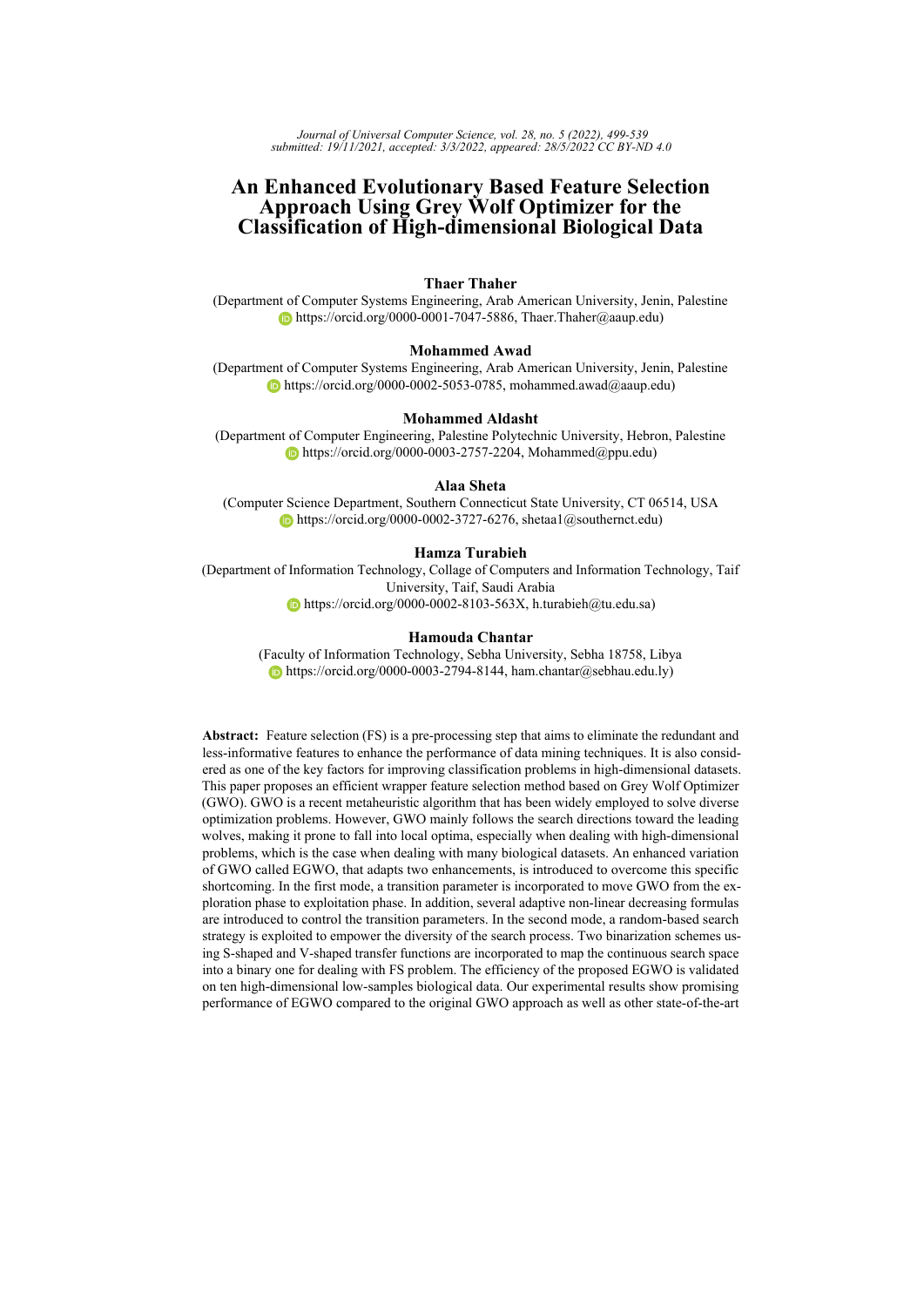<span id="page-23-0"></span>

| Dataset         | Measure | SBGWO1   | VBGWO1   | SBGW02   | VBGWO2  |
|-----------------|---------|----------|----------|----------|---------|
| ALLAML R        | Avg     | 3549.90  | 4254.20  | 4370.60  | 252.05  |
|                 | Std     | 46.16    | 399.12   | 365.77   | 52.57   |
| CLL SUB 111 R   | Avg     | 6752.80  | 7353.40  | 7225.20  | 663.30  |
|                 | Std     | 1794.40  | 367.88   | 380.45   | 218.26  |
| colon R         | Avg     | 1318.20  | 1275.90  | 1275.80  | 145.95  |
|                 | Std     | 357.47   | 47.03    | 22.97    | 49.36   |
| GLI_85_R        | Avg     | 13279.60 | 14239.50 | 13557.25 | 1501.10 |
|                 | Std     | 3575.17  | 768.61   | 1278.66  | 597.13  |
| <b>GLIOMA R</b> | Avg     | 2199.00  | 2258.80  | 2382.30  | 185.90  |
|                 | Std     | 25.46    | 150.96   | 252.50   | 65.53   |
| lung discrete R | Avg     | 190.80   | 200.80   | 195.00   | 29.05   |
|                 | Std     | 49.68    | 6.21     | 17.92    | 6.87    |
| $l$ ung R       | Avg     | 1659.00  | 1739.90  | 1683.30  | 162.65  |
|                 | Std     | 24.82    | 133.33   | 123.98   | 57.83   |
| lymphoma R      | Avg     | 2095.50  | 2329.70  | 2282.25  | 152.85  |
|                 | Std     | 325.17   | 120.37   | 264.77   | 48.45   |
| Prostate GE R   | Avg     | 3245.00  | 3676.80  | 3731.35  | 260.75  |
|                 | Std     | 637.19   | 297.09   | 255.25   | 53.52   |
| SMK CAN 187 R   | Avg     | 9979.90  | 12558.80 | 12212.65 | 839.65  |
|                 | Std     | 53.29    | 386.50   | 1149.59  | 185.39  |
| Mean Rank       | F-test  | 2.20     | 3.60     | 3.20     | 1.00    |

*Table 6: Comparison of BGWO using different binarization schemes in terms of selected features.*

# **5.4 Results of the Enhanced Variants**

After identifying the best binary variant of GWO, which is the V-shaped transfer function based variant VBGWO2, in this section, we examine the efficiency of enhanced versions of the VBGWO2 algorithm where different decreasing strategies of parameter  $a$  (i.e., EGWO1, EGWO2, EGWO3, and EGWO4). The proposed binary variants are named BEGWO, BEGWO1, BEGWO2, BEGWO3, and BEGWO4, respectively. The efficiency is appraised on the considered datasets by inspecting the average classification accuracy, size of the selected features, average fitness, and convergence trends.

Table [8](#page-25-1) reports the comparative results of the proposed variants with the original BGWO in terms of accuracy rates. From Table [8,](#page-25-1) it is noted that the BEGWO4 achieved a better accuracy score in 60% of the datasets. For instance, compared to the original BGWO, the BEGWO4 achieved an increment of roughly 1.5%, 6%, and 4% accuracy for datasets ALLAML\_R, CLL\_SUB\_111\_R, and SMK\_CAN\_187\_R, respectively. In contrast, it can be observed that the BEGWO2 and BEGWO3 are the last preference based on the accuracy results. As per F-test, BEGWO4 is ranked first, followed by BEGWO, BGWO, BEGWO1, BEGWO3, and BEGWO2.

Based on the size of selected features in Table [9,](#page-28-0) BEGWO4 has successively perceived the best ranking of 1.20 by reducing a large number of unwanted features. By assaying the reported results, it can be observed that the BEGWO4 declares superior results in 80 % of the datasets. Considering the CLL\_SUB\_111\_R dataset as an example, the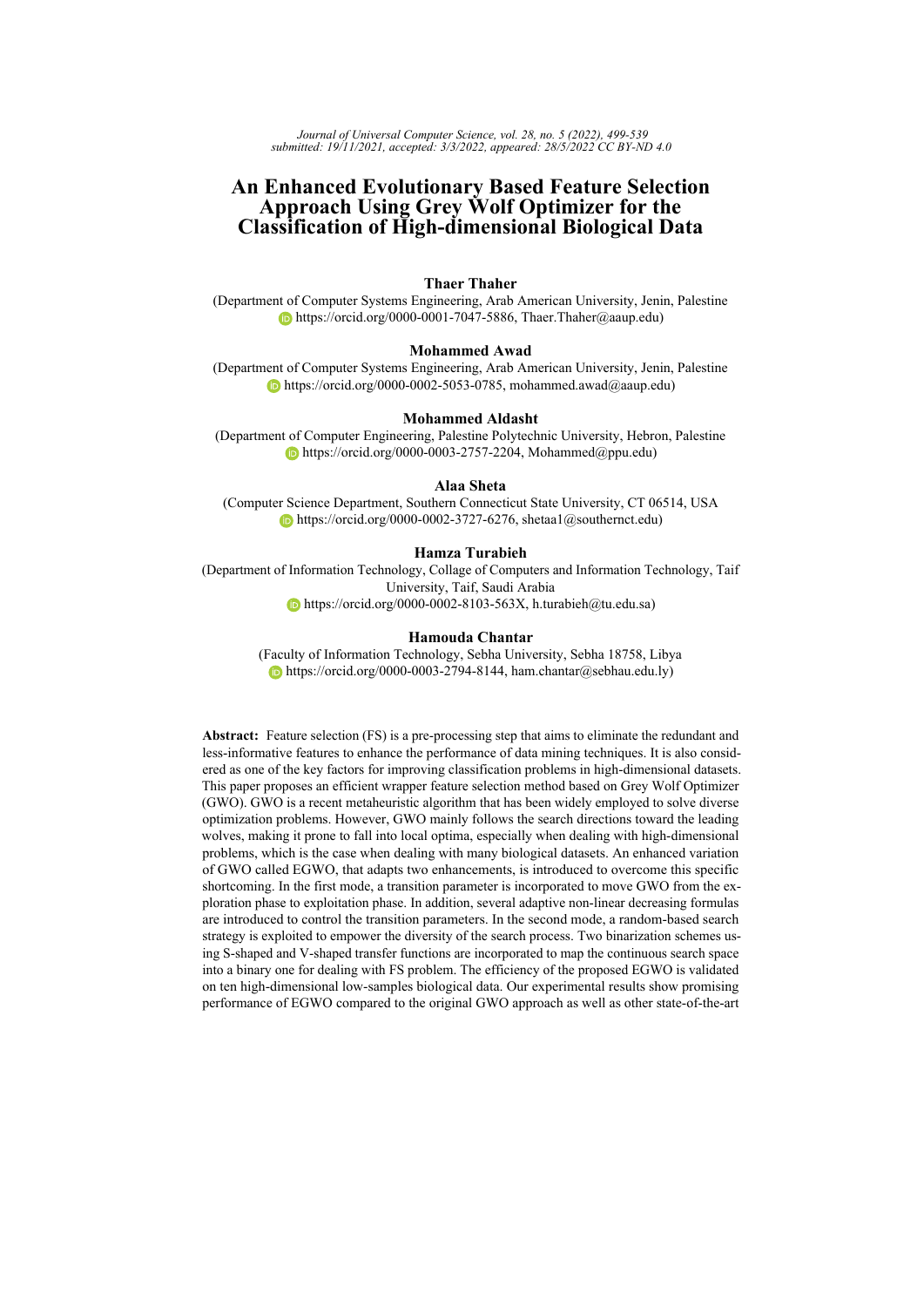<span id="page-24-0"></span>

| Dataset         | Measure | SBGWO1 | VBGWO1 | SBGW <sub>O2</sub> | VBGW02 |
|-----------------|---------|--------|--------|--------------------|--------|
| ALLAML R        | Avg     | 0.1898 | 0.1834 | 0.1819             | 0.0429 |
|                 | Std     | 0.0094 | 0.0071 | 0.0059             | 0.0139 |
| CLL SUB 111 R   | Avg     | 0.4341 | 0.4030 | 0.4132             | 0.2767 |
|                 | Std     | 0.0038 | 0.0103 | 0.0056             | 0.0219 |
| colon R         | Avg     | 0.1719 | 0.1480 | 0.1494             | 0.0784 |
|                 | Std     | 0.0139 | 0.0111 | 0.0041             | 0.0092 |
| GLI 85 R        | Avg     | 0.1782 | 0.1571 | 0.1635             | 0.0607 |
|                 | Std     | 0.0122 | 0.0108 | 0.0056             | 0.0096 |
| <b>GLIOMA R</b> | Avg     | 0.1630 | 0.1589 | 0.1617             | 0.0942 |
|                 | Std     | 0.0087 | 0.0034 | 0.0057             | 0.0015 |
| lung discrete R | Avg     | 0.1820 | 0.1666 | 0.1728             | 0.0848 |
|                 | Std     | 0.0081 | 0.0085 | 0.0046             | 0.0173 |
| lung R          | Avg     | 0.0900 | 0.0880 | 0.0901             | 0.0251 |
|                 | Std     | 0.0036 | 0.0025 | 0.0035             | 0.0030 |
| lymphoma R      | Avg     | 0.1177 | 0.1141 | 0.1162             | 0.0446 |
|                 | Std     | 0.0094 | 0.0030 | 0.0039             | 0.0041 |
| Prostate_GE_R   | Avg     | 0.1744 | 0.1578 | 0.1600             | 0.0569 |
|                 | Std     | 0.0070 | 0.0095 | 0.0039             | 0.0079 |
| SMK CAN 187 R   | Avg     | 0.3652 | 0.3588 | 0.3604             | 0.2489 |
|                 | Std     | 0.0072 | 0.0060 | 0.0046             | 0.0093 |
| Mean Rank       | F-test  | 3.90   | 2.10   | 3.00               | 1.00   |

*Table 7: Comparison of BGWO using different binarization methods in terms of fitness values.*

BEGWO4 scored an accuracy of 0.7626 with a minimal subset of features (size of 69.80). In comparison, the conventional BGWO scored an accuracy of 0.699 with 663.3 features. In general, there is a clear reduction in the number of features while improving or at least maintaining classification accuracy.

The excellent performance of the BEGWO4 is confirmed by the average of fitness values reported in Table [10.](#page-29-0) Inspecting the results, BEGWO4 can surpass the other competitors on 80% of the utilized datasets. Accordingly, this variant outperforms the other competitive variants in satisfying the FS process's main aim. As per mean rank, BEGWO4 is ranked first, followed by BEGWO and BGWO, respectively.

Finally, the convergence behaviors for the top three variants (i.e., BEGWO4, BEGWO, and BGWO) are shown in Figures [10](#page-26-0) and [11.](#page-27-0) The plotting curves illustrate that the BEGWO4 variant exhibits a better acceleration rate of convergence in about seven problems than all other variants. The convergence curves reveal an acceptable performance of the standard BGWO variant in three problems: lung\_discrete\_R, lung\_R, and lymphoma\_R.

Justifying the superiority of the proposed BEGWO4, we can say that employing the transition parameter along with a random-based exploration operator guarantees good exploratory potential at the beginning of the search process and emphasize the required diversity for high-dimensional datasets. Therefore, it can find better minimal subsets of features that contribute to the highest accuracy rate. In specific, delaying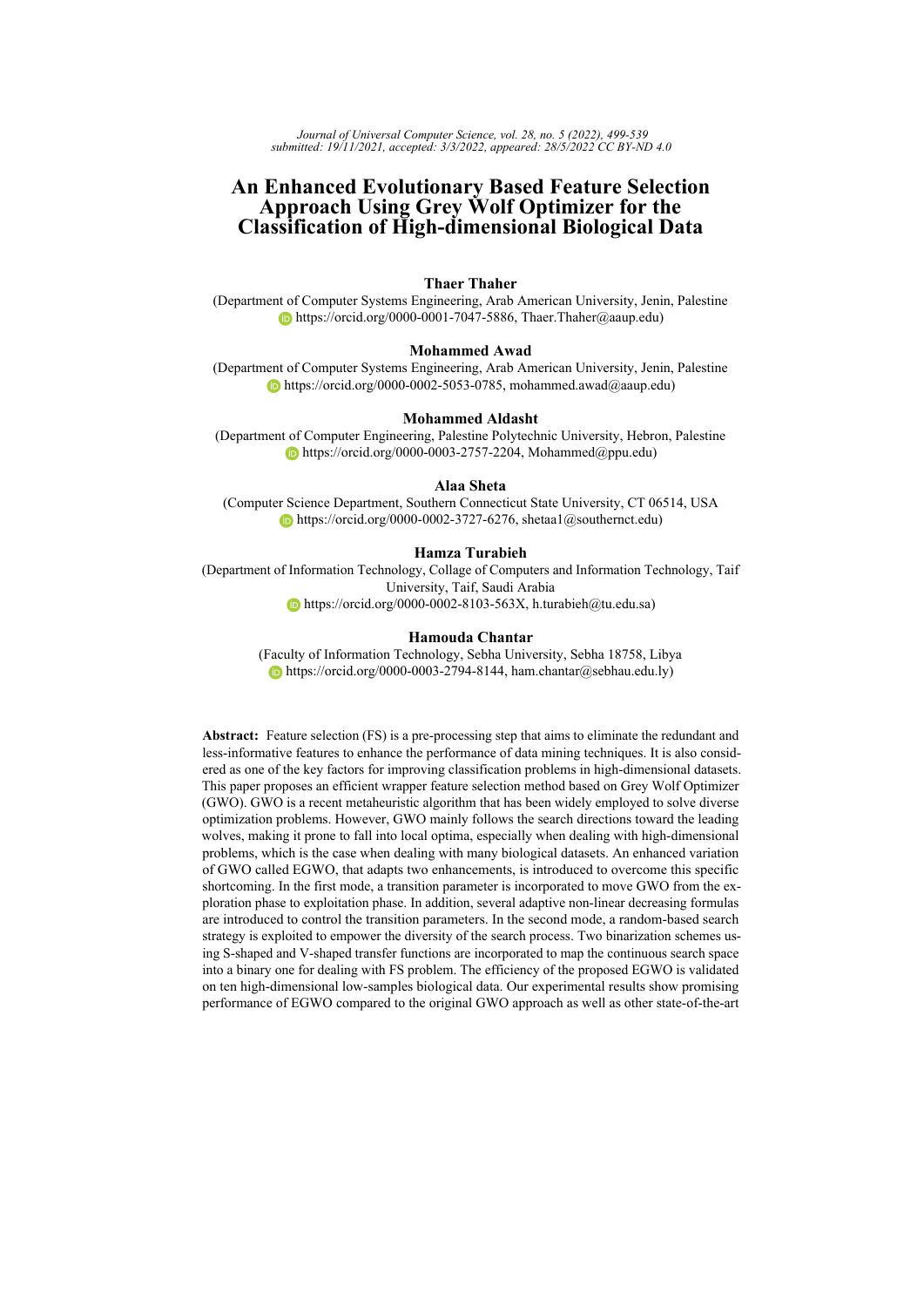<span id="page-25-1"></span>

| Dataset               | Measure |        |        |        | BGWO BEGWO BEGWO1 BEGWO2 BEGWO3 BEGWO4 |        |        |
|-----------------------|---------|--------|--------|--------|----------------------------------------|--------|--------|
| ALLAML R              | Avg     | 0.9562 | 0.9667 | 0.9396 | 0.9306                                 | 0.9368 | 0.9708 |
|                       | Std     | 0.0151 | 0.0171 | 0.0151 | 0.0142                                 | 0.0171 | 0.0118 |
| CLL_SUB_111_R         | Avg     | 0.6991 | 0.7518 | 0.6838 | 0.6730                                 | 0.7203 | 0.7626 |
|                       | Std     | 0.0229 | 0.0307 | 0.0244 | 0.0176                                 | 0.0374 | 0.0268 |
| colon R               | Avg     | 0.9210 | 0.9250 | 0.9242 | 0.9226                                 | 0.9202 | 0.9282 |
|                       | Std     | 0.0103 | 0.0168 | 0.0076 | 0.0099                                 | 0.0111 | 0.0111 |
| GLI 85 R              | Avg     | 0.9400 | 0.9406 | 0.9359 | 0.9312                                 | 0.9365 | 0.9494 |
|                       | Std     | 0.0084 | 0.0145 | 0.0160 | 0.0096                                 | 0.0134 | 0.0179 |
| <b>GLIOMA R</b>       | Avg     | 0.9000 | 0.9000 | 0.9000 | 0.9000                                 | 0.9000 | 0.9000 |
|                       | Std     | 0.0000 | 0.0000 | 0.0065 | 0.0000                                 | 0.0000 | 0.0000 |
| lung discrete R       | Avg     | 0.9158 | 0.9082 | 0.9151 | 0.9096                                 | 0.9130 | 0.9082 |
|                       | Std     | 0.0195 | 0.0199 | 0.0123 | 0.0136                                 | 0.0135 | 0.0127 |
| lung R                | Avg     | 0.9776 | 0.9741 | 0.9729 | 0.9724                                 | 0.9700 | 0.9702 |
|                       | Std     | 0.0030 | 0.0045 | 0.0034 | 0.0046                                 | 0.0040 | 0.0052 |
| lymphoma <sub>R</sub> | Avg     | 0.9547 | 0.9526 | 0.9552 | 0.9526                                 | 0.9402 | 0.9479 |
|                       | Std     | 0.0051 | 0.0053 | 0.0049 | 0.0053                                 | 0.0061 | 0.0089 |
| Prostate GE R         | Avg     | 0.9417 | 0.9426 | 0.9343 | 0.9275                                 | 0.9333 | 0.9471 |
|                       | Std     | 0.0087 | 0.0160 | 0.0079 | 0.0098                                 | 0.0060 | 0.0116 |
| SMK CAN 187 R Avg     |         | 0.7281 | 0.7543 | 0.7131 | 0.7131                                 | 0.7297 | 0.7709 |
|                       | Std     | 0.0102 | 0.0174 | 0.0117 | 0.0078                                 | 0.0122 | 0.0177 |
| Mean Rank             | F-test  | 2.95   | 2.65   | 3.60   | 4.85                                   | 4.45   | 2.50   |

*Table 8: Comparison between the enhanced variants and the standard BGWO in terms of accuracy rates*

the rate of decrease in the value of the control parameter  $(a)$  leads to the possibility of applying the exploration operators for more iterations during the search process, thus improving the algorithm's ability to explore more promising regions in the large search space. Accordingly, it preserves the required diversity during the search process and reduces the chances of being trapped in local optima.

# <span id="page-25-0"></span>**5.5 Comparison of BEGWO4 with Well-known Algorithms**

After proving the effectiveness of the proposed BEGWO4 compared to the conventional BGWO. This part aims to validate the performance of BEGWO4 by conducting a deep comparison with other six well-established algorithms in terms of average accuracy, size of the selected features, and fitness values as reported in Tables [11,](#page-32-1) [12,](#page-33-0) and [13,](#page-34-0) respectively. The comparative algorithms are Binary Whale Optimization Algorithm (BWOA), Binary Particle Swarm Optimization (BPSO), Binary Bat Algorithm (BBA), Binary Ant Lion Optimizer (BALO), Binary Harris Hawks Optimizer (BHHO), and Binary Gravitational Search Algorithm (BGSA). To keep a fair comparison, the same binarization scheme was used to adapt these algorithms for the FS problem.

Table [11](#page-32-1) outlines the averages of classification accuracy obtained by the BEGWO4 and other algorithms. The results demonstrate that the BEGWO4 variant outperforms the other competitors in achieving high average accuracy ON 70% of the utilized datasets (overall rank of 1.3). For the datasets containing the largest number of features, such as GLI\_85\_R and SMK\_CAN\_187\_R, the BEGWO4 has retained the highest accuracy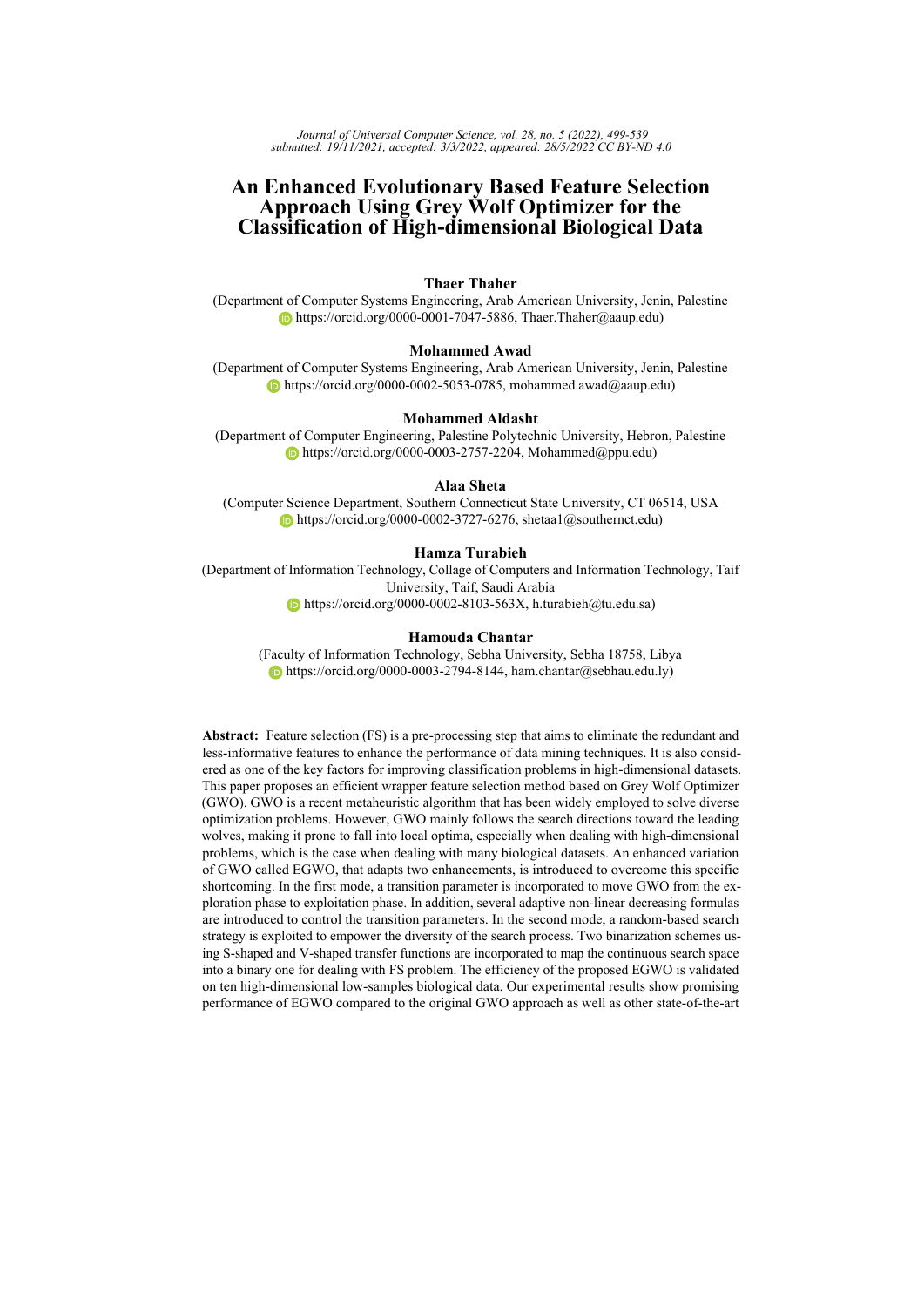<span id="page-26-0"></span>

*Figure 10: Convergence curves for top three variants bGWO, bEGWO, and bEGWO4 for ALLAML\_R, CLL\_SUB\_111\_R, colon\_R, GLI\_85\_R, and GLIOMA\_R datasets [log scale]*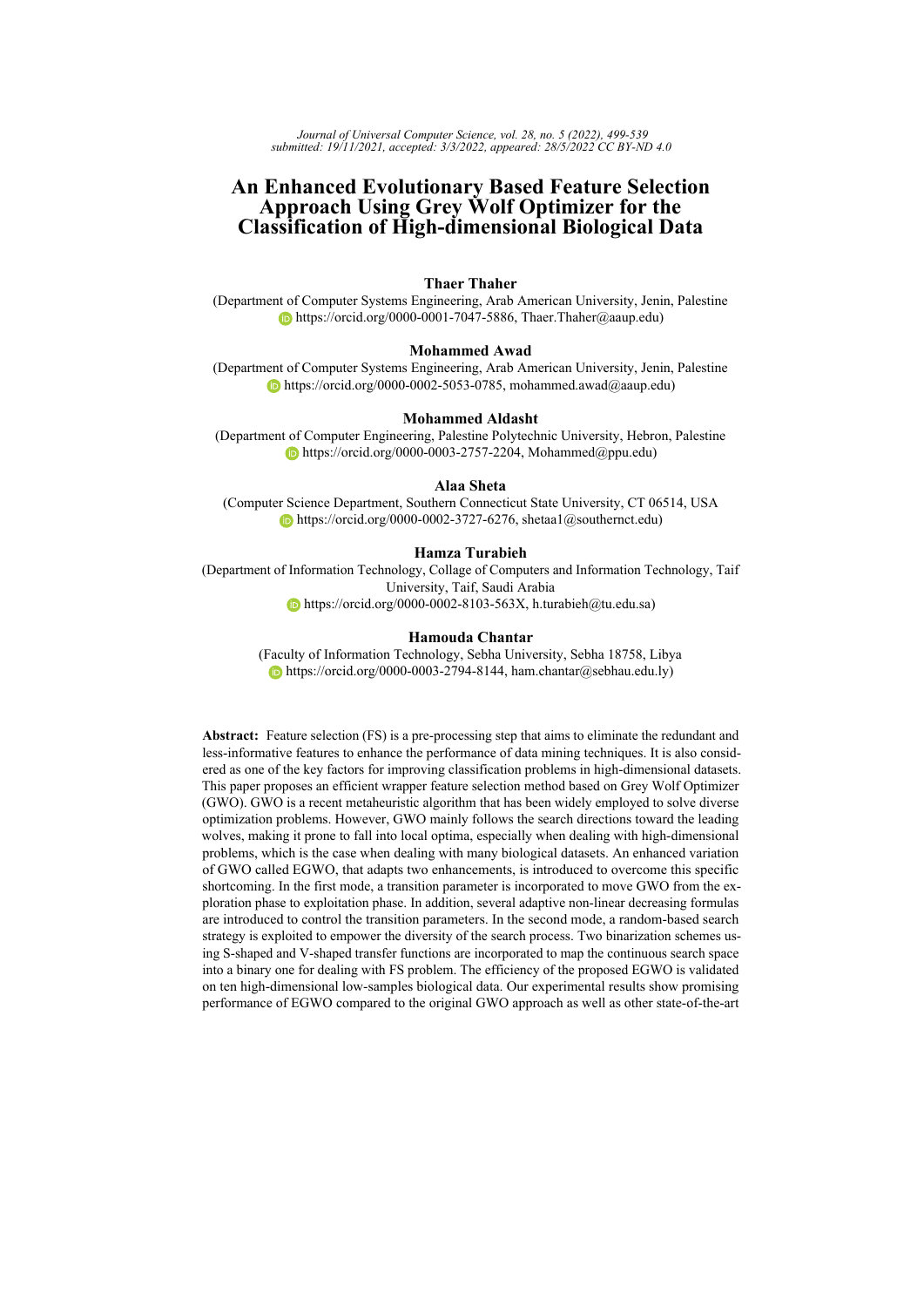<span id="page-27-0"></span>

*Figure 11: Convergence curves for top three variants bGWO, bEGWO, and bEGWO4 for lung\_discrete\_R, lung\_R, lymphoma\_R, Prostate\_GE\_R, SMK\_CAN\_187\_R datasets [log scale]*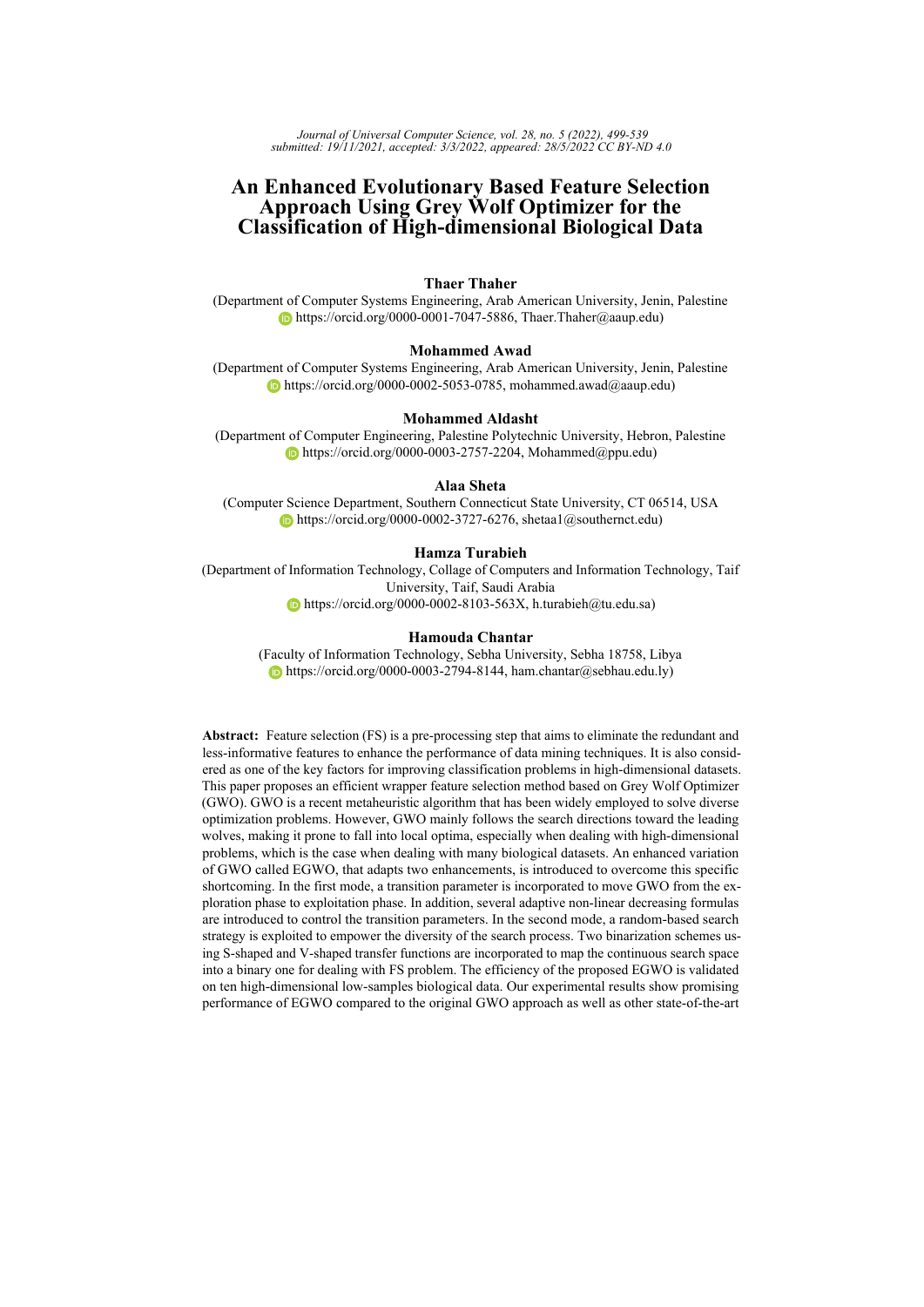<span id="page-28-0"></span>

| Dataset             | Measure | <b>BGWO</b> |        |         | BEGWO BEGWO1 BEGWO2 BEGWO3 BEGWO4 |         |        |
|---------------------|---------|-------------|--------|---------|-----------------------------------|---------|--------|
| ALLAML R            | Avg     | 252.05      | 86.10  | 527.45  | 606.15                            | 274.25  | 29.05  |
|                     | Std     | 52.57       | 37.52  | 128.66  | 172.22                            | 103.35  | 22.74  |
| CLL SUB 111 R       | Avg     | 663.30      | 186.60 | 1002.65 | 1386.80                           | 527.60  | 69.80  |
|                     | Std     | 218.26      | 121.88 | 265.72  | 324.54                            | 266.68  | 33.22  |
| colon R             | Avg     | 145.95      | 67.60  | 201.55  | 250.85                            | 170.50  | 78.95  |
|                     | Std     | 49.36       | 44.76  | 28.25   | 99.52                             | 50.30   | 64.43  |
| GLI 85 R            | Avg     | 1501.10     | 612.85 | 2331.15 | 2426.40                           | 1205.90 | 262.70 |
|                     | Std     | 597.13      | 570.46 | 1002.27 | 493.23                            | 486.68  | 140.89 |
| <b>GLIOMA R</b>     | Avg     | 185.90      | 117.15 | 253.30  | 318.05                            | 221.05  | 108.05 |
|                     | Std     | 65.53       | 49.70  | 73.71   | 77.74                             | 65.68   | 48.88  |
| lung discrete R     | Avg     | 29.05       | 25.30  | 41.75   | 45.60                             | 33.20   | 22.85  |
|                     | Std     | 6.87        | 9.70   | 8.97    | 14.86                             | 8.40    | 6.92   |
| lung R              | Avg     | 162.65      | 80.70  | 227.60  | 292.20                            | 170.25  | 87.30  |
|                     | Std     | 57.83       | 29.13  | 48.98   | 60.83                             | 37.05   | 43.31  |
| lymphoma R          | Avg     | 152.85      | 112.05 | 251.15  | 314.20                            | 220.65  | 96.40  |
|                     | Std     | 48.45       | 38.01  | 53.22   | 76.98                             | 68.87   | 61.17  |
| Prostate GE R       | Avg     | 260.75      | 113.95 | 426.80  | 621.85                            | 285.15  | 39.80  |
|                     | Std     | 53.52       | 74.31  | 88.51   | 173.48                            | 83.37   | 34.63  |
| SMK CAN 187 $R$ Avg |         | 839.65      | 226.50 | 1617.55 | 1784.00                           | 636.40  | 70.20  |
|                     | Std     | 185.39      | 127.06 | 505.24  | 437.40                            | 316.66  | 34.14  |
| Mean Rank           | F-test  | 3.30        | 1.80   | 5.00    | 6.00                              | 3.70    | 1.20   |

*Table 9: Comparison between the enhanced variants and the standard BGWO in terms of selected fetaures*

94.94% and 77.09%, which proved a better learning and classification process. The BHHO scored higher accuracy results compared to the other competitors in 3 cases (overall rank of 1.7). According to the overall rank, the BEGWO4 came in the first rank, followed by BHHO, BWOA, BPSO, BGSA, BALO, and BBA, respectively.

By inspecting the average number of selected features in Table [12.](#page-33-0) It is clear the superiority of BWOA in offering the minimum number of features on about 90 % of the datasets (rank of 1.2), followed by BEGWO4 (rank of 2.10). These findings imply that BWOA shows success in feature reduction. However, excessive feature reduction may result in the exclusion of some relevant features, which degrade the classification performance (see Table [11\)](#page-32-1). Although BEGWO4 is given the second rank in terms of feature reduction, it can find the most relevant subset of features that provides better classification accuracy.

To confirm the effectiveness of the competing algorithms, the fitness value which combines the two measures (i.e., accuracy and reduction rate) is adopted. The results in Table [13](#page-34-0) confirm the superiority of BEGWO4 in offering better fitness values on 70% of the datasets. Based on the overall rank, BEGWO4 is ranked first, followed by BHHO which outperforms the other peers in 3 cases.

Figures [12](#page-30-0) and [13](#page-31-0) examine the acceleration behavior of the developed BEGWO4 versus other approaches. Considering all curves, it can be observed that the BEGWO4 accelerates faster than other competitors toward better solutions in the majority of problems (6 cases). It is also competitive to BHHO in CLL\_SUB\_111\_R, lymphoma\_R, and Prostate GE\_R datasets. BHHO shows the second-best convergence rate. In contrast,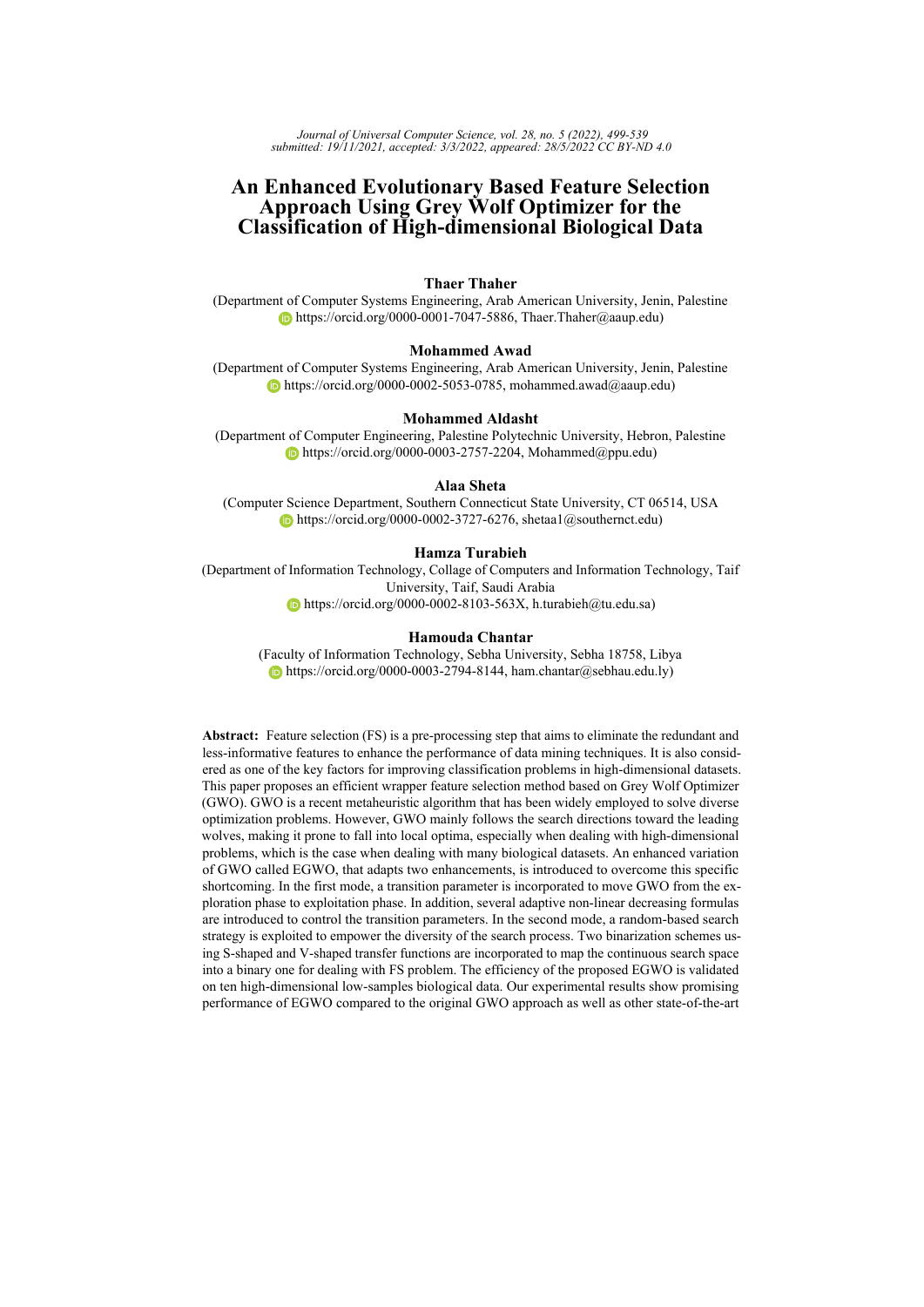<span id="page-29-0"></span>

| Dataset               | Measure |        |        |        | BGWO BEGWO BEGWO1 BEGWO2 BEGWO3 BEGWO4 |        |        |
|-----------------------|---------|--------|--------|--------|----------------------------------------|--------|--------|
| ALLAML R              | Avg     | 0.0429 | 0.0312 | 0.0618 | 0.0710                                 | 0.0607 | 0.0267 |
|                       | Std     | 0.0139 | 0.0157 | 0.0144 | 0.0134                                 | 0.0156 | 0.0108 |
| CLL_SUB_111_R         | Avg     | 0.2767 | 0.2250 | 0.2934 | 0.3066                                 | 0.2564 | 0.2143 |
|                       | Std     | 0.0219 | 0.0282 | 0.0226 | 0.0170                                 | 0.0355 | 0.0242 |
| colon R               | Avg     | 0.0784 | 0.0709 | 0.0783 | 0.0822                                 | 0.0804 | 0.0685 |
|                       | Std     | 0.0092 | 0.0153 | 0.0071 | 0.0101                                 | 0.0098 | 0.0116 |
| GLI 85 R              | Avg     | 0.0607 | 0.0562 | 0.0682 | 0.0728                                 | 0.0626 | 0.0467 |
|                       | Std     | 0.0096 | 0.0141 | 0.0145 | 0.0091                                 | 0.0135 | 0.0162 |
| <b>GLIOMA R</b>       | Avg     | 0.0942 | 0.0926 | 0.0957 | 0.0972                                 | 0.0950 | 0.0924 |
|                       | Std     | 0.0015 | 0.0011 | 0.0058 | 0.0018                                 | 0.0015 | 0.0066 |
| lung discrete R       | Avg     | 0.0848 | 0.0904 | 0.0893 | 0.0954                                 | 0.0885 | 0.0896 |
|                       | Std     | 0.0173 | 0.0195 | 0.0105 | 0.0131                                 | 0.0129 | 0.0111 |
| lung R                | Avg     | 0.0251 | 0.0257 | 0.0313 | 0.0337                                 | 0.0321 | 0.0295 |
|                       | Std     | 0.0030 | 0.0042 | 0.0027 | 0.0047                                 | 0.0038 | 0.0046 |
| lymphoma <sub>R</sub> | Avg     | 0.0446 | 0.0454 | 0.0466 | 0.0505                                 | 0.0593 | 0.0493 |
|                       | Std     | 0.0041 | 0.0049 | 0.0042 | 0.0044                                 | 0.0063 | 0.0080 |
| Prostate GE R         | Avg     | 0.0569 | 0.0535 | 0.0663 | 0.0757                                 | 0.0648 | 0.0483 |
|                       | Std     | 0.0079 | 0.0153 | 0.0074 | 0.0097                                 | 0.0059 | 0.0109 |
| SMK CAN 187 R Avg     |         | 0.2489 | 0.2223 | 0.2663 | 0.2671                                 | 0.2465 | 0.2066 |
|                       | Std     | 0.0093 | 0.0160 | 0.0122 | 0.0083                                 | 0.0118 | 0.0159 |
| Mean Rank             | F-test  | 2.70   | 2.30   | 4.30   | 5.90                                   | 4.00   | 1.80   |

*Table 10: Comparison between the enhanced variants and the standard BGWO in terms of fitness results*

several stagnation problems can be detected in BALO and BBA curves in most cases.

Based on previous observations, it is recognized that BEGWO4 ensures satisfactory results in terms of all measures. The added enhancements to the GWO improve the capability of search agents to explore and exploit the massive search space.

#### **5.6 Evaluation the Impact of Feature Felection**

This part aims to verify the positive impact of the FS process on the performance of the classification algorithm. Precisely, we present a deep comparison of KNN performance before and after the application of FS methods. For this purpose, KNN without FS (i.e., using the original feature set) is compared to the proposed wrapper FS approach that combines BEGWO4 and KNN (BEGWO4-KNN) in addition to the Relief-based algorithm (RBA) with KNN (RBA-KNN). The literature reveals that RBA is an efficient filter-based FS method. It has gained appeal by striking a flexibly adapting to various data characteristics with complex patterns of association [\[Urbanowicz et al., 2018\]](#page-40-17). In this experiment, several threshold  $(\tau)$  ratios of 0.01, 0.25, 0.5, and 0.75 were tested. Here  $\tau$  represents the ratio of selected features that were given the highest weights by RBA.

The number of features and classification accuracy achieved by KNN, RBA-KNN, and BEGWO4 are reported in Table [14.](#page-34-1) Firstly, Based on the results of the RBA-KNN method, using 25% of the features scores better classification accuracy compared to other ratios in 6 datasets. It is noted that excessive feature reduction (i.e., the ratio of 0.01 ) and excessive use of features (i.e., the ratio of 0.75) degrade the classification performance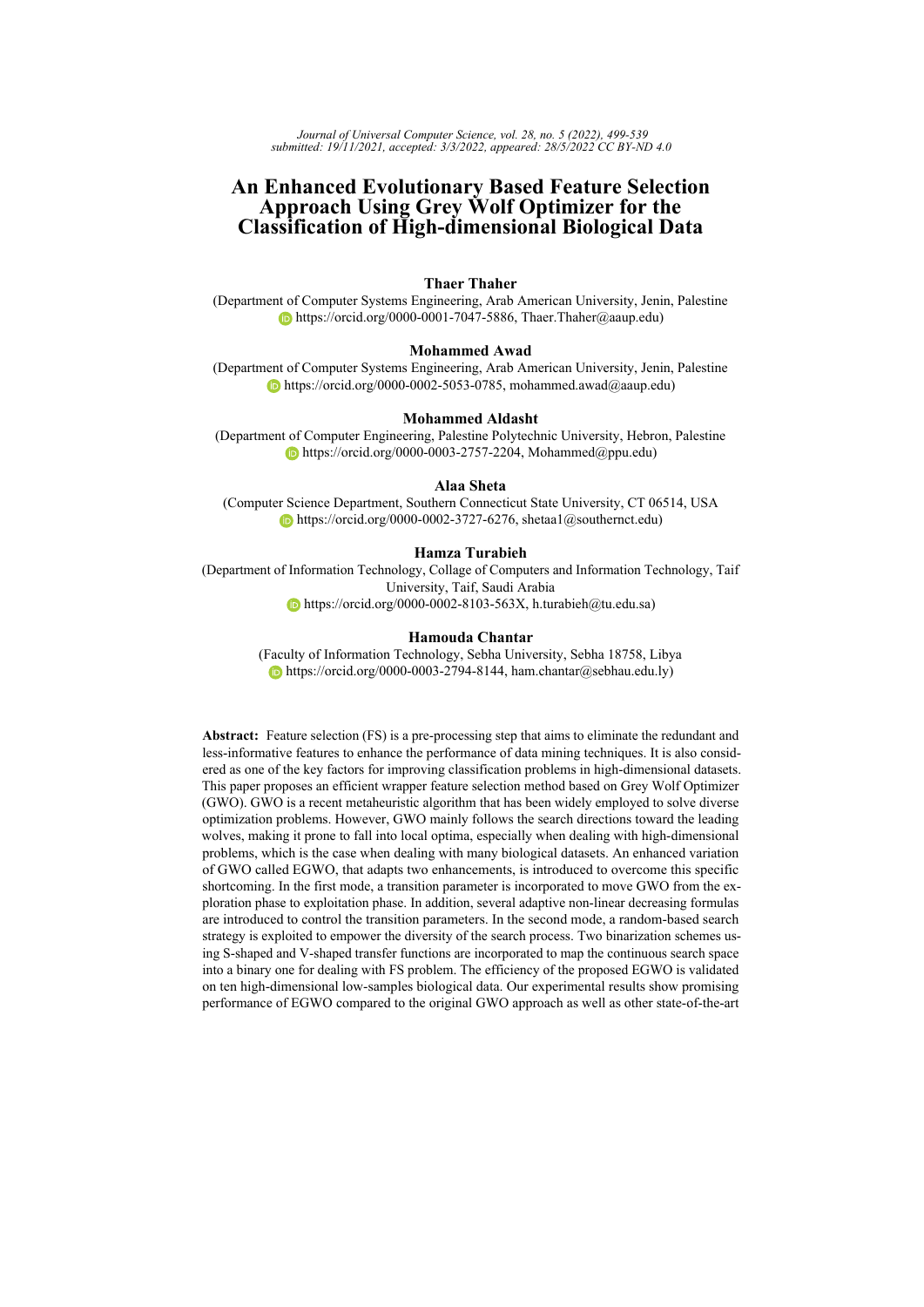<span id="page-30-0"></span>

*Figure 12: Convergence curves of all compared algorithms for ALLAML\_R, CLL\_SUB\_111\_R, colon\_R, GLI\_85\_R, and GLIOMA\_R datasets [log scale]*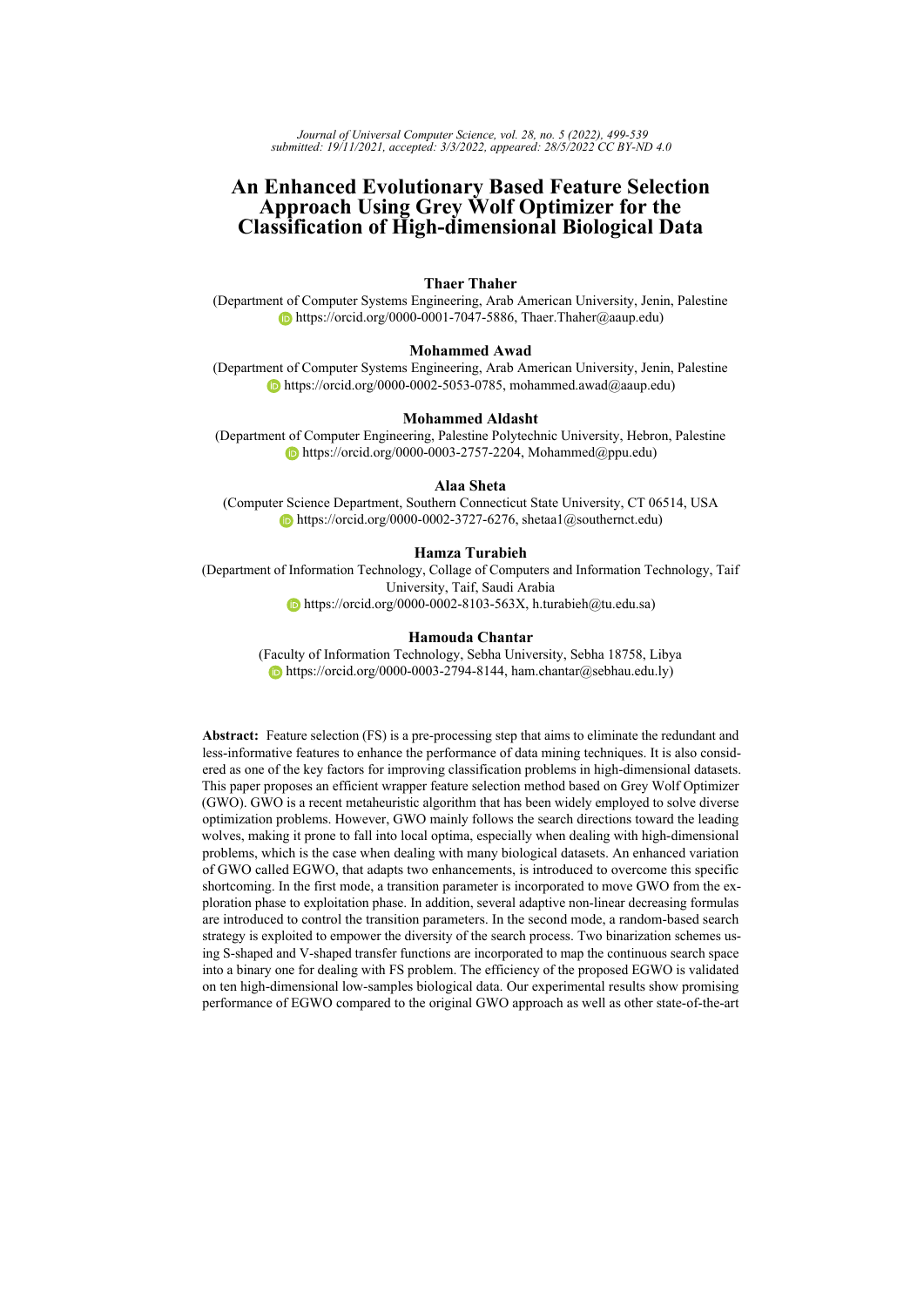<span id="page-31-0"></span>

*Figure 13: Convergence curves of all compared algorithms for lung\_discrete\_R, lung\_R, lymphoma\_R, Prostate\_GE\_R, SMK\_CAN\_187\_R datasets [log scale]*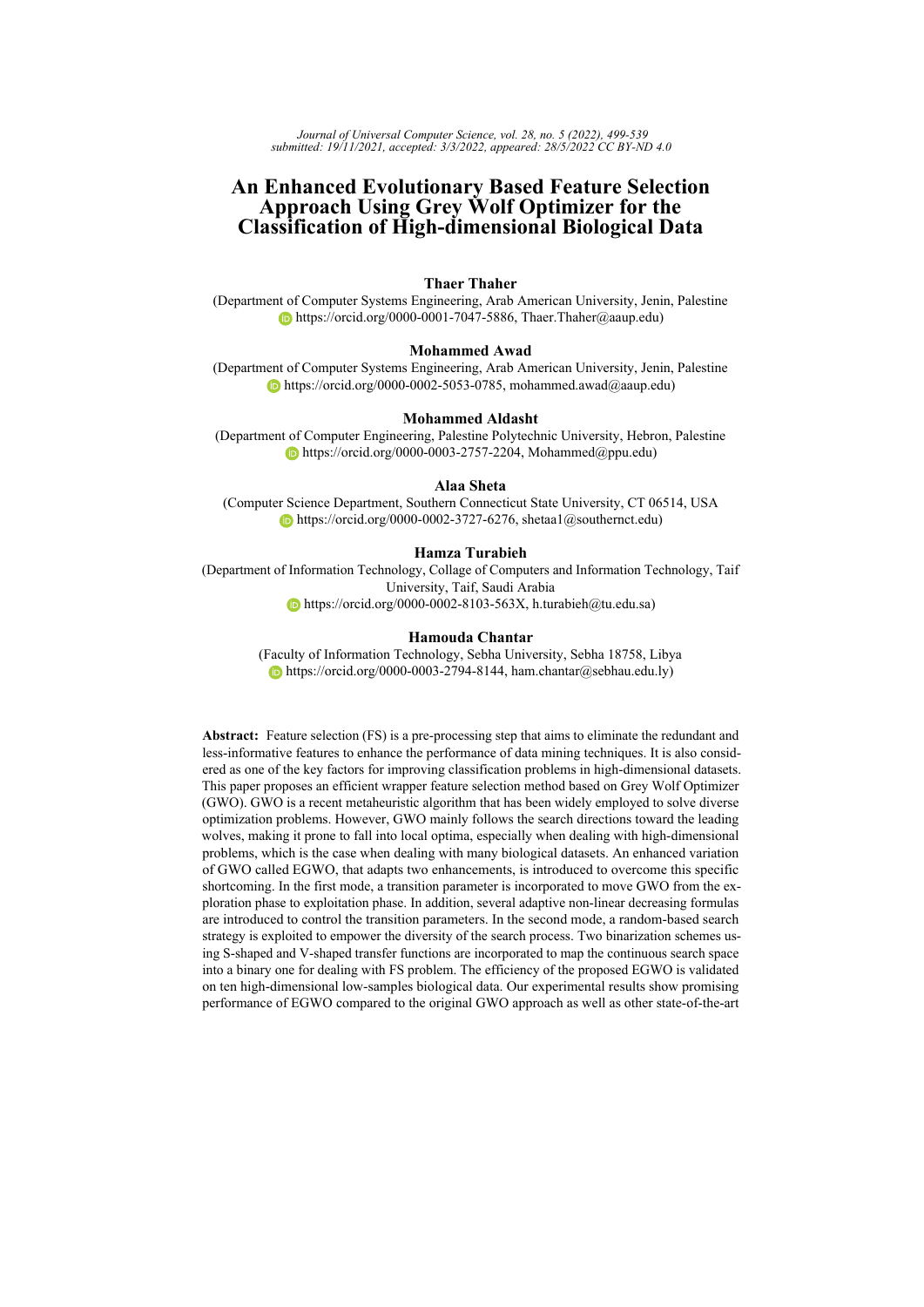<span id="page-32-1"></span>

| Dataset             |        | Measure BEGWO4 BWOA BPSO BBA BALO BHHO BGSA |      |      |      |      |                                           |      |
|---------------------|--------|---------------------------------------------|------|------|------|------|-------------------------------------------|------|
| ALLAML R            | Avg    | 0.9708                                      |      |      |      |      | 0.9458 0.8813 0.8292 0.8583 0.9507 0.8632 |      |
|                     | Std    | 0.0118                                      |      |      |      |      | 0.0266 0.0084 0.0207 0.0116 0.0204 0.0082 |      |
| $CLL$ _SUB_111_R    | Avg    | 0.7626                                      |      |      |      |      | 0.7432 0.6338 0.5387 0.6095 0.7658 0.6059 |      |
|                     | Std    | 0.0268                                      |      |      |      |      | 0.0383 0.0121 0.0369 0.0161 0.0352 0.0146 |      |
| colon R             | Avg    | 0.9282                                      |      |      |      |      | 0.9089 0.9153 0.8460 0.9024 0.9194 0.8976 |      |
|                     | Std    | 0.0111                                      |      |      |      |      | 0.0168 0.0089 0.0206 0.0064 0.0148 0.0120 |      |
| GLI 85 R            | Avg    | 0.9494                                      |      |      |      |      | 0.9218 0.9018 0.8329 0.8859 0.9294 0.8947 |      |
|                     | Std    | 0.0179                                      |      |      |      |      | 0.0149 0.0079 0.0287 0.0102 0.0143 0.0081 |      |
| <b>GLIOMA R</b>     | Avg    | 0.9000                                      |      |      |      |      | 0.8940 0.8920 0.8490 0.8820 0.8980 0.8810 |      |
|                     | Std    | 0.0000                                      |      |      |      |      | 0.0114 0.0101 0.0165 0.0062 0.0062 0.0045 |      |
| lung discrete R     | Avg    | 0.9082                                      |      |      |      |      | 0.8815 0.8959 0.8425 0.8712 0.8993 0.8740 |      |
|                     | Std    | 0.0127                                      |      |      |      |      | 0.0260 0.0121 0.0220 0.0093 0.0092 0.0084 |      |
| lung R              | Avg    | 0.9702                                      |      |      |      |      | 0.9626 0.9650 0.9453 0.9589 0.9687 0.9613 |      |
|                     | Std    | 0.0052                                      |      |      |      |      | 0.0063 0.0042 0.0083 0.0037 0.0051 0.0029 |      |
| lymphoma R          | Avg    | 0.9479                                      |      |      |      |      | 0.9406 0.9380 0.9089 0.9266 0.9505 0.9323 |      |
|                     | Std    | 0.0089                                      |      |      |      |      | 0.0118 0.0023 0.0106 0.0079 0.0057 0.0053 |      |
| Prostate_GE_R       | Avg    | 0.9471                                      |      |      |      |      | 0.9353 0.9118 0.8422 0.8868 0.9475 0.8892 |      |
|                     | Std    | 0.0116                                      |      |      |      |      | 0.0160 0.0101 0.0165 0.0117 0.0120 0.0096 |      |
| SMK CAN 187 $R$ Avg |        | 0.7709                                      |      |      |      |      | 0.7468 0.6834 0.6382 0.6674 0.7636 0.6706 |      |
|                     | Std    | 0.0177                                      |      |      |      |      | 0.0155 0.0064 0.0136 0.0071 0.0147 0.0074 |      |
| Mean Rank           | F-test | 1.30                                        | 3.30 | 3.70 | 7.00 | 5.70 | 1.70                                      | 5.30 |

*Table 11: Average classification accuracy for BEGWO4 and other state-of-the-art algorithms*

in most cases compared to the ratio of 0.25. Secondly, considering all methods, the BEGWO-KNN yielded the optimal rank of 1.1; it outperforms the other methods in 90% of cases. RBA-KNN with a ratio of 0.025 is given the second-best rank. In contrast, the KNN with all features yielded the worst rank of 5.30. These observations demonstrate the importance of the FS process in improving the classification performance considerably (see Figure [14\)](#page-33-1). Taking ALLAML R data as an example, the BEGWO-KNN contributes to an increase of roughly 18% of accuracy with only 29 features out of 7129 features in the original data.

# <span id="page-32-0"></span>**6 Conclusion**

This study proposed an efficient wrapper-based FS approach for improving the classification accuracy of high-dimensional biological data. An enhanced variant of the GWO called BEGWO was introduced for exploring the search space to find an optimal subset of features. Different S-Shaped and V-Shaped binarization schemes were applied to transform the continuous search space into a binary one for the FS task. Following the determination of the most effective BGWO binary variant, two enhancements were introduced to emphasize the balance between exploration and exploitation. Firstly, a random-based search operator was employed to ensure better global search ability at the early stage of the optimization process. Secondly, the transition between the exploration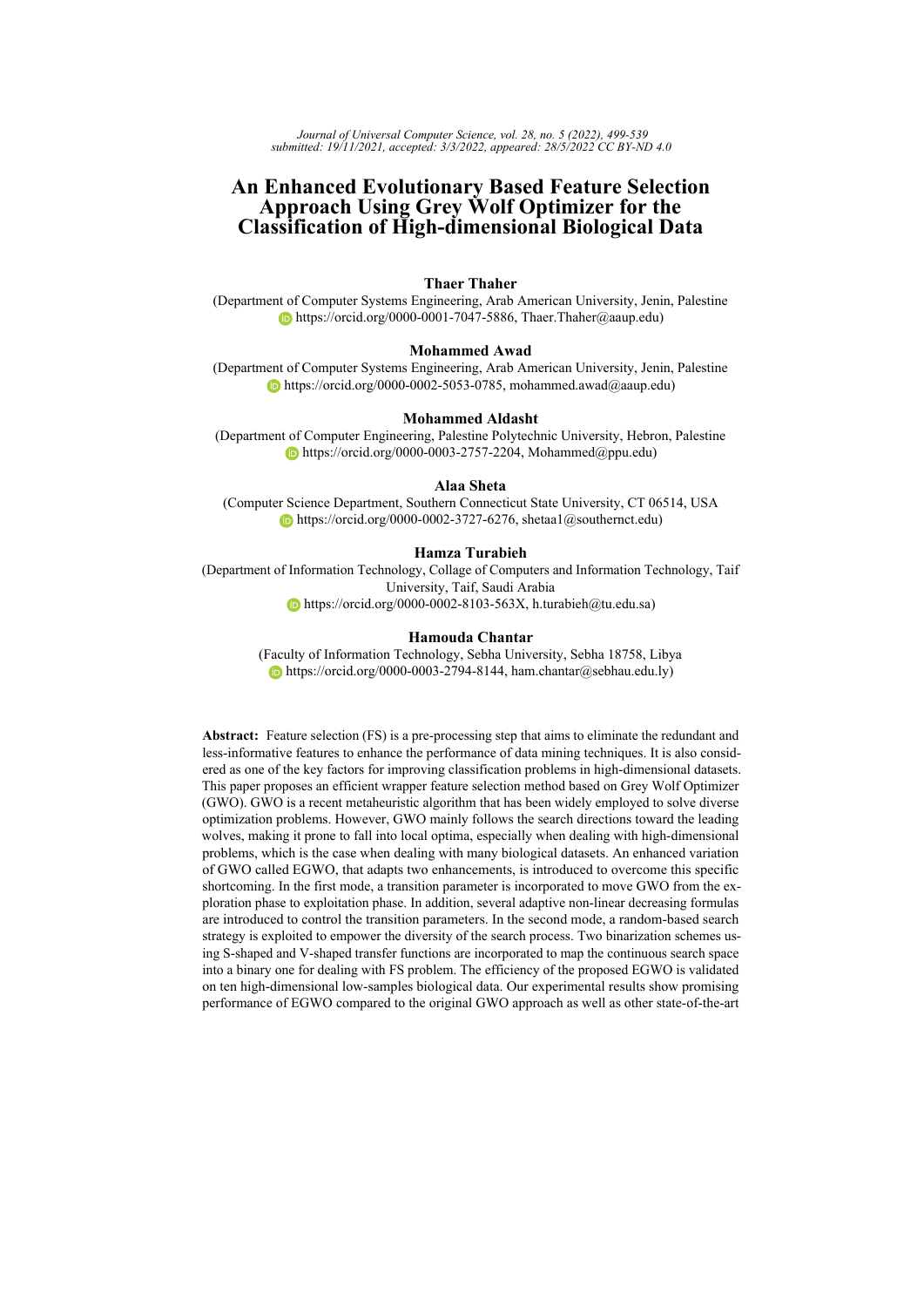<span id="page-33-0"></span>

| Dataset           |        | Measure bEGWO4 BWOA |        | <b>BPSO</b> | BBA     | <b>BALO</b>      | <b>BHHO</b> | <b>BGSA</b>                      |
|-------------------|--------|---------------------|--------|-------------|---------|------------------|-------------|----------------------------------|
| <b>ALLAML R</b>   | Avg    | 29.05               | 18.25  | 3465.00     | 2932.80 | 3981.80          | 44.30       | 3467.80                          |
|                   | Std    | 22.74               | 25.20  | 47.26       | 198.84  | 390.69           | 40.66       | 45.05                            |
| CLL SUB 111 R     | Avg    | 69.80               | 33.55  | 5596.80     | 4562.45 | 8153.80          | 39.50       | 5611.30                          |
|                   | Std    | 33.22               | 46.21  | 63.05       | 565.88  | 1590.93          | 39.45       | 50.02                            |
| colon R           | Avg    | 78.95               | 40.55  | 950.35      | 781.95  | 1444.20          | 79.15       | 966.65                           |
|                   | Std    | 64.43               | 57.01  | 14.73       | 120.22  | 192.41           | 83.07       | 24.71                            |
| GLI 85 R          | Avg    | 262.70              | 192.60 | 11022.35    |         |                  |             | 8778.80 15011.95 431.30 11050.85 |
|                   | Std    | 140.89              | 277.23 | 73.59       | 987.89  | 2127.55          | 459.66      | 68.00                            |
| <b>GLIOMA R</b>   | Avg    | 108.05              | 85.75  | 2077.50     | 1805.45 | 2372.90          | 147.45      | 2102.25                          |
|                   | Std    | 48.88               | 64.73  | 44.17       | 130.19  | 321.18           | 85.63       | 28.76                            |
| lung discrete R   | Avg    | 22.85               | 22.35  | 144.50      | 124.20  | 207.70           | 26.00       | 151.70                           |
|                   | Std    | 6.92                | 11.52  | 9.41        | 15.42   | 24.62            | 9.00        | 11.09                            |
| $l$ ung R         | Avg    | 87.30               | 68.15  | 1583.60     | 1356.25 | 1753.60          | 104.40      | 1593.65                          |
|                   | Std    | 43.31               | 46.44  | 29.74       | 101.81  | 116.39           | 72.58       | 32.89                            |
| lymphoma R        | Avg    | 96.40               | 81.85  | 1880.35     | 1642.00 | 2103.50          | 146.75      | 1926.45                          |
|                   | Std    | 61.17               | 32.36  | 27.40       | 103.51  | 165.92           | 47.26       | 34.50                            |
| Prostate GE R     | Avg    | 39.80               | 29.00  | 2900.45     | 2400.85 | 3747.45          | 46.20       | 2908.55                          |
|                   | Std    | 34.63               | 45.88  | 37.08       | 188.95  | 540.82           | 82.67       | 45.61                            |
| SMK CAN 187 R Avg |        | 70.20               | 71.30  | 9951.25     |         | 8058.75 12259.75 | 30.20       | 9929.20                          |
|                   | Std    | 34.14               | 183.83 | 74.38       | 813.27  | 1340.43          | 18.59       | 64.58                            |
| Mean Rank         | F-test | 2.10                | 1.20   | 5.10        | 4.00    | 7.00             | 2.70        | 5.90                             |

*Table 12: Average number of selected features for BEGWO4 and other state-of-the-art algorithms*

<span id="page-33-1"></span>

*Figure 14: Comparison of BEGWO-KNN, KNN, and RBA-KNN in terms of accuracy rates*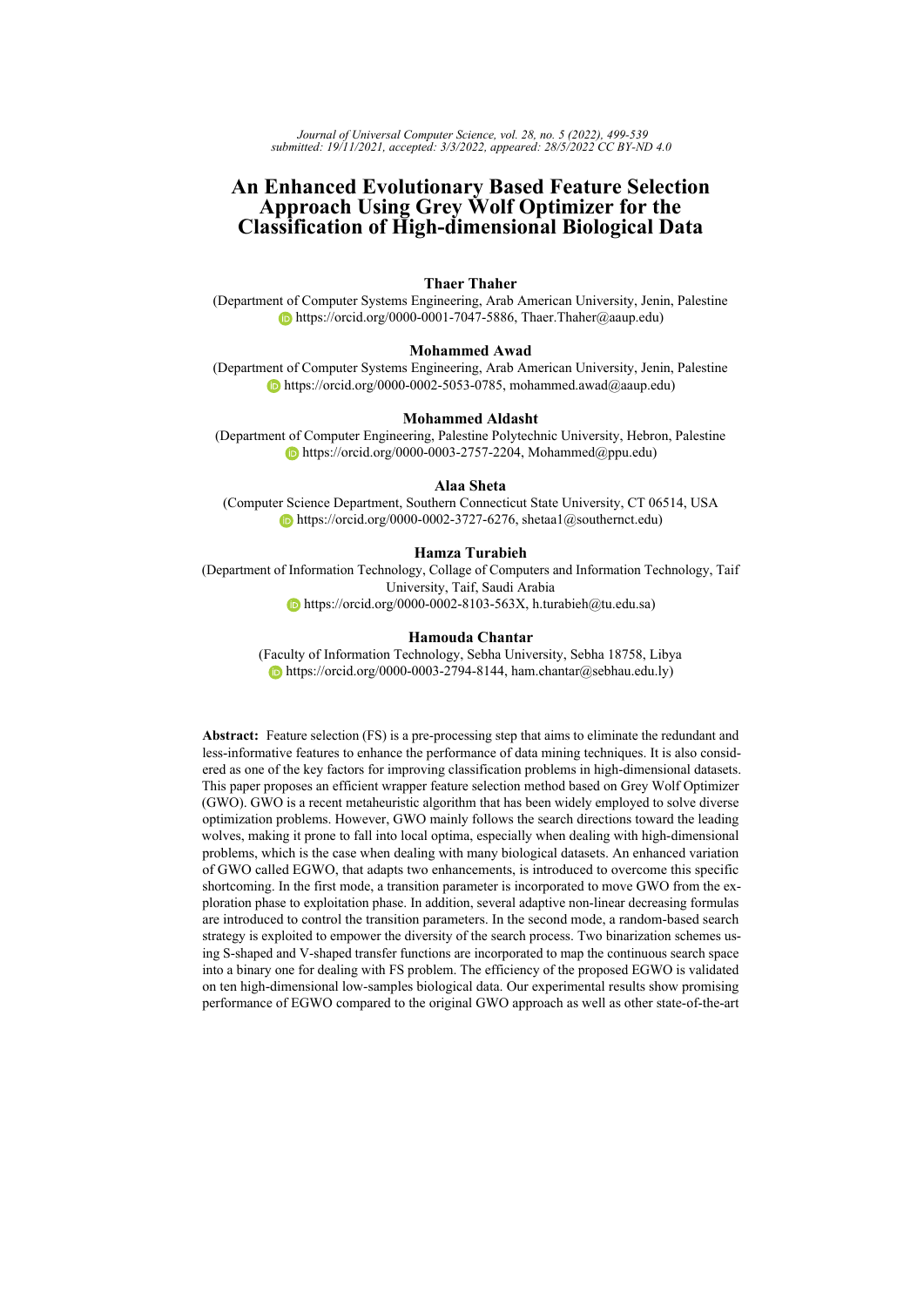<span id="page-34-0"></span>

| Dataset               | Measure | bEGWO4 | BWOA BPSO |        | <b>BBA</b>    | <b>BALO</b>   | BHHO                        | BGSA   |
|-----------------------|---------|--------|-----------|--------|---------------|---------------|-----------------------------|--------|
| <b>ALLAML R</b>       | Avg     | 0.0267 | 0.0490    |        |               |               | 0.1555 0.1723 0.1834 0.0450 | 0.1718 |
|                       | Std     | 0.0108 | 0.0240    | 0.0075 | 0.0058 0.0093 |               | 0.0185                      | 0.0073 |
| CLL_SUB_111_R         | Avg     | 0.2143 | 0.2314    | 0.3790 | 0.4253        | 0.4234        | 0.2112                      | 0.4042 |
|                       | Std     | 0.0242 | 0.0345    | 0.0108 | 0.0176        | 0.0107        | 0.0318                      | 0.0132 |
| colon R               | Avg     | 0.0685 | 0.0840    | 0.1237 |               | 0.1524 0.1600 | 0.0765                      | 0.1405 |
|                       | Std     | 0.0116 | 0.0150    | 0.0077 | 0.0177        | 0.0114        | 0.0138                      | 0.0103 |
| GLI 85 R              | Avg     | 0.0467 | 0.0713    | 0.1379 | 0.1632        | 0.1701        | 0.0655                      | 0.1444 |
|                       | Std     | 0.0162 | 0.0132    | 0.0071 | 0.0091        | 0.0107        | 0.0123                      | 0.0074 |
| <b>GLIOMA R</b>       | Avg     | 0.0924 | 0.0973    | 0.1441 | 0.1500        | 0.1597        | 0.0951                      | 0.1545 |
|                       | Std     | 0.0066 | 0.0103    | 0.0084 | 0.0109        | 0.0091        | 0.0052                      | 0.0036 |
| lung discrete R       | Avg     | 0.0896 | 0.1135    | 0.1382 | 0.1653        | 0.1798        | 0.0986                      | 0.1601 |
|                       | Std     | 0.0111 | 0.0236    | 0.0108 | 0.0141        | 0.0074        | 0.0092                      | 0.0077 |
| lung R                | Avg     | 0.0295 | 0.0358    | 0.0793 | 0.0767        | 0.0900        | 0.0313                      | 0.0829 |
|                       | Std     | 0.0046 | 0.0053    | 0.0038 | 0.0064        | 0.0026        | 0.0049                      | 0.0025 |
| lymphoma <sub>R</sub> | Avg     | 0.0493 | 0.0555    | 0.1025 |               | 0.1076 0.1183 | 0.0482                      | 0.1088 |
|                       | Std     | 0.0080 | 0.0104    | 0.0019 | 0 0 0 7 4     | 0.0060        | 0.0054                      | 0.0043 |
| Prostate GE R         | Avg     | 0.0483 | 0.0587    | 0.1280 | 0.1549        | 0.1647        | 0.0480                      | 0.1485 |
|                       | Std     | 0.0109 | 0.0149    | 0.0092 | 0.0138        | 0.0092        | 0.0115                      | 0.0084 |
| SMK CAN 187 R         | Avg     | 0.2066 | 0.2282    | 0.3347 | 0.3503        | 0.3607        | 0.2129                      | 0.3461 |
|                       | Std     | 0.0159 | 0.0143    | 0.0057 | 0.0083        | 0.0065        | 0.0132                      | 0.0066 |
| Mean Rank             | F-test  | 1.30   | 3.00      | 4.10   | 5.70          | 6.90          | 1.70                        | 5.30   |

*Table 13: Average fitness values for BEGWO4 and other state-of-the-art algorithms*

<span id="page-34-1"></span>

| <b>Benchmark</b>                                                            | RBA-KNN    |            |               |       |      |          |     |                                         |      |      |                                                                 |       |
|-----------------------------------------------------------------------------|------------|------------|---------------|-------|------|----------|-----|-----------------------------------------|------|------|-----------------------------------------------------------------|-------|
|                                                                             | <b>KNN</b> |            | 0.01          |       | 0.25 |          | 0.5 |                                         | 0.75 |      | <b>bEGWO4-KNN</b>                                               |       |
|                                                                             | Feat       |            |               |       |      |          |     | Acc Feat Acc Feat Acc Feat Acc Feat Acc |      |      | Feat                                                            | Acc   |
| ALLAML R                                                                    |            |            |               |       |      |          |     |                                         |      |      | 7129 0.792 71 0.958 1782 0.917 3565 0.861 5347 0.833 29.05      | 0.971 |
| CLL SUB 111 R                                                               |            |            |               |       |      |          |     |                                         |      |      | 11340 0.477 113 0.514 2835 0.577 5670 0.514 8505 0.505 69.80    | 0.763 |
| colon R                                                                     |            |            |               |       |      |          |     |                                         |      |      | 2000 0.758 20 0.887 500 0.855 1000 0.806 1500 0.806 78.95       | 0.928 |
| GLI 85 R                                                                    |            |            |               |       |      |          |     |                                         |      |      | 22283 0.824 223 0.859 5571 0.859 11142 0.835 16712 0.847 262.70 | 0.949 |
| <b>GLIOMA R</b>                                                             |            |            |               |       |      |          |     |                                         |      |      | 4434 0.820 44 0.840 1109 0.820 2217 0.800 3326 0.820 108.05     | 0.900 |
| lung discrete R                                                             | 325        | 0.836      | $\mathcal{R}$ | 0.411 |      | 81 0.918 |     |                                         |      |      | 163 0.904 244 0.849 22.85                                       | 0.908 |
| $lung$ R                                                                    |            |            |               |       |      |          |     |                                         |      |      | 3312 0.961 33 0.936 828 0.961 1656 0.961 2484 0.956 87.30       | 0.970 |
| lymphoma R                                                                  |            | 4026 0.917 |               |       |      |          |     |                                         |      |      | 40 0.844 1007 0.938 2013 0.938 3020 0.938 96.40                 | 0.948 |
| Prostate GE R                                                               |            |            |               |       |      |          |     |                                         |      |      | 5966 0.833 60 0.931 1492 0.922 2983 0.882 4475 0.873 39.80      | 0.947 |
| SMK CAN 187 R 19993 0.679 200 0.706 4998 0.733 9997 0.706 14995 0.706 70.20 |            |            |               |       |      |          |     |                                         |      |      |                                                                 | 0.771 |
| Rank (F-test)                                                               |            | 5.30       |               | 3.60  |      | 2.65     |     | 4.00                                    |      | 4.35 |                                                                 | 1.10  |

*Table 14: Comparison of wrapper FS (BEGWO-KNN) with filter method (RBA-KNN) in terms of accuracy and feature size (Feat).*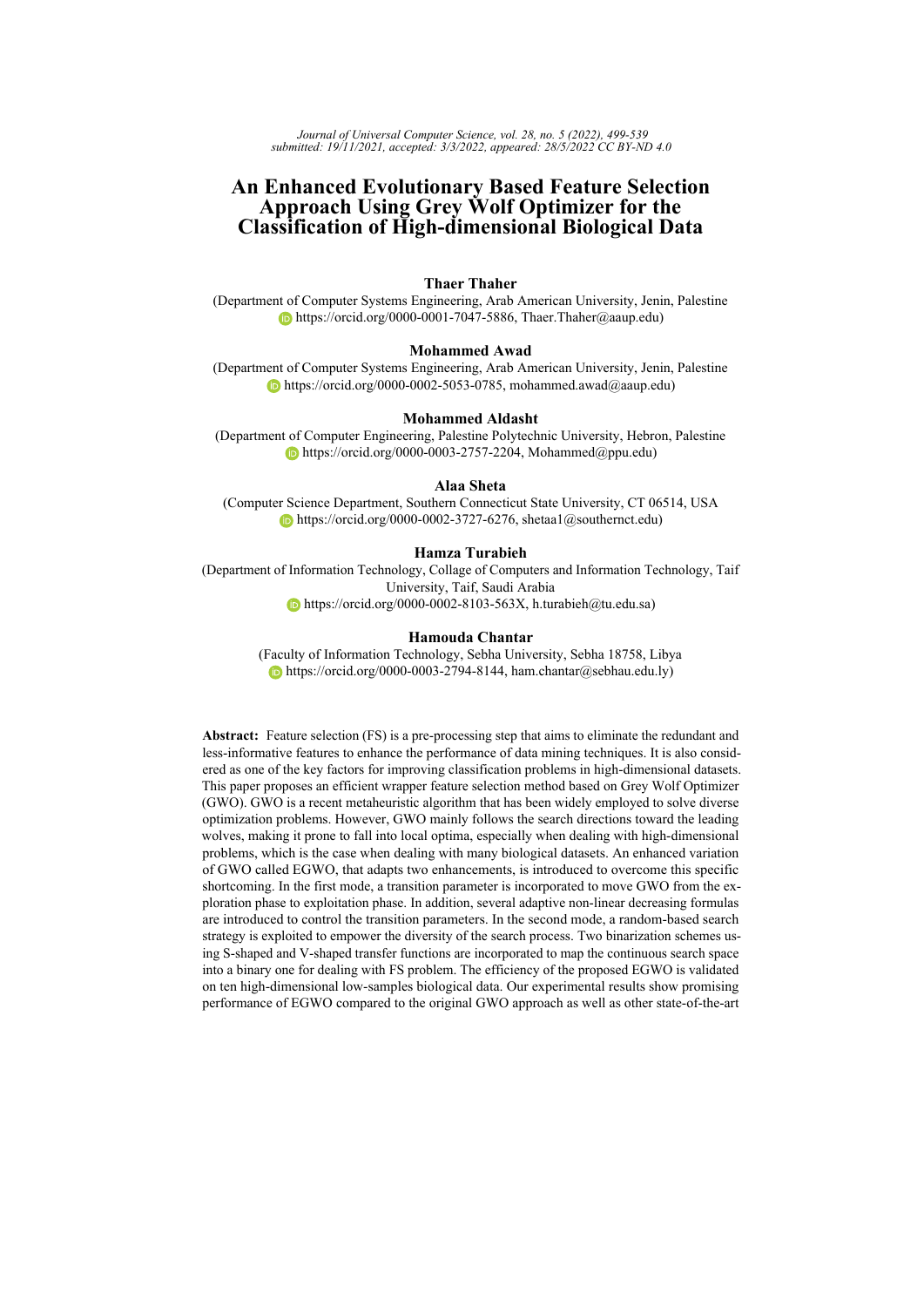and exploitation phases was adjusted by embedding the concept of transition parameters using various non-linear decreasing strategies. The proposed approaches were validated on a set of ten challenging biological datasets. It is found that the proposed improved version BEGWO4 outperformed the other three enhanced variants as well as the conventional binary version of the GWO optimizer. In addition, the BEGWO4 FS approach has also shown better performance, especially in terms of classification accuracy, than several optimization algorithms, including BWOA, BPSO, BBA, BALO, BHHO, and BGSA. It can be concluded that the proposed BEGWO-based wrapper FS can satisfy biological classification tasks with a minimal subset of features and better accuracy rates.

Although the proposed GWO-based FS approach has shown promising performance, we still need to assess its performance in other domains such as text classification and micro-array data classification to emphasize its robustness. The evaluation of the proposed approach using further datasets would offer further insight for the efficacy of the proposed approach. Our future works will focus on evaluating the proposed improved BEGWO4 algorithm on other real classification problems. In addition, the same parameter  $(a)$  that is used for controlling the transition of the search process from exploration to exploration is also used in other algorithms such as WOA and HHO. One of the future work directions is to apply the same proposed decreasing strategy of the value of  $(a)$  parameter to the same parameter in WOA and HHO algorithms to investigate their performance in the FS domain.

#### **Acknowledgements**

The authors would like to acknowledge Taif University Researchers Supporting Project Number (TURSP-2020/125), Taif University, Taif, Saudi Arabia.

## **References**

<span id="page-35-5"></span>[Abdel-Basset et al., 2020] Abdel-Basset, M., El-Shahat, D., El-henawy, I., de Albuquerque, V., and Mirjalili, S. (2020). A new fusion of grey wolf optimizer algorithm with a two-phase mutation for feature selection. *Expert Systems with Applications*, 139:112824.

<span id="page-35-2"></span>[Abdel-Basset et al., 2021] Abdel-Basset, M., Mohamed, R., Chakrabortty, R. K., Ryan, M. J., and Mirjalili, S. (2021). An efficient binary slime mould algorithm integrated with a novel attacking-feeding strategy for feature selection. *Computers & Industrial Engineering*, 153:107078.

<span id="page-35-0"></span>[Abed-alguni and Alawad, 2021] Abed-alguni, B. H. and Alawad, N. A. (2021). Distributed grey wolf optimizer for scheduling of workflow applications in cloud environments. *Applied Soft Computing*, 102:107113.

<span id="page-35-3"></span>[Abu Khurma et al., 2021] Abu Khurma, R., Aljarah, I., and Sharieh, A. (2021). A simultaneous moth flame optimizer feature selection approach based on levy flight and selection operators for medical diagnosis. *ARABIAN JOURNAL FOR SCIENCE AND ENGINEERING*.

<span id="page-35-4"></span>[Agrawal et al., 2021] Agrawal, P., Abutarboush, H., Talari, G., and Wagdy, A. (2021). Metaheuristic algorithms on feature selection: A survey of one decade of research (2009-2019). *IEEE Access*, PP:1–1.

<span id="page-35-6"></span>[Ahmadi et al., 2021] Ahmadi, R., Ekbatanifard, G., and Bayat, P. (2021). A modified grey wolf optimizer based data clustering algorithm. *Applied Artificial Intelligence*, 35(1):63–79.

<span id="page-35-1"></span>[Akyurt et al., 2021] Akyurt, I., Kuvvetli, Y., Deveci, M., Garg, H., and Yüzsever, M. (2021). A new mathematical model for determining optimal workforce planning of pilots in an airline company. *Complex Intelligent Systems*.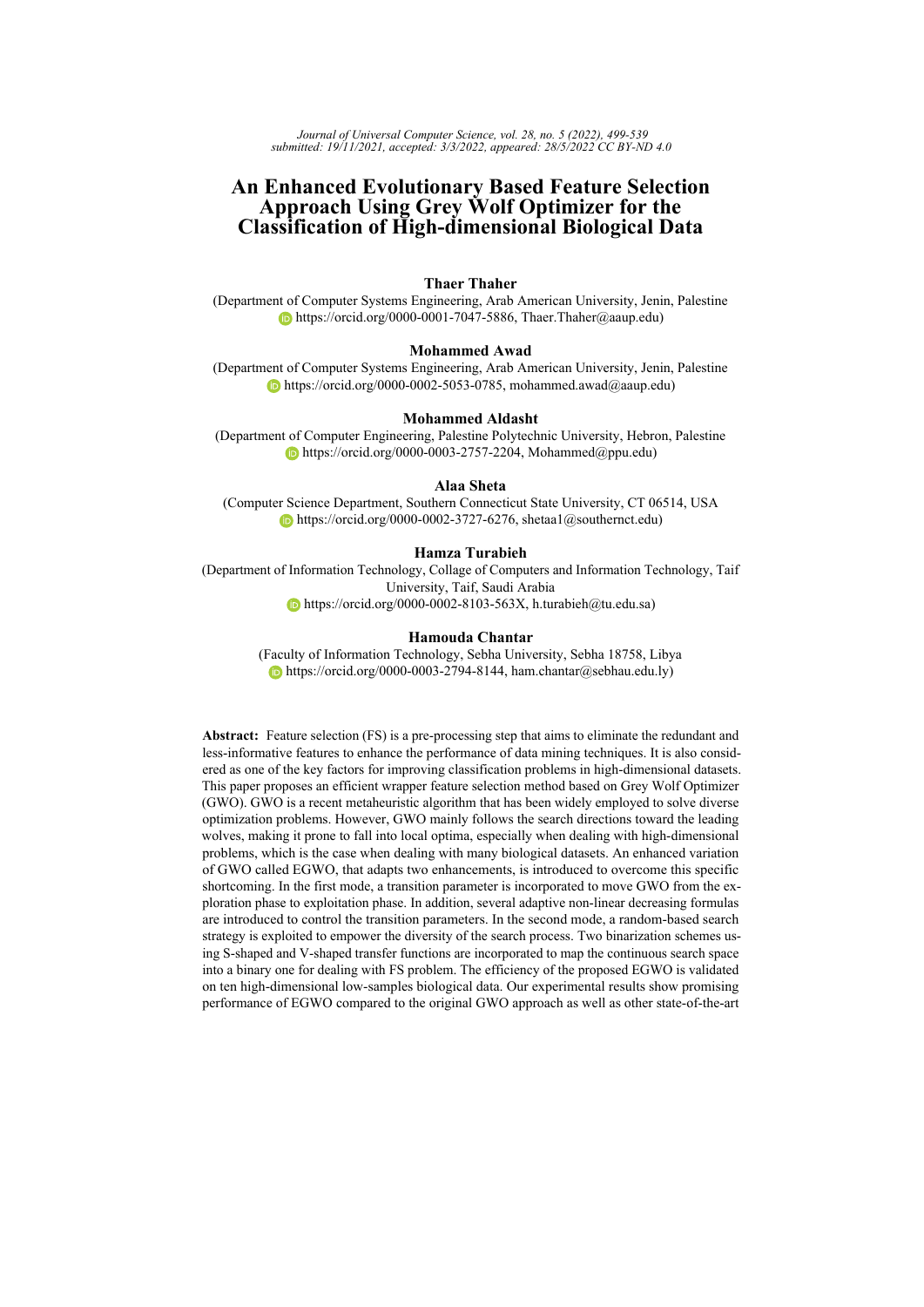<span id="page-36-13"></span>[Al-Betar et al., 2018] Al-Betar, M., Awadallah, M., Faris, H., Aljarah, I., and Hammouri, A. (2018). Natural selection methods for grey wolf optimizer. *Expert Systems with Applications*, 113.

<span id="page-36-3"></span>[Al-Tashi et al., 2020] Al-Tashi, Q., Md Rais, H., Abdulkadir, S. J., Mirjalili, S., and Alhussian, H. (2020). *A Review of Grey Wolf Optimizer-Based Feature Selection Methods for Classification*, pages 273–286. Springer Singapore, Singapore.

<span id="page-36-11"></span>[Al-Wajih et al., 2021] Al-Wajih, R., Abdulkadir, S. J., Aziz, N., Al-Tashi, Q., and Talpur, N. (2021). Hybrid binary grey wolf with harris hawks optimizer for feature selection. *IEEE Access*, 9:31662–31677.

<span id="page-36-4"></span>[Alweshah et al., 2021] Alweshah, M., Alkhalaileh, S., Al-Betar, M., and Bakar, A. (2021). Coronavirus herd immunity optimizer with greedy crossover for feature selection in medical diagnosis. *Knowledge-Based Systems*, 235:107629.

<span id="page-36-9"></span>[Arora and Joshi, 2017] Arora, S. and Joshi, H. (2017). Enhanced grey wolf optimisation algorithm for constrained optimisation problems. *International Journal of Swarm Intelligence*, 3:126.

<span id="page-36-6"></span>[Awadallah et al., 2020] Awadallah, M., Al-Betar, M., Hammouri, A., and Alomari, O. (2020). Binary jaya algorithm with adaptive mutation for feature selection. *Arabian Journal for Science and Engineering*, 45:1–16.

<span id="page-36-5"></span>[Awadallah et al., 2022] Awadallah, M. A., Hammouri, A. I., Al-Betar, M. A., Braik, M. S., and Elaziz, M. A. (2022). Binary horse herd optimization algorithm with crossover operators for feature selection. *Computers in Biology and Medicine*, 141:105152.

<span id="page-36-0"></span>[Balaji et al., 2021] Balaji, E., Brindha, D., Vinodh Kumar, E., and Umesh, K. (2021). Datadriven gait analysis for diagnosis and severity rating of parkinson's disease. *Medical Engineering & Physics*, 91:54–64.

<span id="page-36-7"></span>[Chantar et al., 2019] Chantar, H., Mafarja, M., Alsawalqah, H., Heidari, A. A., Aljarah, I., and Faris, H. (2019). Feature selection using binary grey wolf optimizer with elite-based crossover for Arabic text classification. *Neural Computing and Applications*, pages 1–20.

<span id="page-36-2"></span>[Chantar et al., 2020] Chantar, H., Mafarja, M., Alsawalqah, H., Heidari, A. A., Aljarah, I., and Faris, H. (2020). Feature selection using binary grey wolf optimizer with elite-based crossover for arabic text classification. *Neural Computing and Applications*, 32(16):12201–12220.

<span id="page-36-1"></span>[Chantar et al., 2021] Chantar, H., Thaher, T., Turabieh, H., Mafarja, M., and Sheta, A. (2021). Bhho-tvs: A binary harris hawks optimizer with time-varying scheme for solving data classification problems. *Applied Sciences*, 11(14).

<span id="page-36-14"></span>[Chen et al., 2021] Chen, C., Wang, X., Chen, H., Wu, C., Mafarja, M., and Turabieh, H. (2021). Towards precision fertilization: Multi-strategy grey wolf optimizer based model evaluation and yield estimation. *Electronics*, 10(18).

<span id="page-36-12"></span>[Chuang et al., 2008] Chuang, L.-Y., Li, J.-C., and Yang, C.-H. (2008). Chaotic binary particle swarm optimization for feature selection using logistic map. In *Proceedings of the International MultiConference of Engineers and Computer Scientists*, volume 1.

<span id="page-36-15"></span>[Crawford et al., 2017] Crawford, B., Soto, R., Astorga, G., García, J., Castro, C., and Paredes, F. (2017). Putting continuous metaheuristics to work in binary search spaces. *Complexity*, 2017.

<span id="page-36-10"></span>[Debnath et al., 2017] Debnath, M. K., Mallick, R. K., and Sahu, B. K. (2017). Application of hybrid differential evolution–grey wolf optimization algorithm for automatic generation control of a multi-source interconnected power system using optimal fuzzy–pid controller. *Electric Power Components and Systems*, 45(19):2104–2117.

<span id="page-36-8"></span>[Deveci and Çetin Demirel, 2018] Deveci, M. and Çetin Demirel, N. (2018). Evolutionary algorithms for solving the airline crew pairing problem. *Computers Industrial Engineering*, 115:389–406.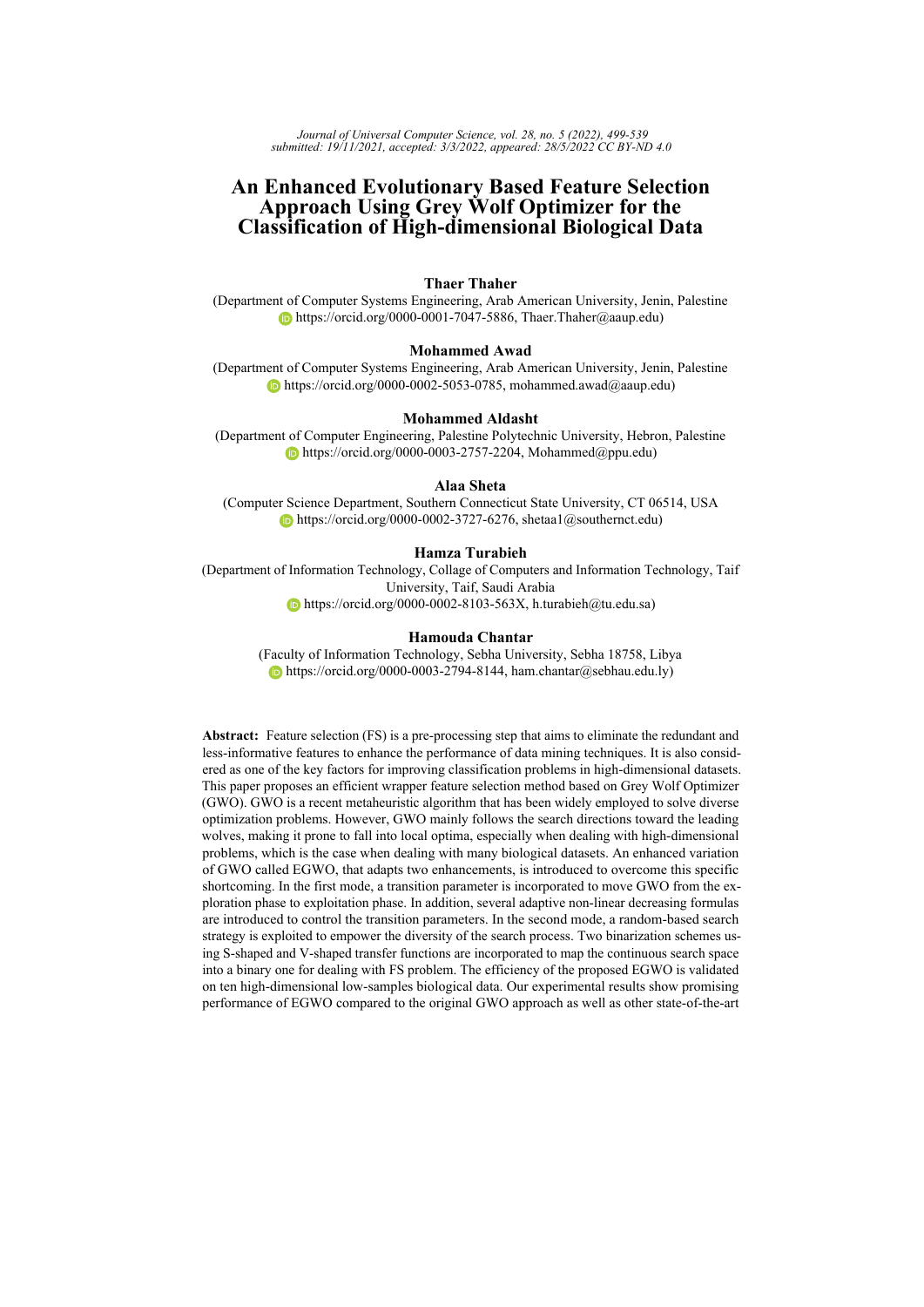<span id="page-37-10"></span>[Elminaam et al., 2021] Elminaam, D. S. A., Nabil, A., Ibraheem, S. A., and Houssein, E. H. (2021). An efficient marine predators algorithm for feature selection. *IEEE Access*, 9:60136–60153.

<span id="page-37-11"></span>[Emary et al., 2015] Emary, E., Zawbaa, H., A.Ghany, K., Hassanien, A. E., and Pârv, B. (2015). Firefly optimization algorithm for feature selection.

<span id="page-37-7"></span>[Emary and Zawbaa, 2016] Emary, E. and Zawbaa, H. M. (2016). Impact of chaos functions on modern swarm optimizers. *PloS one*, 11(7):e0158738.

<span id="page-37-4"></span>[Erdogan et al., 2021] Erdogan, N., Pamucar, D., Kucuksari, S., and Deveci, M. (2021). An integrated multi-objective optimization and multi-criteria decision-making model for optimal planning of workplace charging stations. *Applied Energy*, 304:117866.

<span id="page-37-5"></span>[Faris et al., 2017] Faris, H., Aljarah, I., Al-Betar, M. A., and Mirjalili, S. (2017). Grey wolf optimizer: a review of recent variants and applications. *Neural Computing and Applications*, pages  $1 - 23$ .

<span id="page-37-13"></span>[Faris et al., 2018a] Faris, H., Aljarah, I., Al-Betar, M. A., and Mirjalili, S. (2018a). Grey wolf optimizer: A review of recent variants and applications. *Neural Comput. Appl.*, 30(2):413–435.

<span id="page-37-16"></span>[Faris et al., 2018b] Faris, H., Mafarja, M. M., Heidari, A. A., Aljarah, I., Ala'M, A.-Z., Mirjalili, S., and Fujita, H. (2018b). An efficient binary salp swarm algorithm with crossover scheme for feature selection problems. *Knowledge-Based Systems*.

<span id="page-37-12"></span>[Farughi et al., 2019] Farughi, H., Mostafayi, S., and Arkat, J. (2019). Healthcare districting optimization using gray wolf optimizer and ant lion optimizer algorithms (case study: South khorasan healthcare system in iran). *Journal of Optimization in Industrial Engineering*, 12(1):119–131.

<span id="page-37-0"></span>[Ghaddar and Naoum-Sawaya, 2018] Ghaddar, B. and Naoum-Sawaya, J. (2018). High dimensional data classification and feature selection using support vector machines. *European Journal of Operational Research*, 265(3):993–1004.

<span id="page-37-2"></span>[Glover and Kochenberger, 2006] Glover, F. W. and Kochenberger, G. A. (2006). *Handbook of metaheuristics*, volume 57. Springer Science & Business Media.

<span id="page-37-6"></span>[Gupta and Deep, 2020] Gupta, S. and Deep, K. (2020). A memory-based grey wolf optimizer for global optimization tasks. *Applied Soft Computing*, page 106367.

<span id="page-37-1"></span>[Guyon and Elisseeff, 2003] Guyon, I. and Elisseeff, A. (2003). An introduction to variable and feature selection. *Journal of machine learning research*, 3(Mar):1157–1182.

<span id="page-37-9"></span>[Hammouri et al., 2020] Hammouri, A. I., Mafarja, M., Al-Betar, M. A., Awadallah, M. A., and Abu-Doush, I. (2020). An improved dragonfly algorithm for feature selection. *Knowledge-Based Systems*, 203:106131.

<span id="page-37-14"></span>[Harrison et al., 2016] Harrison, K. R., Engelbrecht, A. P., and Ombuki-Berman, B. M. (2016). Inertia weight control strategies for particle swarm optimization. *Swarm Intelligence*, 10(4):267–305.

<span id="page-37-3"></span>[Hassouneh et al., 2021] Hassouneh, Y., Turabieh, H., Thaher, T., Tumar, I., Chantar, H., and Too, J. (2021). Boosted whale optimization algorithm with natural selection operators for software fault prediction. *IEEE Access*, 9:14239–14258.

<span id="page-37-8"></span>[Hassouneh et al., 2021] Hassouneh, Y., Turabieh, H., Thaher, T., Tumar, I., Chantar, H., and Too, J. (2021). Boosted whale optimization algorithm with natural selection operators for software fault prediction. *IEEE Access*, 9:14239–14258.

<span id="page-37-17"></span>[Hastie et al., 2009] Hastie, T., Tibshirani, R., and Friedman, J. (2009). *The Elements of Statistical Learning: Data Mining, Inference, and Prediction, Second Edition (Springer Series in Statistics)*.

<span id="page-37-15"></span>[Heidari et al., 2019] Heidari, A. A., Mirjalili, S., Faris, H., Aljarah, I., Mafarja, M., and Chen, H. (2019). Harris hawks optimization: Algorithm and applications. *Future Generation Computer Systems*, 97:849 – 872.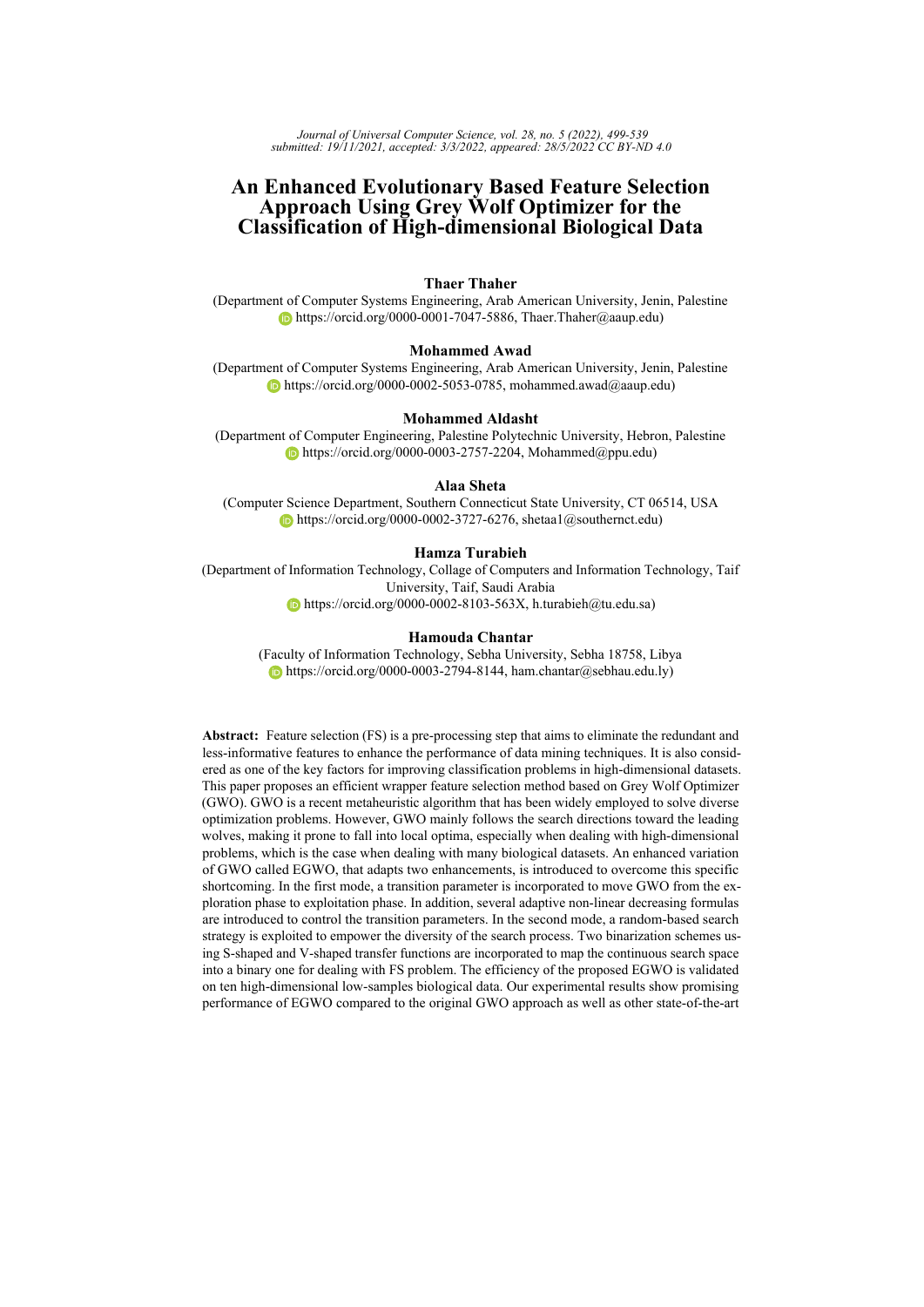<span id="page-38-15"></span>[Heidari and Pahlavani, 2017a] Heidari, A. A. and Pahlavani, P. (2017a). An efficient modified grey wolf optimizer with lévy flight for optimization tasks. *Applied Soft Computing*, 60:115–134.

<span id="page-38-3"></span>[Heidari and Pahlavani, 2017b] Heidari, A. A. and Pahlavani, P. (2017b). An efficient modified grey wolf optimizer with lévy flight for optimization tasks. *Applied Soft Computing*, 60:115–134.

<span id="page-38-6"></span>[Ho and Pepyne, 2002] Ho, Y.-C. and Pepyne, D. (2002). Simple explanation of the no-free-lunch theorem and its implications. *Journal of Optimization Theory and Applications*, 115:549–570.

<span id="page-38-14"></span>[Hu et al., 2020] Hu, P., Pan, J.-S., and Chu, S.-C. (2020). Improved binary grey wolf optimizer and its application for feature selection. *Knowledge-Based Systems*, 195:105746.

<span id="page-38-7"></span>[Ismail Sayed et al., 2018] Ismail Sayed, G., Darwish, A., and Hassanien, A. E. (2018). A new chaotic whale optimization algorithm for features selection. *Journal of Classification*, 35.

<span id="page-38-18"></span>[James et al., 2013] James, G., Witten, D., Hastie, T., and Tibshirani, R. (2013). *An Introduction to Statistical Learning: With Applications in R*.

<span id="page-38-11"></span>[Jayabarathi et al., 2016] Jayabarathi, T., Raghunathan, T., Adarsh, B., and Suganthan, P. (2016). Economic dispatch using hybrid grey wolf optimizer. *Energy*, 111:630–641.

<span id="page-38-2"></span>[Lai et al., 2006] Lai, C., Reinders, M. J., and Wessels, L. (2006). Random subspace method for multivariate feature selection. *Pattern recognition letters*, 27(10):1067–1076.

<span id="page-38-17"></span>[Li et al., 2018] Li, J., Cheng, K., Wang, S., Morstatter, F., Trevino, R. P., Tang, J., and Liu, H. (2018). Feature selection: A data perspective. *ACM Computing Surveys (CSUR)*, 50(6):94.

<span id="page-38-13"></span>[Li et al., 2017] Li, Q., Chen, H., Huang, H., Zhao, X., Cai, Z., Tong, C., Liu, W., and Tian, X. (2017). An enhanced grey wolf optimization based feature selection wrapped kernel extreme learning machine for medical diagnosis. *Computational and mathematical methods in medicine*, 2017.

<span id="page-38-0"></span>[Lin et al., 2019] Lin, X., Li, C., Ren, W., Luo, X., and Qi, Y. (2019). A new feature selection method based on symmetrical uncertainty and interaction gain. *Computational biology and chemistry*, 83:107149.

<span id="page-38-9"></span>[Liu et al., 2018] Liu, H., Hua, G., Yin, H., and Xu, Y. (2018). An intelligent grey wolf optimizer algorithm for distributed compressed sensing. *Computational Intelligence and Neuroscience*, 2018:1–10.

<span id="page-38-1"></span>[Liu and Motoda, 2012] Liu, H. and Motoda, H. (2012). *Feature selection for knowledge discovery and data mining*, volume 454. Springer Science & Business Media.

<span id="page-38-12"></span>[Liu and Wang, 2021] Liu, X. and Wang, N. (2021). A novel gray wolf optimizer with rna crossover operation for tackling the non-parametric modeling problem of fcc process. *Knowledge-Based Systems*, 216:106751.

<span id="page-38-4"></span>[Long et al., 2018] Long, W., Jiao, J., Liang, X., and Tang, M. (2018). An exploration-enhanced grey wolf optimizer to solve high-dimensional numerical optimization. *Engineering Applications of Artificial Intelligence*, 68:63–80.

<span id="page-38-8"></span>[LONG Wen, 2015] LONG Wen, ZHAO Dongquan, X. S. (2015). Improved grey wolf optimization algorithm for constrained optimization problem. *Journal of Computer Applications*, 35(9):2590–2595.

<span id="page-38-10"></span>[Lu et al., 2017] Lu, C., Gao, L., Li, X., and Xiao, S. (2017). A hybrid multi-objective grey wolf optimizer for dynamic scheduling in a real-world welding industry. *Engineering Applications of Artificial Intelligence*, 57:61–79.

<span id="page-38-5"></span>[Lu et al., 2018] Lu, C., Gao, L., and Yi, J. (2018). Grey wolf optimizer with cellular topological structure. *Expert Systems with Applications*, 107:89–114.

<span id="page-38-16"></span>[Mafarja et al., 2017] Mafarja, M., Aljarah, I., Heidari, A. A., Hammouri, A. I., Faris, H., Ala'M, A.-Z., and Mirjalili, S. (2017). Evolutionary population dynamics and grasshopper optimization approaches for feature selection problems. *Knowledge-Based Systems*.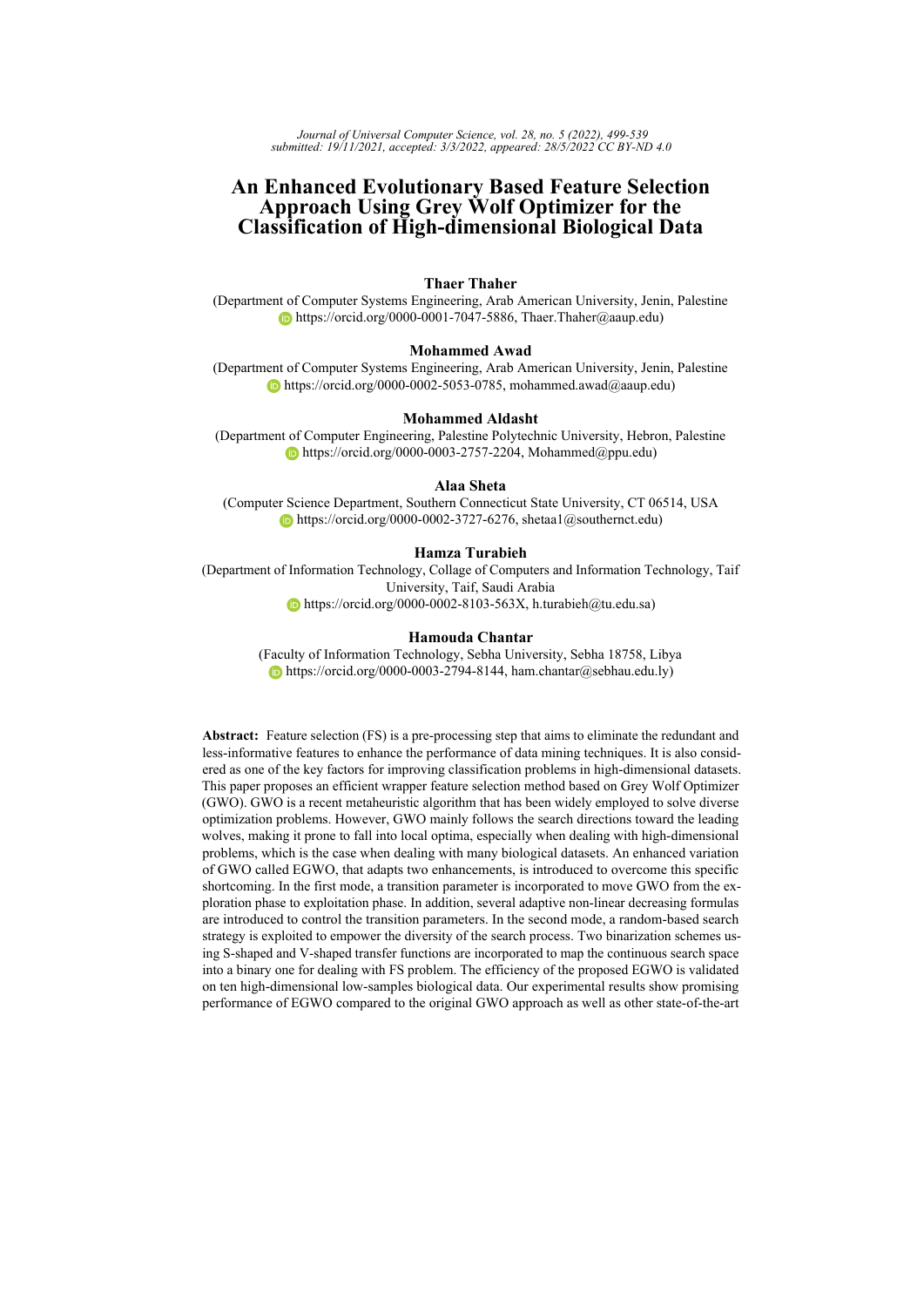<span id="page-39-4"></span>[Mafarja et al., 2020] Mafarja, M., Heidari, A. A., Habib, M., Faris, H., Thaher, T., and Aljarah, I. (2020). Augmented whale feature selection for iot attacks: Structure, analysis and applications. *Future Generation Computer Systems*, 112:18–40.

<span id="page-39-8"></span>[Mafarja et al., 2019] Mafarja, M., Jaber, I., Ahmed, S., and Thaher, T. (2019). Whale optimisation algorithm for high-dimensional small-instance feature selection. *International Journal of Parallel, Emergent and Distributed Systems*, 0(0):1–17.

<span id="page-39-3"></span>[Mafarja and Mirjalili, 2017] Mafarja, M. and Mirjalili, S. (2017). Hybrid whale optimization algorithm with simulated annealing for feature selection. *Neurocomputing*, 260:302–312.

<span id="page-39-9"></span>[Medjahed et al., 2017] Medjahed, S. A., Saadi, T. A., Benyettou, A., and Ouali, M. (2017). Kernel-based learning and feature selection analysis for cancer diagnosis. *Appl. Soft Comput.*, 51(C):39–48.

<span id="page-39-16"></span>[Mirjalili and Dong, 2020] Mirjalili, S. and Dong, J. (2020). *Multi-Objective Optimization using Artificial Intelligence Techniques*.

<span id="page-39-15"></span>[Mirjalili and Lewis, 2013] Mirjalili, S. and Lewis, A. (2013). S-shaped versus v-shaped transfer functions for binary particle swarm optimization. *Swarm and Evolutionary Computation*, 9:1–14.

<span id="page-39-14"></span>[Mirjalili and Lewis, 2016] Mirjalili, S. and Lewis, A. (2016). The whale optimization algorithm. *Advances in Engineering Software*, 95:51–67.

<span id="page-39-6"></span>[Mirjalili et al., 2014] Mirjalili, S., Mirjalili, S. M., and Lewis, A. (2014). Grey wolf optimizer. *Advances in engineering software*, 69:46–61.

<span id="page-39-10"></span>[Mittal et al., 2016a] Mittal, N., Singh, U., and Sohi, B. (2016a). Modified grey wolf optimizer for global engineering optimization. *Applied Computational Intelligence and Soft Computing*, 2016:1–16.

<span id="page-39-13"></span>[Mittal et al., 2016b] Mittal, N., Singh, U., and Sohi, B. (2016b). Modified grey wolf optimizer for global engineering optimization. *Applied Computational Intelligence and Soft Computing*, 2016:1–16.

<span id="page-39-11"></span>[Negi et al., 2020] Negi, G., Kumar, A., Pant, S., and Ram, M. (2020). Gwo: a review and applications. *International Journal of System Assurance Engineering and Management*, 12.

<span id="page-39-2"></span>[Nguyen et al., 2020] Nguyen, B. H., Xue, B., and Zhang, M. (2020). A survey on swarm intelligence approaches to feature selection in data mining. *Swarm and Evolutionary Computation*, 54:100663.

<span id="page-39-12"></span>[P et al., 2021] P, R., Mallidi, S., and Muni, R. (2021). A wrapper based feature selection using grey wolf optimization for botnet attack detection. *International Journal of Sensors, Wireless Communications and Control*, 11:1–6.

<span id="page-39-0"></span>[Pappu and Pardalos, 2013] Pappu, V. and Pardalos, P. (2013). *High Dimensional Data Classification*, page 34.

<span id="page-39-7"></span>[Qu et al., 2020] Qu, C., Gai, W., Zhong, M., and Zhang, J. (2020). A novel reinforcement learning based grey wolf optimizer algorithm for unmanned aerial vehicles (uavs) path planning. *Applied Soft Computing*, 89:106099.

<span id="page-39-17"></span>[Riffenburgh, 2006] Riffenburgh, R. H. (2006). Chapter summaries. In Riffenburgh, R. H., editor, *Statistics in Medicine (Second Edition)*, pages 533 – 580. Academic Press, Burlington, second edition edition.

<span id="page-39-5"></span>[Rostami et al., 2021] Rostami, M., Berahmand, K., Nasiri, E., and Forouzandeh, S. (2021). Review of swarm intelligence-based feature selection methods. *Engineering Applications of Artificial Intelligence*, 100:104210.

<span id="page-39-1"></span>[Sepúlveda et al., 2021] Sepúlveda, A., Castillo, F., Palma, C., and Rodriguez-Fernandez, M. (2021). Emotion recognition from ecg signals using wavelet scattering and machine learning. *Applied Sciences*, 11(11).